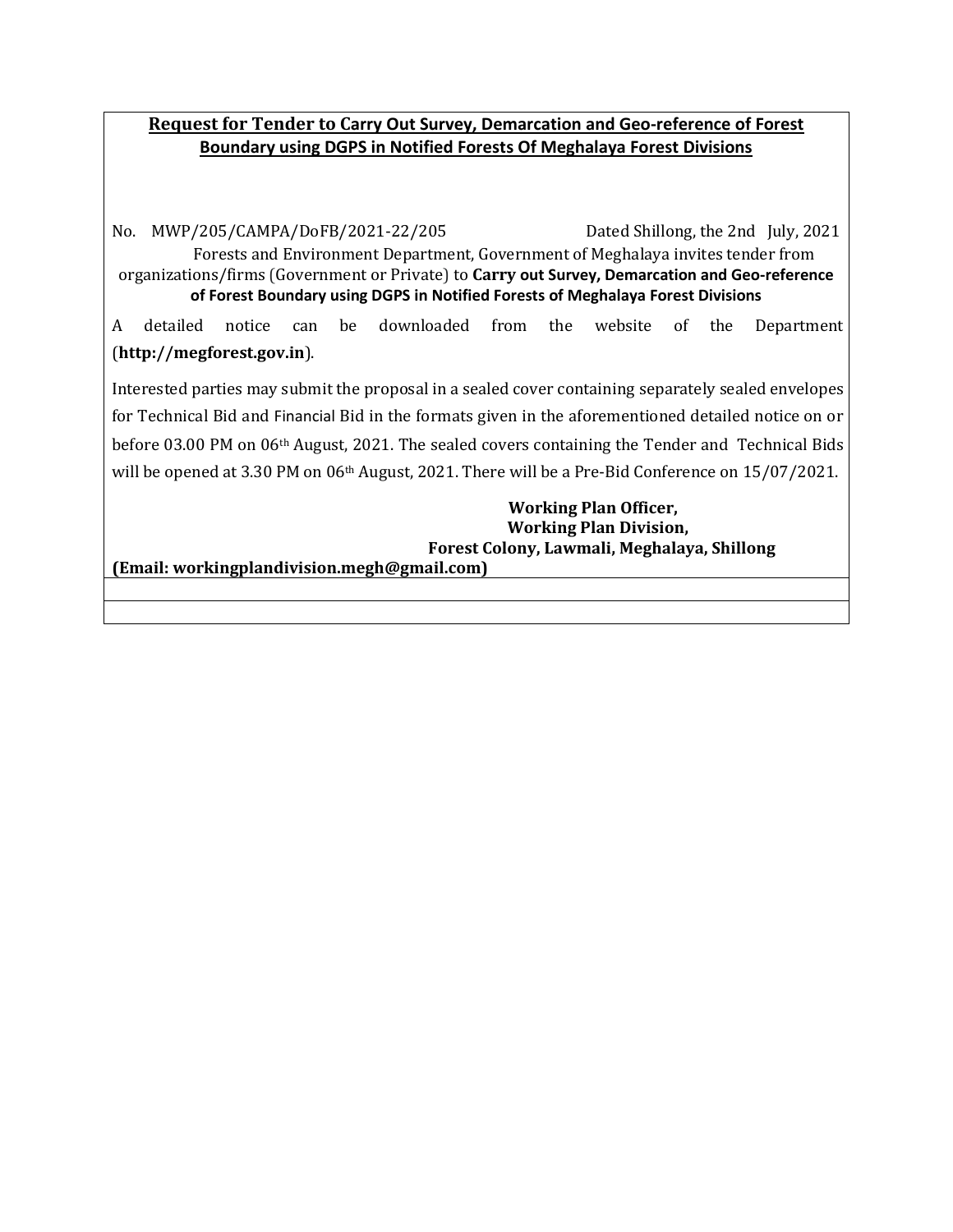### **GOVERNMENT OF MEGHALAYA**

**Request for Tenders**

**For**

# **Survey, Demarcation and Geo-Referencing of Forest Boundary using DGPS in NOTIFIED FORESTS of MEGHALAYA FORESTS DIVISIONS**

**Tender Notice No DoFB/01 tender/2021-22**

**OFFICE OF THE PRINCIPAL CHIEF CONSERVATOR OF FORESTS (RESEARCH& TRAINING, CLIMATE CHANGE) SHILLONG,MEGHALAYA**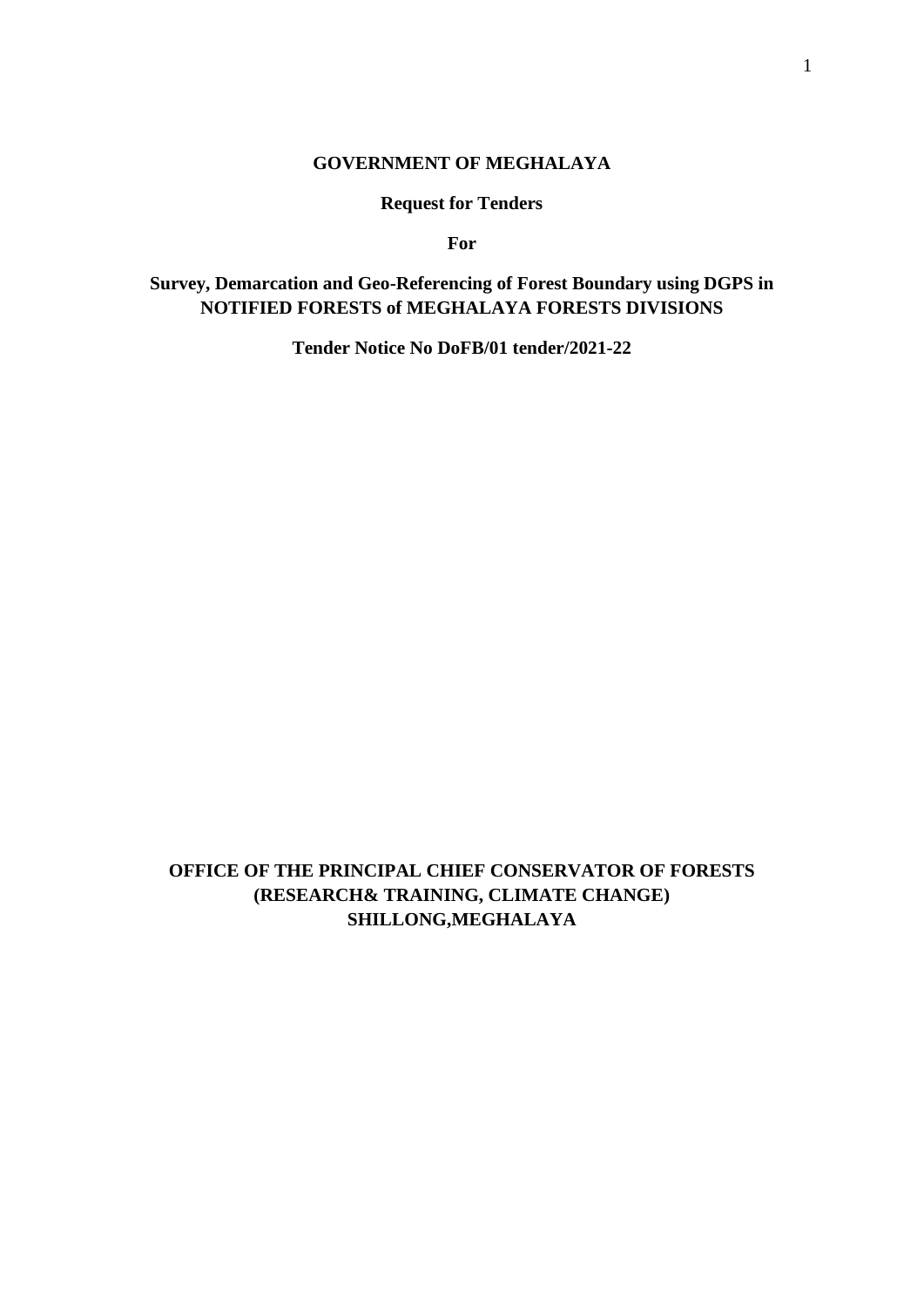#### **NOTICE INVITING TENDER FOR CARRYING OUT**

# **SURVEY, DEMARCATION AND GEO-REFERENCING OF FOREST BOUNDARY USING DGPS IN NOTIFIED FORESTS OF MEGHALAYA FORESTS DIVISIONS**

#### **Notice inviting tender**

#### Tender Notice No:DoFB/01 tender/2021-22

Department of Forest, Government of Meghalaya intends to carry out DGPS Survey of Notified Reserve and Protected forests in various forest division in the state of Meghalaya. Therefore,tenders are invited from the reputed agenciesinvolved in such works, interested agencies/organisation may download the Tender document from the website: http://www.megforest.gov.in/

The agencies/bidder are advised to study the tender document carefully. Submission of Bids shall be deemed to have been done after careful study and examination of the Tender document with full understanding of its implication. This tender document is not transferable.

| S1<br>N <sub>o</sub> | Details/<br>Specification<br>of<br>the work<br>$\overline{2}$                                                                                                                                                                                         | <b>Estimated quantity</b><br>3                                                                                                                                                                                                                                         | Cost of Tender<br>document<br>(in)<br>Rupees)<br>$\overline{4}$ | Tender<br>processing Fee<br>5 | <b>Earnest Money</b><br>Deposit<br>(in)<br>Rupees)<br>(Offline mode<br>Bank Demand<br>draft/Bank<br>Guarantee of a<br>nationalized<br>bank<br>6 |
|----------------------|-------------------------------------------------------------------------------------------------------------------------------------------------------------------------------------------------------------------------------------------------------|------------------------------------------------------------------------------------------------------------------------------------------------------------------------------------------------------------------------------------------------------------------------|-----------------------------------------------------------------|-------------------------------|-------------------------------------------------------------------------------------------------------------------------------------------------|
| 01                   | Survey,<br>Demarcation and<br>Geo-Reference of<br>Forest Boundary<br>using DGPS<br>in<br><b>NOTIFIED</b><br><b>FORESTS</b><br>of<br><b>MEGHALAYA</b><br><b>FORESTS</b><br>DIVISIONS with<br>reference to the<br>Ground<br>control<br>points<br>(GCP), | Identification<br>$\&$<br>of<br>demarcation<br>forests<br>boundary<br>pillars by DGPS<br>Survey<br>and<br>documentation<br>of<br>forests<br>records<br>including<br>clear<br>marking<br>of<br>approximately<br>305.58 square kms<br>(approx)and<br>preparation of Geo- | Rs.<br>500.00                                                   | R <sub>s</sub> .<br>2000.00   | Rs.1,00,000.00                                                                                                                                  |
|                      | existing GCP of<br>SOI,<br>Govt. Of<br>tri-junction<br>India<br>using<br>points<br>DGPS and supply                                                                                                                                                    | reference maps in<br>forest<br>various<br>division in the state<br>of Meghalaya                                                                                                                                                                                        |                                                                 |                               |                                                                                                                                                 |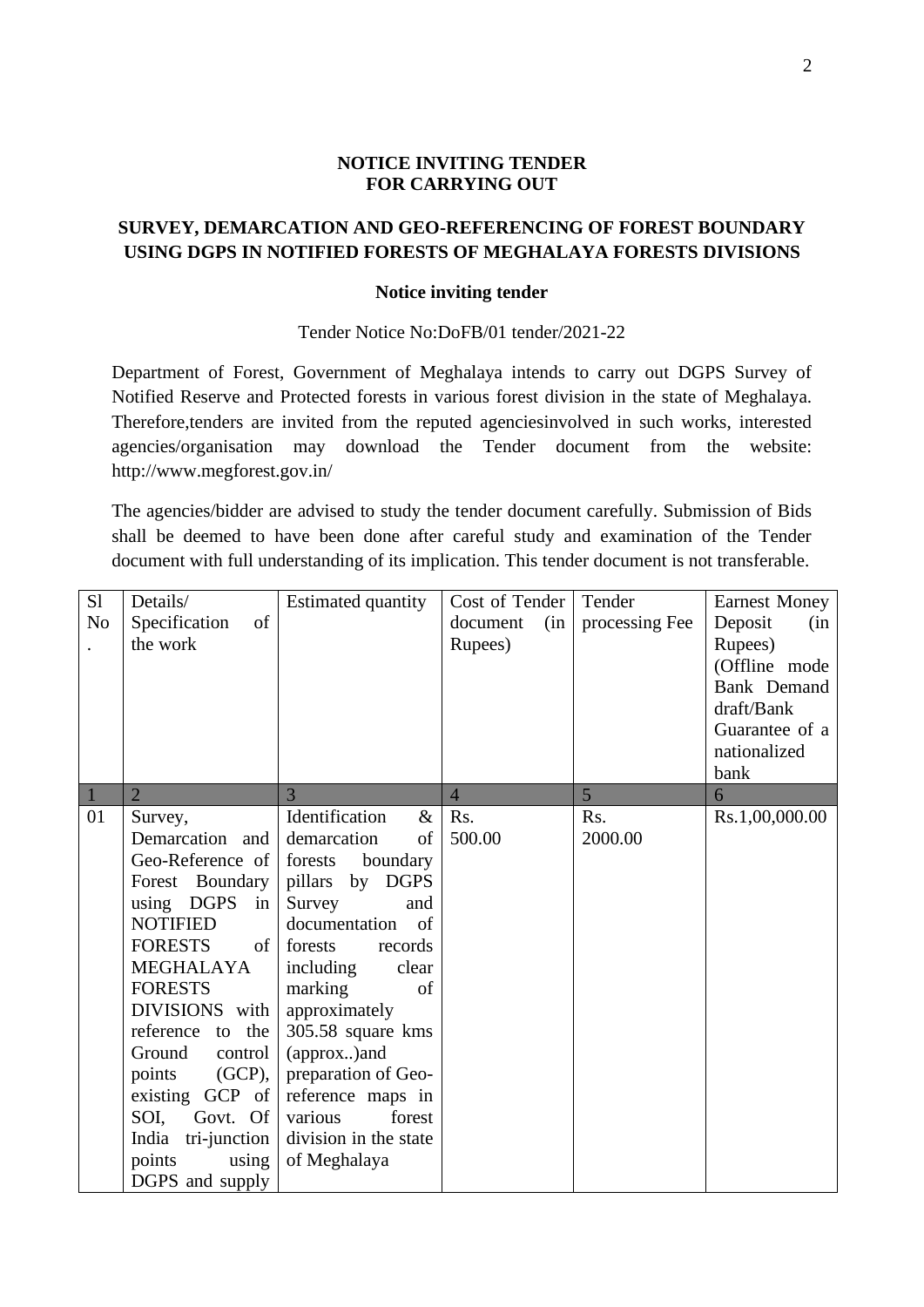| erection of<br>&      |  |  |
|-----------------------|--|--|
| Monoliths<br>Stone    |  |  |
| Control<br>for        |  |  |
| <b>Stations</b><br>in |  |  |
| various<br>Forest     |  |  |
| Division in The       |  |  |
| of<br>State           |  |  |
| Meghalaya.            |  |  |

Tender Scheduled/Programme:

| S1             | Activity                                                  | Date/Time: Duration                               |
|----------------|-----------------------------------------------------------|---------------------------------------------------|
| No.            |                                                           |                                                   |
|                | time<br>for $\vert$<br>and<br>Date                        | $2/07/21$ at 17:00 hrs                            |
|                | Issue/Publishing of Tender                                |                                                   |
| 2              | Pre Bid Conference                                        | 15/07/21 at 12:00 hrs                             |
|                |                                                           | Venue: Conference Hall of the O/o Principal Chief |
|                |                                                           | Conservator of Forests & HoFF, Sylvan House,      |
|                |                                                           | Lower Lachumiere, Shillong, Meghalaya - 793001    |
| 3              | Re-Issue of Tender<br>after                               | 19/07/21 at 17:00 hrs                             |
|                | Amendment/ Addendum<br>(i f)                              |                                                   |
|                | necessary)                                                |                                                   |
| $\overline{4}$ | Start Date and Time for Bid $\vert$ 19/07/21 at 17:00 hrs |                                                   |
|                | Submission                                                |                                                   |
| 5              | Closing Date and Time for Bid $(06/08/21$ at 15:00 hrs    |                                                   |
|                | Submission                                                |                                                   |
| 6              | Date and Time for Opening of                              | 06/08/21 at 15:30 hrs                             |
|                | <b>Technical Bids</b>                                     |                                                   |
| 8              | Date and Time for Opening the                             | To be notified after Technical Evaluation         |
|                | <b>Financial Bids</b>                                     |                                                   |

• Detailed description of the item and instruction for submitting your offer can be downloaded from website http://www.megforest.gov.in/

- Tender fee/cost has to Rs. 5000.00 to be paid through in the form of Demand draft from a nationalized bank in favour of " Working Plan Officer, Shillong" payable at Shillong.
- Tender processing Fee (TPT) amount Rs.2000.00 to be paid in the form of Demand draft from a nationalized in favour of " Working Plan Officer, Shillong" payable at Shillong.
- EMD payable is Rs,100,000.00 (Rupees One lakh only) EMD can be paid/submitted through in the form of Demand draft from a nationalized bank and should be submitted before the opening of the Technical Bid, at the Office of the Working Plan Officer, Working Plan Division, Forest Colony, Lawmali,, Shillong.
- Bids along with necessary online payment (Tender processing Fee) must be submitted through a demand draft in favour of " Working Plan Officer, Shillong" payable at Shillong.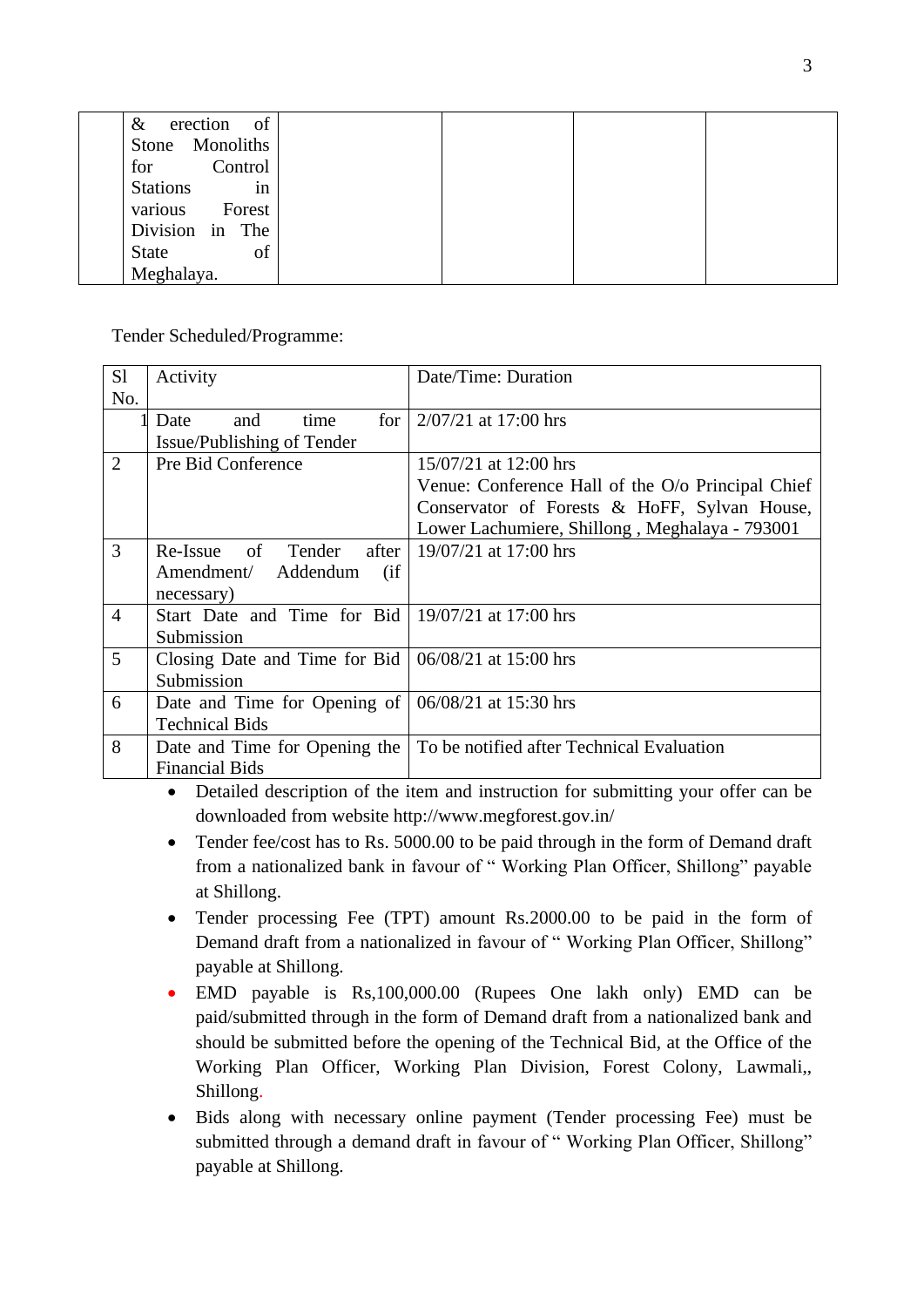- The bidders shall submit their eligibility and qualification details, certificate as mentioned in the section etc..
- The bidders shall upload the scanned copies of all the relevant certificate, documents etc, in support of their eligibility criteria/technical bids and other certificates/documents .
- The bidder shall sign on the supporting statements documents, certificates, uploaded by him, owning responsibility for their correctness/authenticity. The bidder shall attach all the required document for the specific tender after uploading the same during the bid submission as per the tender notice and bid document.
- For support related to tendering process, bidders may contact at following address www.workingplandivision.megh@gmail.com or may visit the link http://www.megforest.gov.in/
- Corrigendum/ Addendum, if any will be published on the departmental website
- For further details, the undersigned's office can be contacted at e-mail: www.workingplandivision.megh@gmail.com

Principal Chief Conservator of Forests, Climate Change, Research & Training,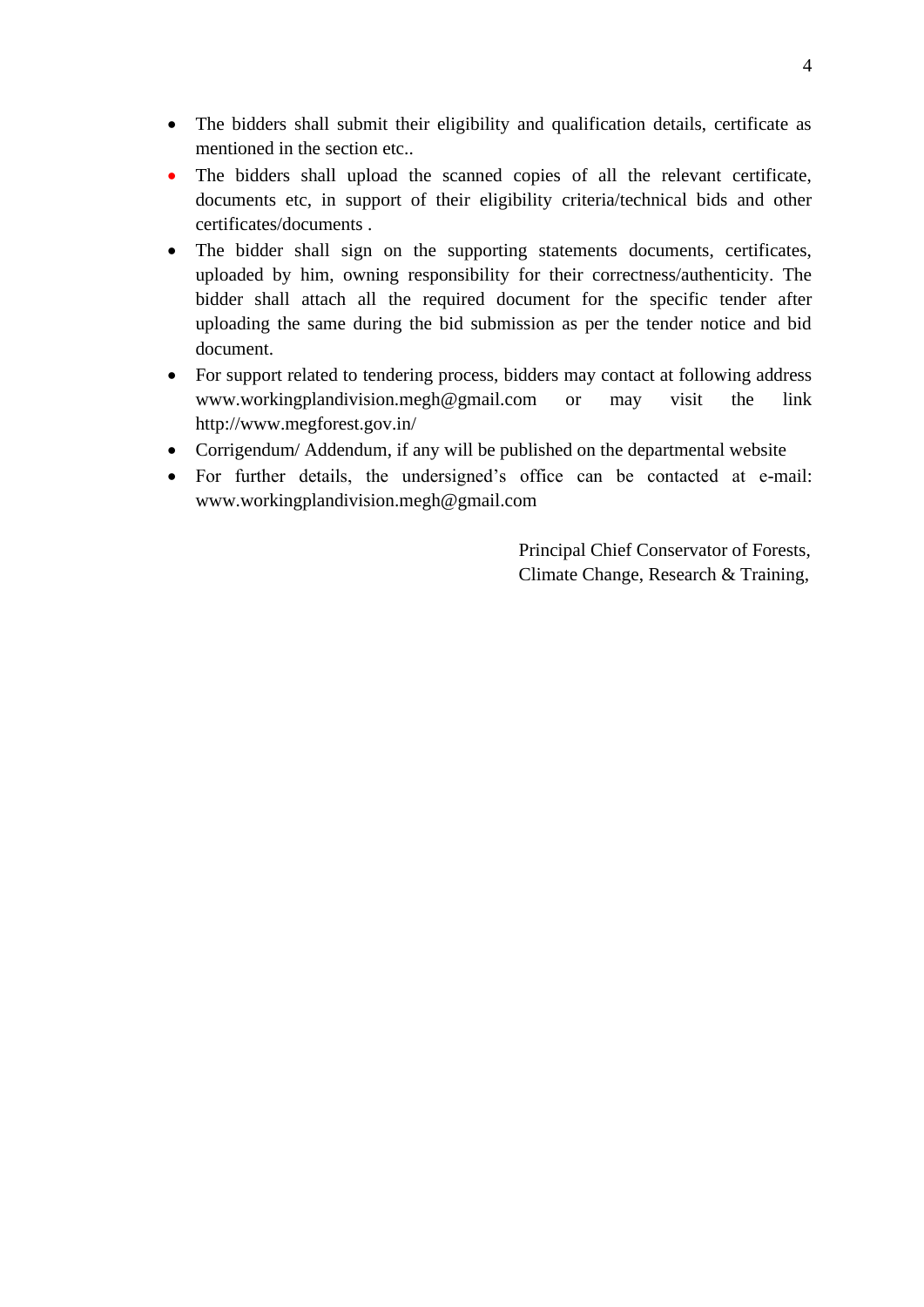# **TABLE OF CONTENTS**

| S <sub>1</sub> | Description                                                                                        | Page No.       |
|----------------|----------------------------------------------------------------------------------------------------|----------------|
| No.            |                                                                                                    |                |
| $\mathbf{1}$   | $\overline{2}$                                                                                     | 3              |
| $\mathbf{1}$   | Critical dates                                                                                     | $\overline{3}$ |
| $\overline{2}$ | <b>Invitation for Tender</b>                                                                       | $\overline{7}$ |
| 3              | Scope of work                                                                                      | 9              |
| $\overline{4}$ | Instruction to bidders                                                                             | 20             |
| 5              | General Terms and condition                                                                        | 25             |
| 6              | Formats for covering letter                                                                        | 30             |
| 7              | Check list of Technical bid                                                                        | 31             |
| 8              | Format for declaration that the provision of Tender document are                                   | 33             |
|                | acceptable                                                                                         |                |
| 9              | Information about the bidding firm                                                                 | 34             |
| 10             | Format for price bid                                                                               | 35             |
| 11             | Declaration by the bidder                                                                          | 37             |
| 12             | Format for letter of Authorization for signing Bid/Proposal                                        | 38             |
| 13             | Format for financial requirement- Annual turnover                                                  | 39             |
| 14             | Format for financial Requirement - net worth Certificate                                           | 40             |
| 15             | Format for profiles of the projects completed                                                      | 41             |
| 16             | Format for Brief Agency Profile                                                                    | 42             |
| 17             | Format for declaration by bidder/agency that the agency has not been<br>blacklisted                | 43             |
| 18             | Format for declaration by bidders/agency that the agency has not been<br>convicted by court of law | 43             |
| 19             | Format for submission of experience details                                                        | 44             |
| 20             | Format for availability of Technical man power                                                     | 45             |
| 21             | Format for undertaking to confirm capability and resources                                         | 46             |
| 22             | Format for certificate for satisfactory completion of the projects                                 | 47             |
| 23             | Formats for DGPS instrument details                                                                | 48             |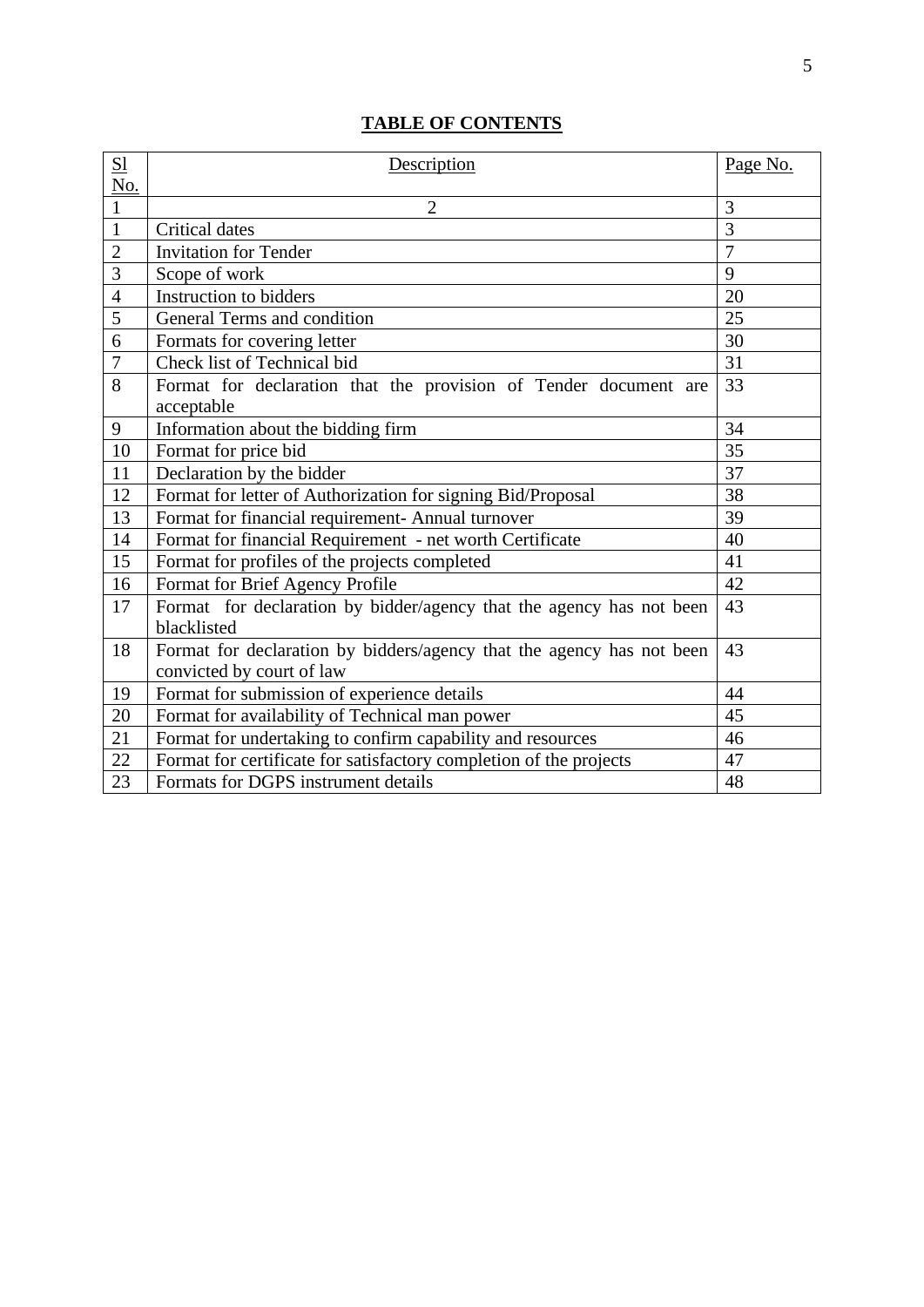| Annexure-1                                                        | <b>Tender Document</b>                                                   |  |
|-------------------------------------------------------------------|--------------------------------------------------------------------------|--|
| Annexure-2                                                        | Covering letter                                                          |  |
| Annexure-3                                                        | Check list of technical bid                                              |  |
| Annexure-4                                                        | Acceptance letter                                                        |  |
| Annexure-5                                                        | Price bid                                                                |  |
| Annexure-6                                                        | Information about the bidding firm                                       |  |
| Annexure-7                                                        | Declaration by the bidder                                                |  |
| Annexure-8                                                        | <b>Authorization letter</b>                                              |  |
| Format for financial Requirement - Annual turnover<br>Annexure-9  |                                                                          |  |
| Format for Net worth certificate<br>Annexure-10                   |                                                                          |  |
| Annexure-11                                                       | Profile for completed project                                            |  |
| Brief agency profile<br>Annexure-12                               |                                                                          |  |
| Annexure-13                                                       | Declaration by agency for not been convicted/charge sheeted by any court |  |
|                                                                   | of law                                                                   |  |
| Annexure-14                                                       | Format for submission of experience details                              |  |
| Annexure-15                                                       | Format for availability of Technical Manpower                            |  |
| Format for undertaking capability and resources<br>Annexure-16    |                                                                          |  |
| Format for satisfactory completion of the projects<br>Annexure-17 |                                                                          |  |
| Annexure-18                                                       | Formats for DGPS instrument                                              |  |

#### The tender document contains the following:-

# GLOSSARY OF TERMS

- AOI: Area of Interest
- DFO: Divisional Forest Officer
- DGPS: Differential Global Positioning system
- GNSS: Global Navigation satellite System
- NAVSTAR: Navigation Satellite and Ranging: The GPS satellite System
- GLONASS: GlobalnayaNavigatsionnayaSputnikovaya Sistema (Russian)
- GPS: Global positioning system
- RTK: Real Time Kinematic
- GIS: Geographic Information system
- PCCF: Principal Chief Conservator of Forests
- SOI: Survey of India
- WL: Wildlife
- FD: Forest Department
- NRSC: National Remote Sensing Centre
- ETS: Electronic Total station
- MFD: Meghalaya Forest Department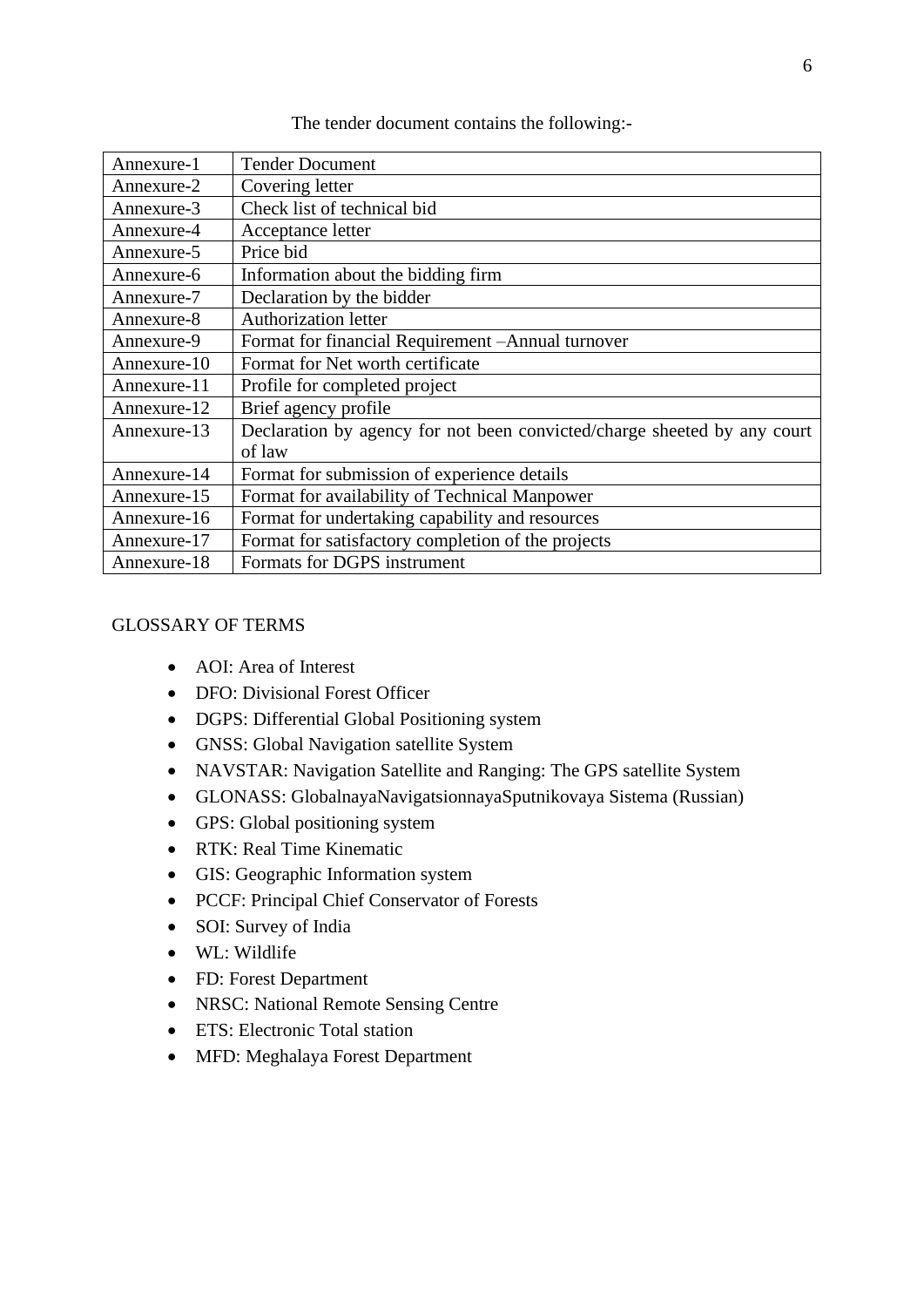# **Invitation of Tender for Selection of Sustainable agency for carrying out survey, Demarcation and Geo-reference of Forest Boundary using DGPS in Notified Forest Of Meghalaya Forest Divisions and supply & erection of stone monoliths for control stations.**

#### 1. **Project background**

The Meghalaya Forest Department has decided to carry out using DGPS or total stations survey of notified forest land and digitization of forest boundary to bring it to the GIS platform. Primarily the survey will be done using DGPS in all identified forest division. Preparation of Geo-Reference map of cadastral sheet and photograph of each boundary pillars and reading of each boundary pillar in geographic co-ordinates system-WGS84 datum of respective Universal Transverse Mercator Grid zone. It is intended to undertake DGPS survey work covering approximately 305.58 sq km across various Forest Division in Meghalaya during the financial year 2021-22 using DGPS instrument. The final number of boundary pillars to be offered for DGPS/ETS survey work will be decided at the time of award of work, and the same is liable to further changes as per performance of selected bidders and the requirement by the technical committee of the department during the course of the year.

For undertaking the above task of Geo-reference of cadastral map, Satellite data and digitization of forest boundary pillars, Meghalaya Forest Department needs support from agency/organisation/ company, having experience in the area of **Land Survey/ survey of the forest boundary using DGPS technology**. The present requirement is for the precise determination of Geo-coordinates of each boundary pillar, boundary of forest area and supply of geo-reference Cadastral map.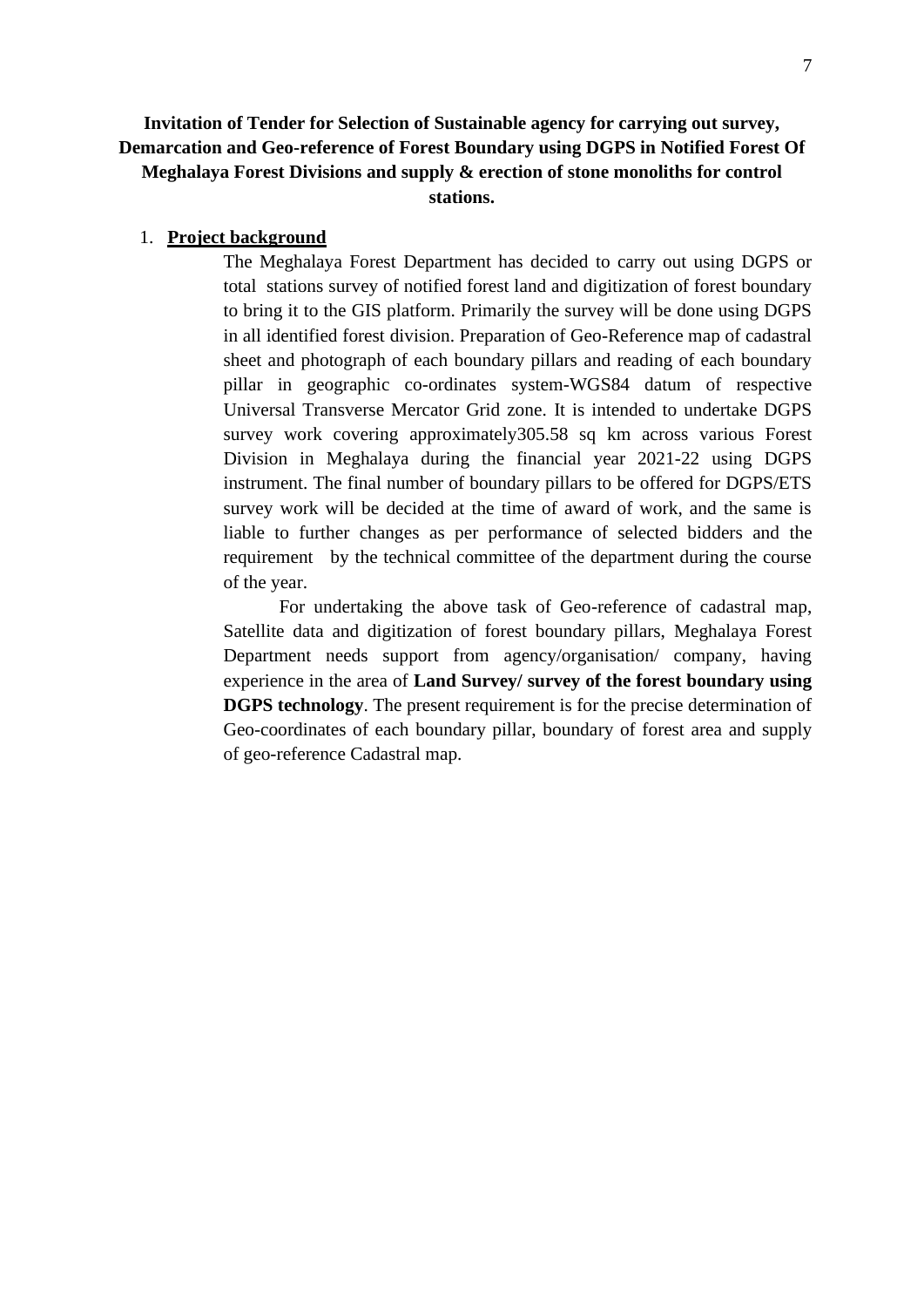#### 2. **Tender Details**

#### **Minimum Eligibility Criteria**

- **2.1 Minimum eligibility Criteria (For Technical bid): Bidder has to qualify against each criterion & certificate to be attached for with each:**
- 1. The bidding organisation must be in GIS and Survey business for a minimum period of 10 (Ten) years. Conclusive documentary evidence in the form of past work orders with completion certificate in the name of the organisation must be furnished as supporting.
- 2. The bidding organisation must submit the Tender Fee of Rs 500/-only through a demand draft in favour of "Working Plan Officer, Shillong" payable at Shillong.
- 3. The bidding organisation must submit the earnest Money Deposit (EMD) for Rs. 100,000 (One lakhs only) to the Office of the Working Plan Officer, Working Plan Division, Forest Colony, Lawmali, Shillong. For offline submission of EMD : the EMD should be the form of Demand Draft from a Nationalised bank and should be submitted before the opening of the Technical Bid, Shillong. The Demand draft should be drawn in the name of **"Working Plan Officer, Shillong"** at Meghalaya, payable at Shillong.
- 4. The bidding organisation must submit copy of the PAN card along with copies of Income tax returns for the last three financial years (2017-18, 2018-19, 2020-21).
- 5. The bidding organisation must submit copy of their GST registration along with copies of GST Returns (GSTR-1) for the last three months.
- 6. The bidding organisation must submit copy of their provident Fund registration with the concerned EPFO office along with the copies of the annual returns of last Three years.
- 7. The bidder firm should have ISO 9001 certificate and copy of the same also be submitted.
- 8. The bidder should have affiliation/recognition from ISRO/NRSC/FSI/SOI or any Government Department for undertaking DGPS survey. For this purpose the bidder should submit the relevant certificate obtained from the competent authority.
- 9. The bidder/Agency shall submit undertaking/self-declaration that the proprietor/partner(s)/Directors of the bidding agency has not been convicted or charge sheeted by any court of law and it has not been blacklisted as per the performa as given at **Annexure-13**.
- 10. The bidding organisation must have annual average turnover of Rs. 2.0 crores (Rupees Two Crores) from DGPS survey and GIS business excluding the supply of hardware and OEM (Original Equipment manufacturer) software in last three assessment years (2007-18, 2018-19, 2020-21)
- 11. Copies of balance sheet, profit and loss account and Auditor certified Annual turnover statement indicating revenue from DGPS Survey and GIS business for the last 3 years must be enclosed as supporting document. As per performa given in **Annexure-9**.
- 12. The bidding organisation must be NET worth positive. Original Auditor Certificate must be enclosed. As per the performa given in **Annexure-10**.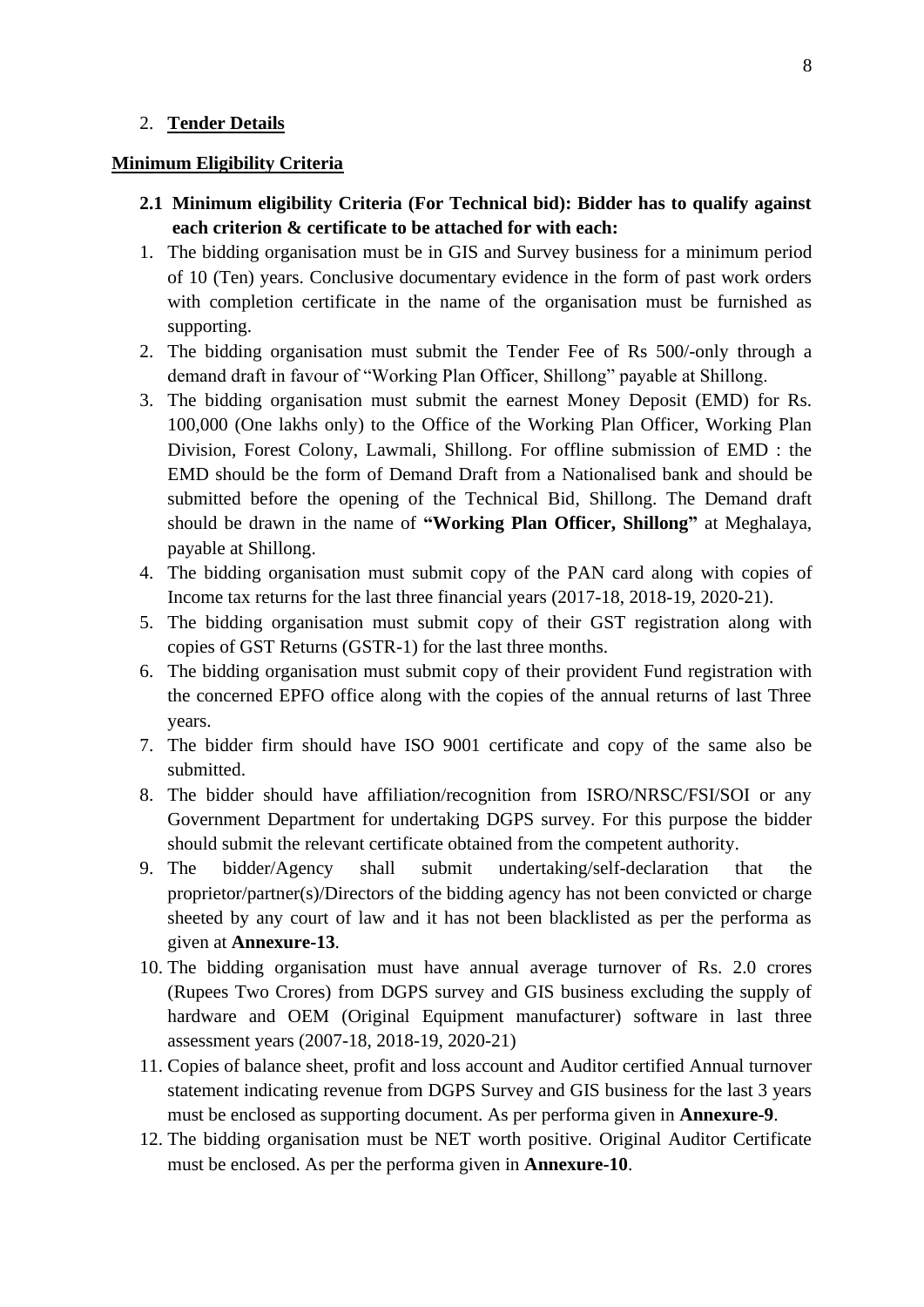- 13. The bidding organisation must have surveyed a minimum of at least 5000 points or 500 Sq. km of Forests lands using DGPS for cumulatively over a period of last 5(five) years, using DGPS survey, for Government Organisation in India, bidder should enclosed in the performa as given at **Annexure-14**. The bidder firm should have also be provided a certificate of satisfactory completion of previous projects undertaken by them as per **Annexure-17**.
- 14. The bidding organisation should have minimum 10 (Ten) numbers each of experienced DGPS surveyors and GIS professional under the regular payroll of the Organisation. List of the professionals with their Academic Certificate and professional profiles and bidders shall provide details in performa in **Annexure-15**.
- 15. The bidding organisation should have a combination of minimum infrastructure 2 base stations 9 Dual Frequency DGPS and 6 Rovers. All the equipment should be in working condition. Copy of purchase should be submitted as Annexure.
- 16. Bidder shall be declared for the consideration of his/her Technical evaluation if all the documents as listed in the given at **Annexure-3is submitted.**
- 17. As nature of work is highly technical, prior experience of DGPS in forestry is needed. Thus, there will be no relaxation of work experience and technical expertise for all start ups firm, Micro and Small Enterprise (MSEs).

# **2.2 Scope of Work.**

- a) The scope of work includes identification & demarcation of Forest boundaries by DGPs Survey wherever necessary and documentation of Forests records including clear marking of forests boundary and preparation of geo-reference maps for approximately **305.58 square km** under various Forest Division in the state of Meghalaya. The agency will prepare and supply Geo-reference maps in the scale 1:10000 along with report consisting of all readings and photograph at each boundary pillar as evidence for notified forests land in GIS usable format in geographic coordinates System- WGS84 datum of the respective zone.
- b) Submission of Raw data (for base and Rover) as well as post processed differentially corrected (for Rover) DGPS readings/data at each boundary pillars along the periphery DGPS reading in RHINEX and Native format (eight decimal places) with area and perimeter.
- c) The survey shall be performed using DGPS in post processed mode and readings shall be duly geo-referenced using GCPs collected by dual/Single frequency DGPS receivers. The accuracy of any surveyed points should be within one meter.
- d) Moreover, the Geo-reference maps should be superimposed on satellite imagery (Less than 2 Meter resolution) .and it is the responsibility of surveying agency to procure the satellite imagery.
- e) Field training about the procedure of the DGPS Survey will be imparted to the field staff & officers in the concerned forest division in the State.
- f) The agencies are expected to perform following activities:
	- (i) to collect the precise geo-coordinates of the boundary pillars in the forest area.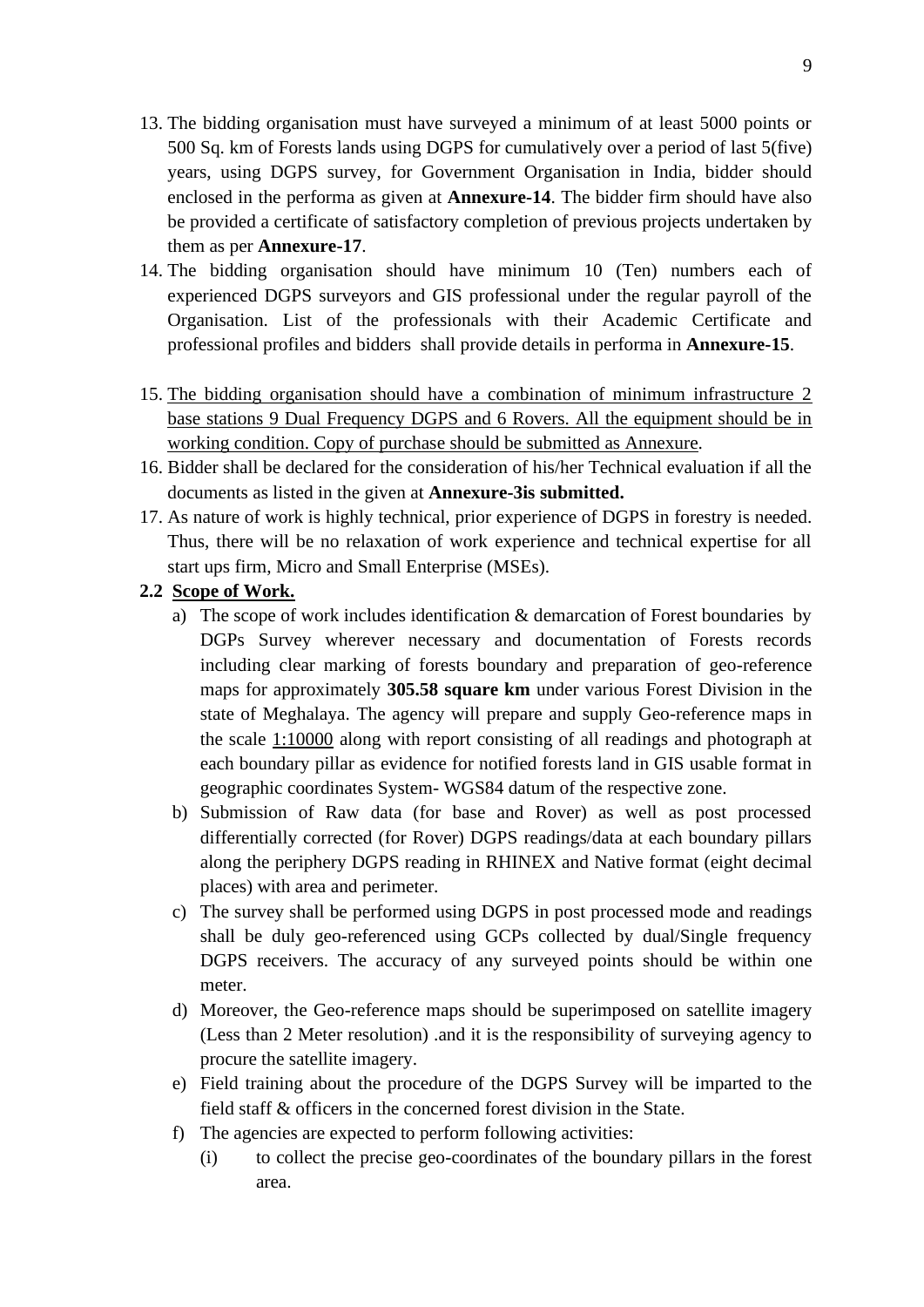- (ii) To survey all the boundary pillars and also the survey the missing boundary pillars of the forest area using DGPS from the temporary GCP in each identified forest division in the State.
- (iii) To prepare and supply of Geo data in. shp and .kml format.
- (iv) Reading and photograph of each boundary pillar in GIS usable format (E00 format with WGs 84 datum)
- g) One set of hard copy of maps and readings of each location in MS excel (latitude and longitude in WGS84 datum in Degree Minutes and Seconds format) should be submitted to the respected DFO of the identified forest Division in the State.
- h) At place of missing boundary pillar a pit of size 2'X2'X3' should be dug. Photograph of the pit/boundary pillar, irrespective of its condition, will be taken. The respective DFO will construct boundary pillar immediately.
- i) The agency will submit monthly report to the concerned officials (concerned Divisional Forest Officer and to the Principal Chief Conservator of Forest – (CC, R&T, Shillong) of the Forest Department.
- j) The agency will procure the GST (Great Trigonometric survey) point of FSI/SOI at their own cost.
- k) To maintain the accuracy of measurement using DGPS as follows:

# **2.3. DGPS Survey:**

# 1. **Accuracy level (DGPS)**

(a) RTK (Real Time Kinematic) Horizontal -10mm+1ppm or better. Vertical - 15mm+1ppm or better. (b) Kinematic Horizontal -10mm+1ppm or better. Vertical - 15mm+1ppm or better. (c) Static Horizontal -3mm+0.5ppm. Vertical - 5mm+0.5ppm. Initialization time typically <10 Seconds Initialization reliability typically >99.9%

- 2. The survey shall be carried along the boundaries which are shown by the concerned local forest officer of the Forest Department.
- 3. DGPS readings at each station along the periphery shall be taken by a Rover with a minimum observation period of 20 minutes. Differentially correct the DGPS rover data with base stations/ control point data.
- 4. Establishment of Base stations (Control points):
	- Base stations to be fixed by Multi/Dual frequency DGPS receivers with SOI Control Point as reference to be obtained by the surveying agency from SOI and Village tri-junction points.
	- The minimum observation time for base station shall be 12 Hours from nearest SOI control point.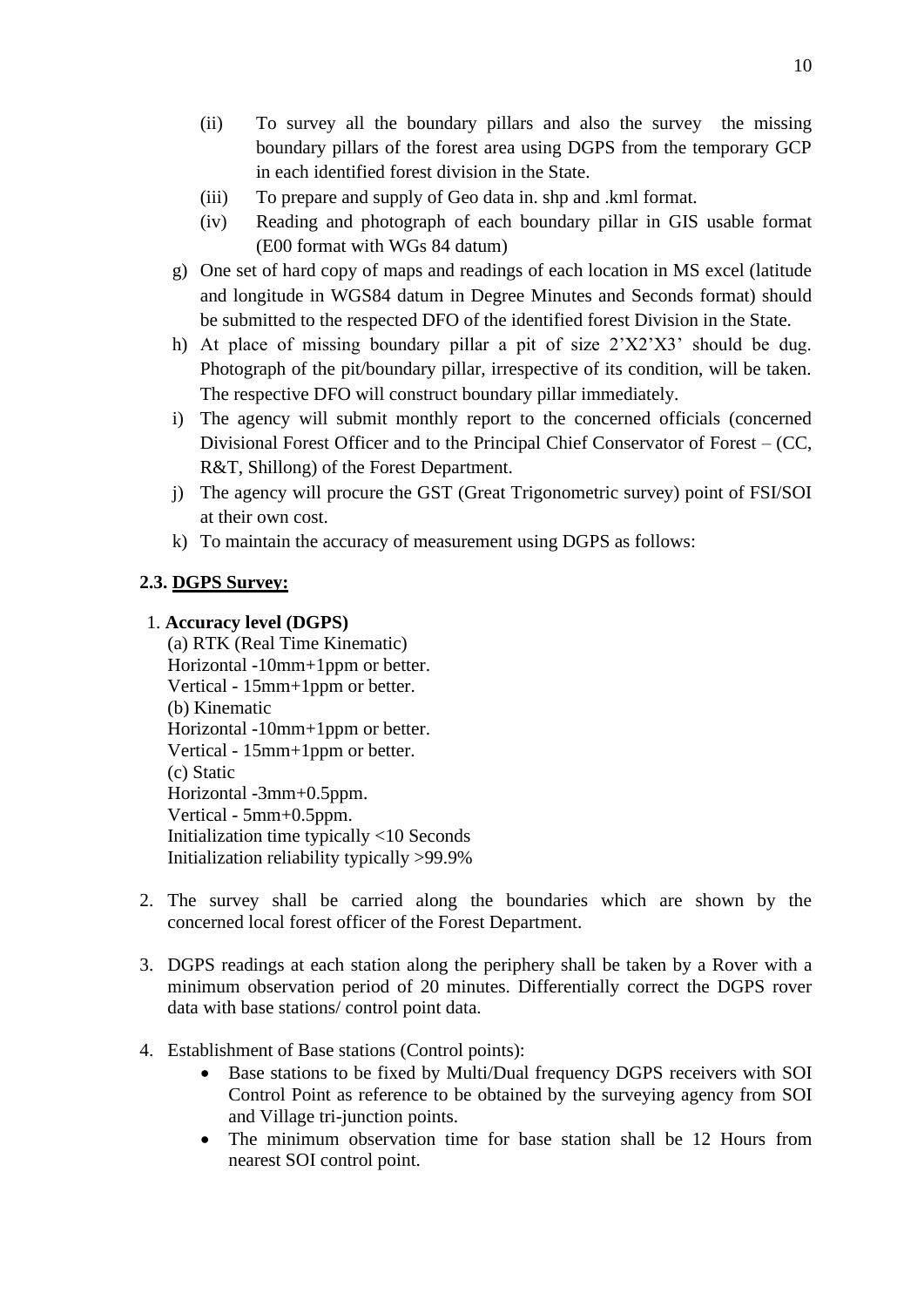- Required number of control Points (C.P) shall be established in such a way that the distance between the DGPS base station and C.P. shall be less than 50 km (for dual frequency DGPS Rovers) and less than 10 km (for single frequency DGPS Rovers)
- Geo-reference the Data using GCPs (GCPs shall be collected using dual frequency DGPS receivers in real-time/post processed mode as per procedure.
- 5. **Rovers** shall be of **dual/multiple frequency DGPS receivers within a radius of 50 km from the base stations.** In case **Single Frequency DGPS receivers** are used they should be used **within 10 km radius** of fixed base stations. Readings of boundary pillars shall be taken with a minimum observation period of 20 minutes to differentially correct the DGPS rover data with base stations / control point data.

# **2.4 Conditions to be observed for survey.**

- i) The survey shall be conducted with similar instrument as far as possible.
- ii) DGPS instrument used for survey must be set-in to Geographic Coordinate System-WGS84 Datum.
- iii) Raw Data **(for Rover and Base)** as well as post- processed differentially corrected DGPS readings for rover) for each Survey Stations shall be submitted to forest department every week or as soon as the work is completed, whichever is earlier.

# **2.5 Procedure for affixing a few missing boundary pillars:**

- i) With the help of foreword &backward Bearings of the adjacent existing boundary pillar/s the location of the missing pillar/s can be easily arrived at.
- ii) Procedure for affixing boundary pillars of a block where almost all the pillars are missing. In case of those forest blocks where almost all the forest boundary pillars have disappeared/are missing, the chain &compass , survey readings will not be of much use in the absence of any identifiable field mark/reference point. Hence, it is proposed to take up this work using the latest technologies like GPS & GIS.

The following procedure is suggested using GPS & GIS, generically:-

- a) Verification of Reserves Forest notification and filling up of missing data, if, any: schedules as appended to the Gazette notification, should be verified for correctness of bearings and measurements (angles and distance)
- b) Verification of the closing error, if any, The closing error should be verified by using Auto CAD/Cogo Cad software, and the area arrived at should be matched with the recorded area in the surveyed sketch &Gazette Notification, if the areas do not tally, the same should be sorted out by visiting the field. The software is easy to use  $\&$  can be used by any person who has the knowledge of plotting using computers, correction may be applied/carried out, if closing error exist, before proceeding to step (c), such closing error if any, may be approved by the DFO and Circle Head or Principal Chief conservator of Forests concerned.
- c) One or more surveyed stations mentioned in the map/Notification should be identified on the ground jointly by the team consisting of Forest,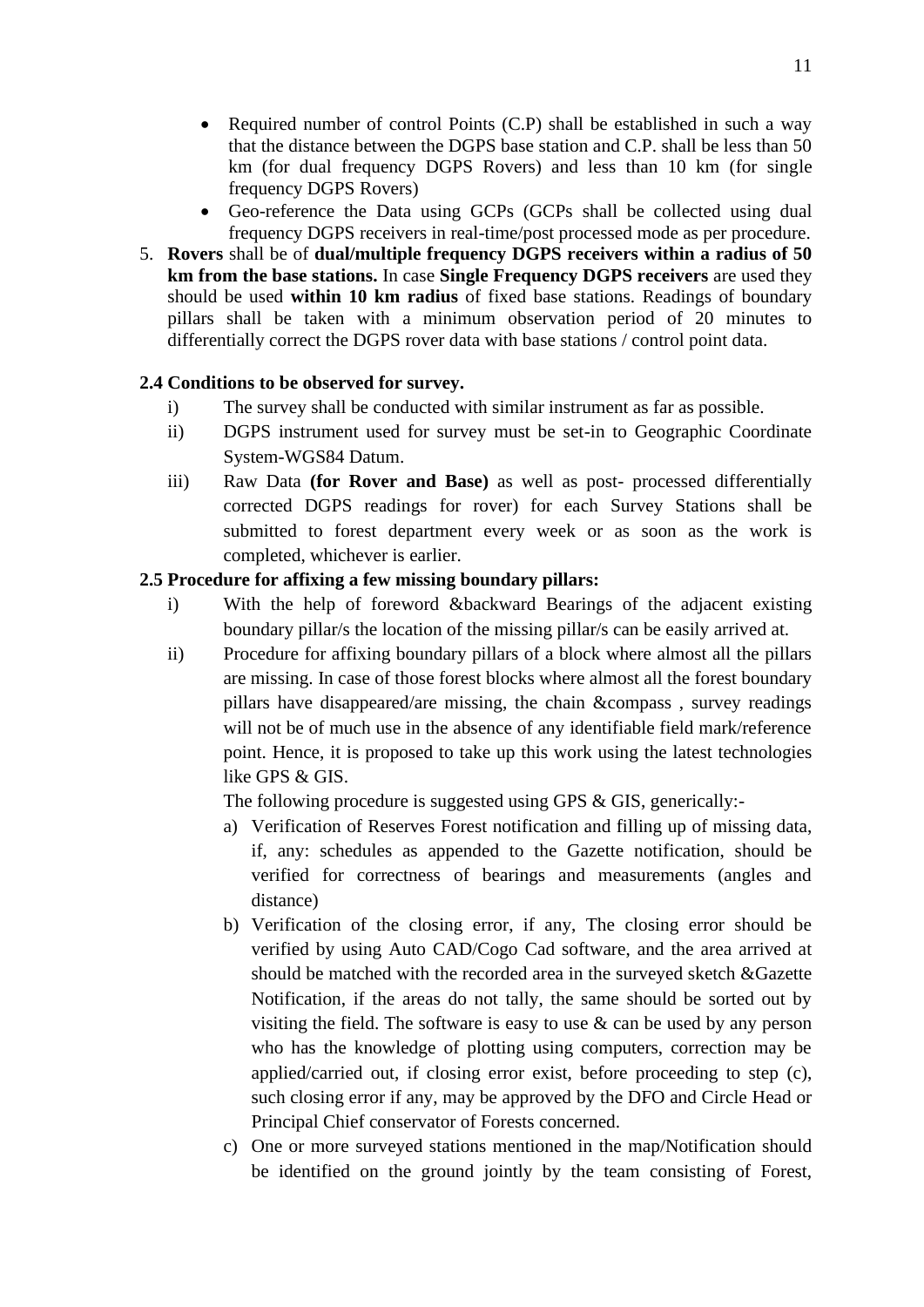Revenue, Survey & Settlement officials. Preference shall be given to the stations having natural features which can be clearly identified on the ground like village Tri-junction points, from the description of the forest boundary given. Joint-inspection notes/proceedings to this affect, shall be drafted & recorded duly signed by all the members of the team present during the joint inspection exercise. It should be ensured that the stations so identified is exactly the same station which was located during the formation of Block and not moved since then.

- d) Using the Differential Global positioning system (DGPS) Latitude and Longitude readings of the identified station (in step c) should be taken  $\&$ recorded. This reading may be corrected with the help of base files to obtain greater accuracy.
- e) Survey field book data (Bearings & distances) may be converted into differentially corrected Geographic co-ordinates(Lat-Longs & distance), using the data obtained at step(d). Data processing can be carried out using appropriate methodology and software.
- f) Now with the help of the data generated in step e, all boundary pillar/survey stations could be correctly located with the help of real time DGPS instrument.

### **2.6 Deliverables**

- I. Details of the Primary Controls Points (at least 4 PCP) in the study area, 2 nos of nearby SOI GCPs (4 hour concurrent observation using Dual frequency DGPS device )
- II. Details of Secondary Controls Points at least 8 numbers on forest boundary.
- III. Details of device used, observation with SBAS/GBAs correction (RTK/PPS precision for DGPS observation: less than 50 cm, observation time: PPS – 5 to 15 mins, RTK as per requirement).
- IV. .SHP files and KML file of geo-reference boundary and coordinates table in .XLS file.
- V. Geo-referenced maps in Geo PDF files and reports in PDF file (1 hard copy to be submitted for authentication purpose).
- VI. DGPS coordinates of boundary pillars.
- VII. Forest boundary map after reconciliation with the revenue map
- VIII. DGPS coordinates of missing pillars.
- IX. GCPs and Geo reference forest boundary overlaid on high resolution satellite image.
- X. Readings and photograph of each boundary pillars in GIS usable format (E00 format with WGS 84 datum)
- XI. All maps in pdf and jpg formats
- XII. Submission of Raw Data (for Base and Rover)as well as post processed differential corrected(for rover) DGPS reading/data in RINEX and native format (8 decimal place in degrees for latitude and longitude including height above MSL and HAE in cm).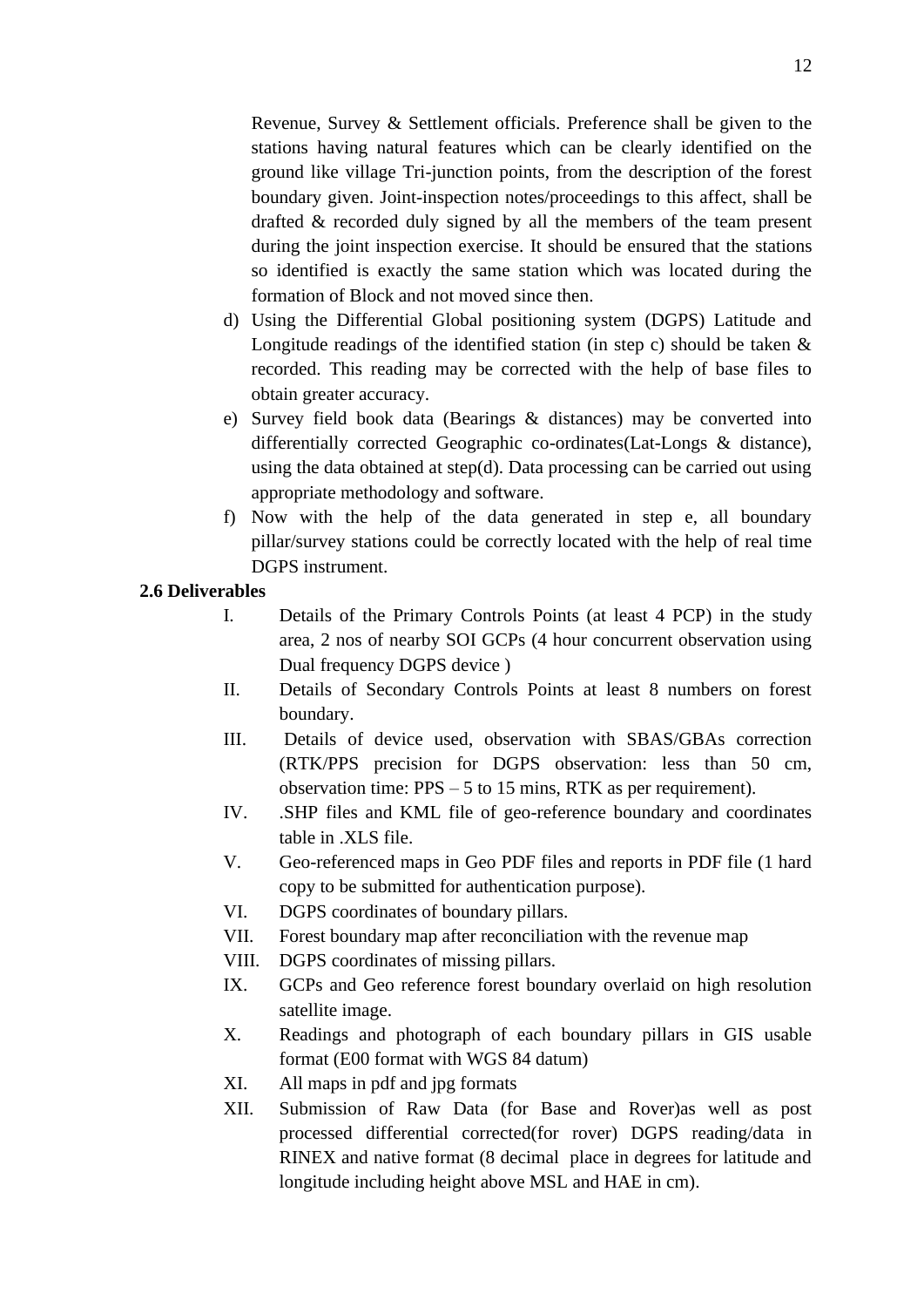- XIII. The agency will prepare and supply Geo-reference maps in the scale 1:10000 in hard and soft copy maps, with area, perimeter and attributes.
- XIV. One set of hard copy of maps and reading of each location in Ms Excel and latitude and Longitude in WGS84 datum and height above MSL and HAE in cm) certified by the respective FBO, RO, ACF & DFO CCFs/CFs of circles in 1:10000 scale, **subject to maximum A0 size**.

## **Note:**

The Geo co-ordinates list and other attributes of all the boundary pillars along with Great trigonometrically Survey points shall be submitted to the concerned DFO and to the Principal Chief Conservator of Forest (Research & Training), Shillong in the state of Meghalaya and cannot be used by the agency for any other purpose, for which the agency has to submit a declaration .

# **3.0. Bid submission procedure:**

3.1 Bidders are advised to submit their bids strictly on the specifications, terms and conditions contained in the tender document and subsequent revisions/ amendments, if any. The bids should be submitted along with covering letter as given at **Annexur-2**

3.2 The bids shall be prepared by typing or printing in English on White paper in consecutively numbered pages duly signed by the authorized signatory with agency/firm/organisation/company seal affixed on each page. Any part of the bid, which is not specifically signed by the authorized signatory and not affixed with Agency/firm/organisation/company seal, shall not be considered for the purpose of evaluation. The bidder shall also enclose the information about the bidding firm as per **Annexure-6**.

3.3 Original copy of tender document, amendments/ revision to tender document including minute of meeting(s), issued by the Forest department, if any, shall be signed and submitted along with the bids.

3.4 All the Performa must be on the bidder's official letterhead (if specified). Any change in wording of the Performa will not be allowed. The bidder shall submit a declaration as given in **Annexure-7.**

3.5 The bids shall contain no erasers or overwriting except as necessary to correct errors made by bidder. The person signing the proposal shall initial each such corrections.

3.6 Complete bid document including all enclosures should be submitted at the office of the Working Plan Officer, Working Plan Division, Forest Colony, Lawmali, Shillong and must be signed by the company's authorized signatory with seal of the company/firm/organisation before uploading in the website.

3.7 The bidders should submit the bids with proper entry in technical bid format and financial bid format as available in the http://www.megforest.gov.in/ website.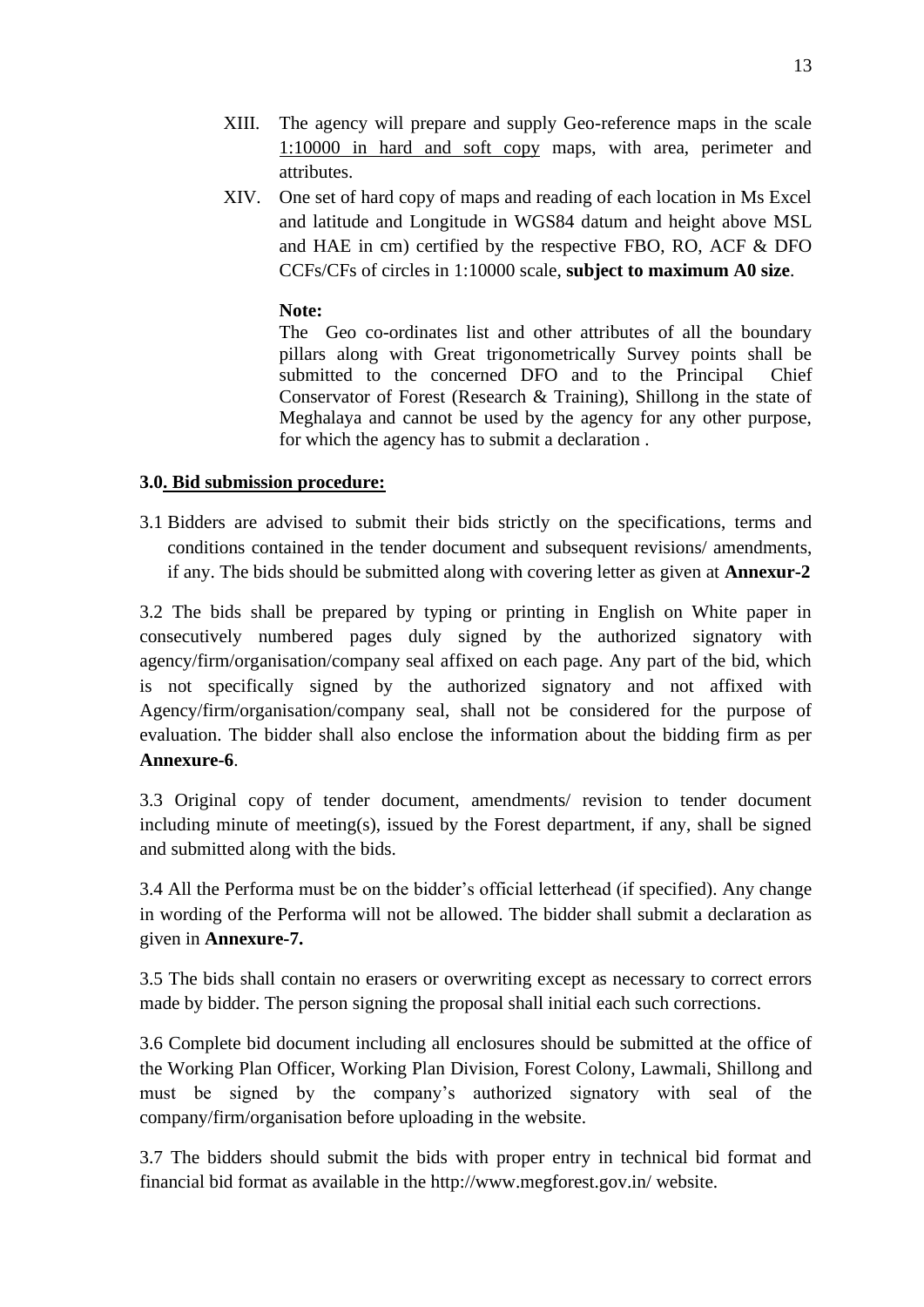3.8 Technical Bid should not contain price of any item or activity. Such cases, even if found anywhere, shall not be given any consideration.

3.9 In case of any contradiction between figures and words, the words shall be considered final.

3.10 The price bids should not contain any technical matter or other matter except price. After opening of Technical bids, financial bids of only technically qualified agency/firms/organisation/companies will be opened on the scheduled date and time as per the schedule of events.

 3.11 All documents mentioned in the clause () above, shall be fully secured and put into a sufficiently large envelope which should be sealed and super –scribed "**Technical Proposal for carrying out survey, Demarcation and Geo-reference of Forest Boundary using DGPS in notified forest of Meghalaya Forest Divisions**

- 3.12 Similarly, the Financial Proposal shall be submitted in a format enclosed. In the Financial Proposal the applicant Organisation shall quote the lowest possible amount payable to the applicant Organisation for undertaking the Study. The amount quoted by the applicant Organisation shall be inclusive of all taxes, levies, cess, institutional charges etc. The Financial Proposal shall be put into a separate envelope which should be sealed and super-scribed **"Financial Proposal for carrying out survey, Demarcation and Geo-reference of Forest Boundary using DGPS in notified forest of Meghalaya forest Divisions**
- **3.13** Both the sealed envelopes containing Technical Proposal or Financial Proposal shall be put into a sufficiently large envelope which should be sealed and super-scribed "**Technical & Financial Proposals for carrying out survey, Demarcation and Georeference of Forest Boundary using DGPS in notified forest of Meghalaya Forest Divisions**
- **3.14** The envelope containing the Technical Proposal and Financial Proposal shall be addressed to the **Working Plan Officer, Working Plan Division, Forest Colony,Lawmali, Shillong, Meghalaya – 793001.**
- 3.15 Full address of the applicant Organisation shall be affixed on left bottom corner of the envelope containing the proposal.
- 3.16 The envelope containing the completed Technical Proposal and Financial Proposal shall reach the office of the **Working Plan Officer, Working Plan Division, Forest Colony, Lawmali, Shillong, Meghalaya – 793001**on or before 03.00 PM on 06 th August 2021. If desired, the applicants may put the envelope containing Technical Proposal and Financial Proposal directly in a Tender Box kept at the reception counter at the office of the Working Plan Officer, Working Plan Division, Forest Colony, Lawmali, Shillong, Meghalaya - 793001. All proposals received by the office of the Working Plan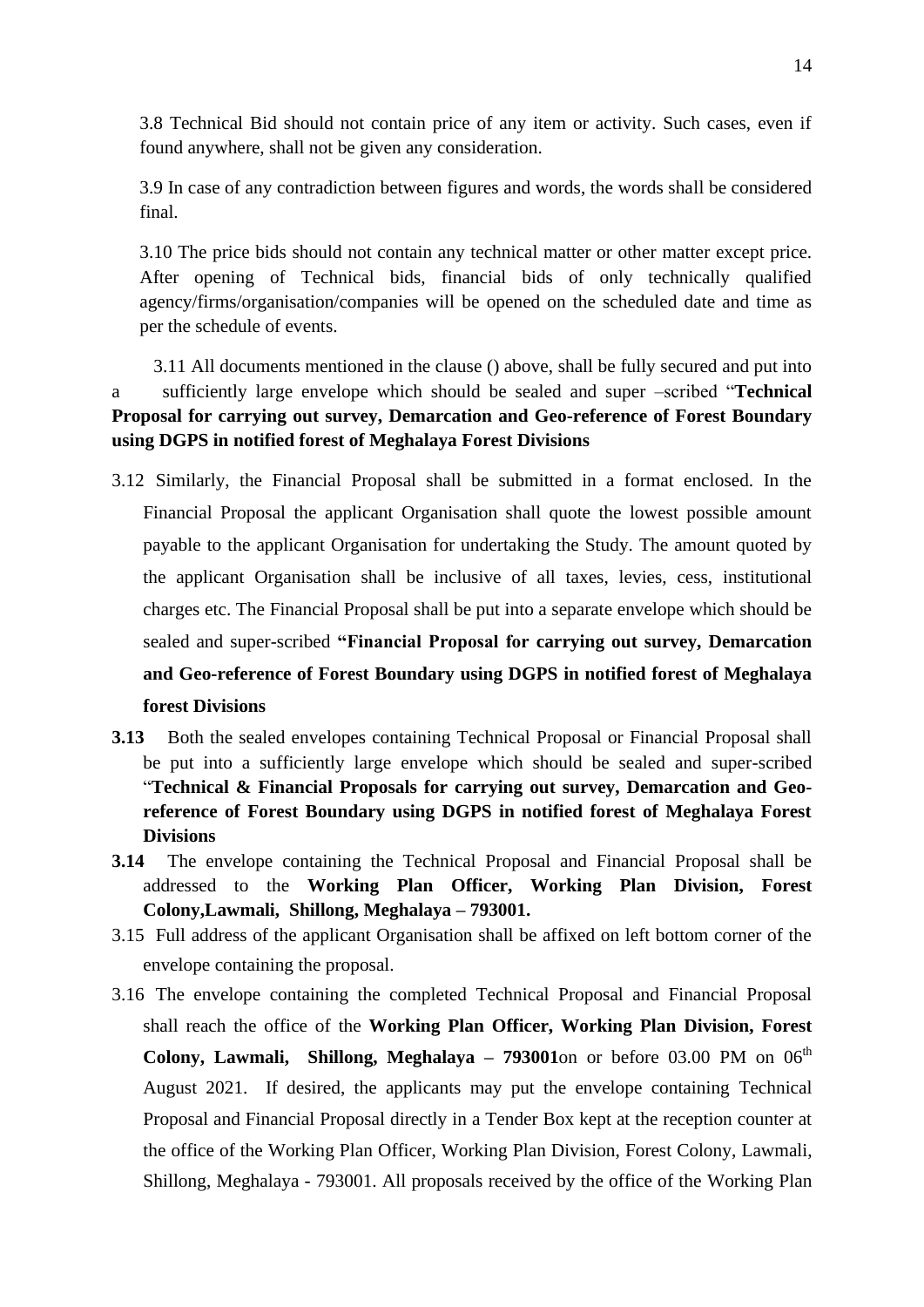Officer, Working Plan Division, by hand or by post on or before the afore-mentioned due date and time shall be put in the afore-mentioned Tender Box after making an entry in a register kept in this office.

- 3.17 Immediately at the prescribed due date and time for the receipt of the proposals, the Tender Box will be sealed in the presence of the representatives of the applicant Organisations. In no case proposals received after due date and time shall be accepted. Working Plan Officer, Working Plan Division and any other authority in the State of Meghalaya shall not be responsible for any delay in the submission of a proposal. All proposals received after the due date and time shall be returned to the respective applicant Organisations without opening the same.
- 3.18 Due to any unavoidable reason(s), if the office of the Working Plan Officer, Working Plan Division remains closed on the last date prescribed for receipt of the proposal, the proposals will be received during the next working day at the same venue up to the same time.
- 3.19 The PCCF (CC, R&T) will decide the Forest division where survey will be carried out.

#### **4.0- PRE-BID CONFERENCE:**

- 4.1 There will be a Pre-Bid Conference, the interested bidders or their representatives may attend the pre-bid conference.
- 4.2 Tender documents may be downloaded before the Pre-bid conference.
- 4.3 The Bidders' designated representatives may attend the Pre-Bid Conference, before submission of their Bid, at their own cost, which will be held at the following venue and time:-

 **Venue:** Conference Hall of the O/o Principal Chief Conservator of Forests & HoFF, Sylvan House, Lower Lachumiere, Shillong , Meghalaya - 793001.

15/07/21 at 12:00 hrs

- 4.4**In view of outbreak of covid-19, pre-bid conference may be attended in virtual mode also**. For details of the same contact e-mail: **workingplandivision.megh@gmail.com**.
- 4.5 Purpose of this conference is to clarify issues and to answer questions on any matter related to Tender
- 4.6 Bidder may send their queries via email not later than 13/07/2021.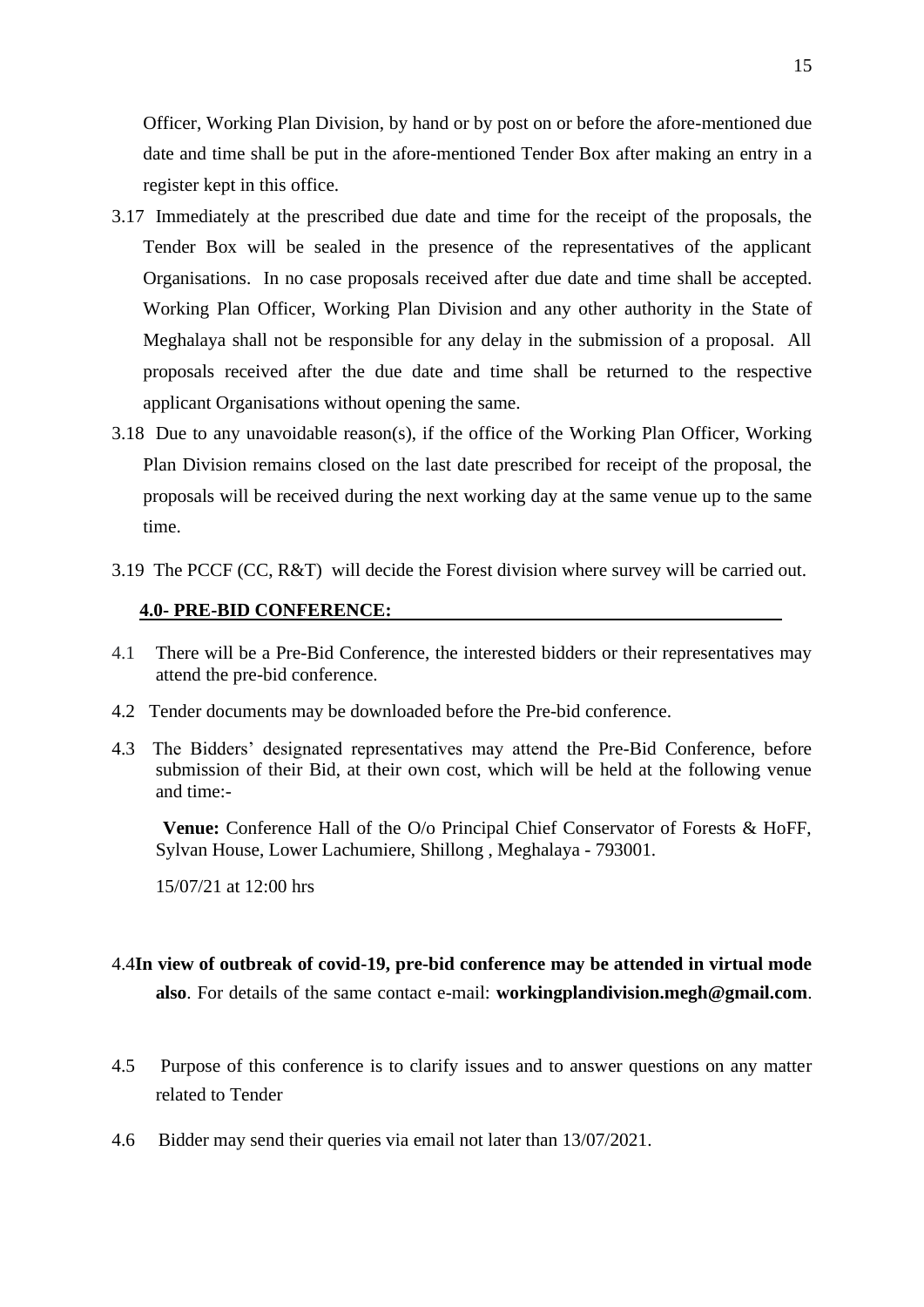4.7 The Principal Chief Conservator of Forests, (CC, R&T) will decide for issuing necessary Amendment/ Addendum to the Tender Document clauses or Specification as outcome of the deliberation of Pre-Bid Conference.

4.8 Non-attendance at the Pre-Bid Conference will not be a cause for disqualification of a Bidder. But, no individual query will be entertained after the Pre-bid conference is over and Amendment/ Addendum (if necessary) are issued as outcome of the Pre-Bid Conference.

# 4.9**IMPORTANT: ONCE THE PRE-BID CONFERENCE IS OVER AND ISSUES ARE CLARIFIED, NO QUERY OR OBJECTION OR COMPLAIN SHALL BE ENTERTAINED IN REGARD TO THIS TENDER ENQUIRY TERMS AND CONDITION. ABSENCE IN PRE-BID CONFERENCE SHALL NOT BE COSIDERED AS JUSTIFICATION FOR MAKING QUERY OR OBJECTION OR COMPLAIN**.

### **5.0OPENING OF THE PROPOSALS**

- 5.1 The proposals shall be opened by an officer or a committee of officers duly authorised by the PCCF (CC, R&T)in this regard, in the presence of the representatives of the applicant Organisations who wish to remain present, at the office of the PCCF (CC, R&T), Sylvan House, Lower Lachumiere, Shillong-793001 Meghalaya at 3.30 PM on 6<sup>th</sup> August 2021.
- 5.2 Due to any unavoidable reason(s) if the office of the PCCF (CC, R&T) remains closed on the date prescribed for opening of the proposals, the proposals shall be opened on the next working day without any change in the venue and time.
- 5.3 Following procedure shall be adopted for opening of the proposals:
- 5.3.1 Immediately after opening of the tender box, total number of proposals received and the name of applicant Organisations will be announced to all the representatives of the applicant Organisations who are present during the opening of the proposals and the same will also be entered in the tender opening minute register.
- **5.3.2** The sealed envelopes containing separately sealed Technical Proposal and Financial Proposal received from various applicant Organisations will be opened one by one in the same order in which they have been entered in the tender opening minute register. The sealed envelopes containing Technical Proposals and Financial Proposals shall be segregated and shall be initialled by the officer or group of officers authorised for opening of the proposals and without opening all sealed envelopes containing Financial Proposals will be put into a separate envelope which should be sealed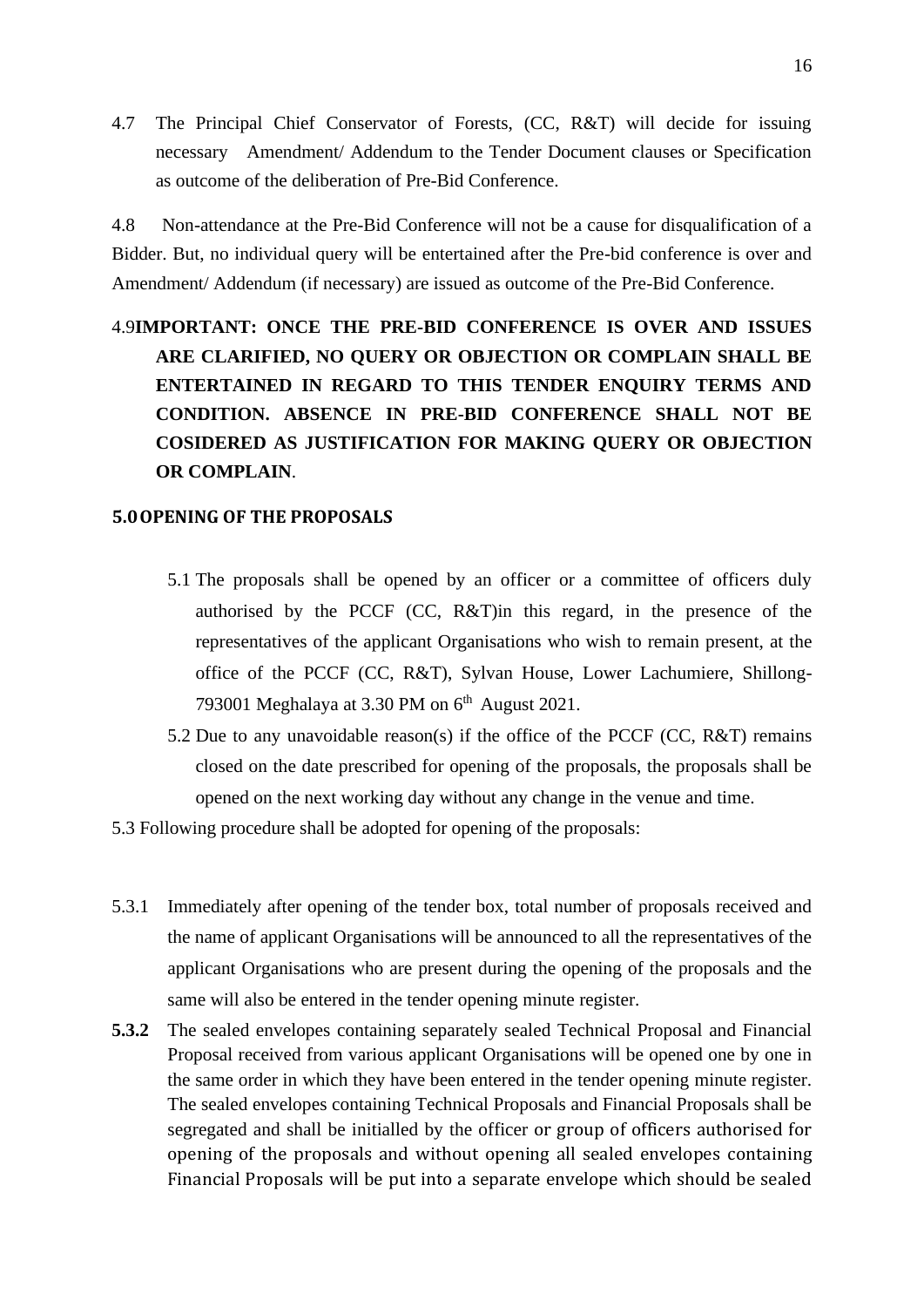and superscribed **"survey, Demarcation and Geo-reference of Forest Boundary using DGPS in notified forest of Meghalaya Forest Divisions"**

5.3.3 Envelopes containing Technical Proposals will however be opened in the same order in which they have been entered in the tender opening minute register. After opening the sealed cover, each page of the Technical Proposals will be initialled by the officer or group of officers authorised for opening of the proposals and details of the same will be entered in the tender opening minute registers.

| <b>SI</b><br>No. | <b>Parameter</b>                                                                                                                                                                                                            | <b>Max</b><br>score | <b>Supporting</b><br>document<br>to<br>be<br>submitted<br>by<br>the                                  | Technical soring criteria<br>and supporting documents                                                                                                                                                                    |
|------------------|-----------------------------------------------------------------------------------------------------------------------------------------------------------------------------------------------------------------------------|---------------------|------------------------------------------------------------------------------------------------------|--------------------------------------------------------------------------------------------------------------------------------------------------------------------------------------------------------------------------|
| $\mathbf{1}$     | <b>Quality Certificate</b>                                                                                                                                                                                                  | 10                  | bidder<br>Valid ISO 9001:2015<br>certificate<br>Valid<br>Capability<br>Model<br>Maturity             | 9001:<br>$\bullet$<br><b>ISO</b><br>2015<br>for<br>Geoinformatics & DGPS<br>works<br>survey<br><b>or</b><br>equivalent<br>3<br>domains<br>marks                                                                          |
|                  |                                                                                                                                                                                                                             |                     | Integration (CMMI)<br>Level 3 Certificate                                                            | $\bullet$<br>Level<br><b>CMMI</b><br>$\overline{\mathbf{3}}$<br>for<br>geoinformatics & DGPS<br>survey<br>works<br><b>or</b><br>equivalent<br>domains<br>$\overline{7}$<br>marks                                         |
| $\overline{2}$   | Annual<br>Average<br>turnover IT<br>and GIS<br>Business in last three<br>financial years 92015-<br>16, 2016-17, 2017-18)                                                                                                    | 10                  | Copies of Audited<br>Balance sheet with<br>original<br>Auditor<br>certified<br>turnover<br>statement | Up to 10 crore: 5 Marks<br>$\bullet$<br>$>10$ to $<12$ crore : 7<br><b>Marks</b><br>$>=12$ crore: 10 Marks<br>$\bullet$                                                                                                  |
| 3                | in<br>Experience<br>Past<br>successful completion of<br><b>DGPS</b><br>survey of land<br><b>DGPS</b><br>using<br>for<br>Forestry/Mining<br>for<br>Government<br>Departments<br>over<br>a<br>period of last 5(five)<br>years | 20                  | with<br>Work<br>order<br>completion<br>certificate/payment<br>certificate                            | $\bullet$<br>5000<br>500<br>points<br><b>or</b><br>Sq.km: 5 Marks<br>25000 points or<br>2500<br>$\bullet$<br>Sq.km: 10 Marks<br>55000 points or<br>5500<br>Sq.km: 15 Marks<br>75000 points or<br>7500<br>Sq.km: 20 Marks |
| $\overline{4}$   | $\overline{\text{in}}$<br>Experience<br>Past<br>successful completion of<br><b>DGPS</b><br>survey of land<br><b>DGPS</b><br>using<br>for<br>Government<br>with<br>Departments                                               | 20                  | with<br>Work<br>order<br>completion<br>certificate/payment<br>certificate                            | 1 project : 4 marks<br>2 project : 8 marks<br>3 project : 12 marks<br>4 project : 16 marks<br>5 project : 20 marks                                                                                                       |

### 6.0**. Technical Bid Evaluation Criteria.**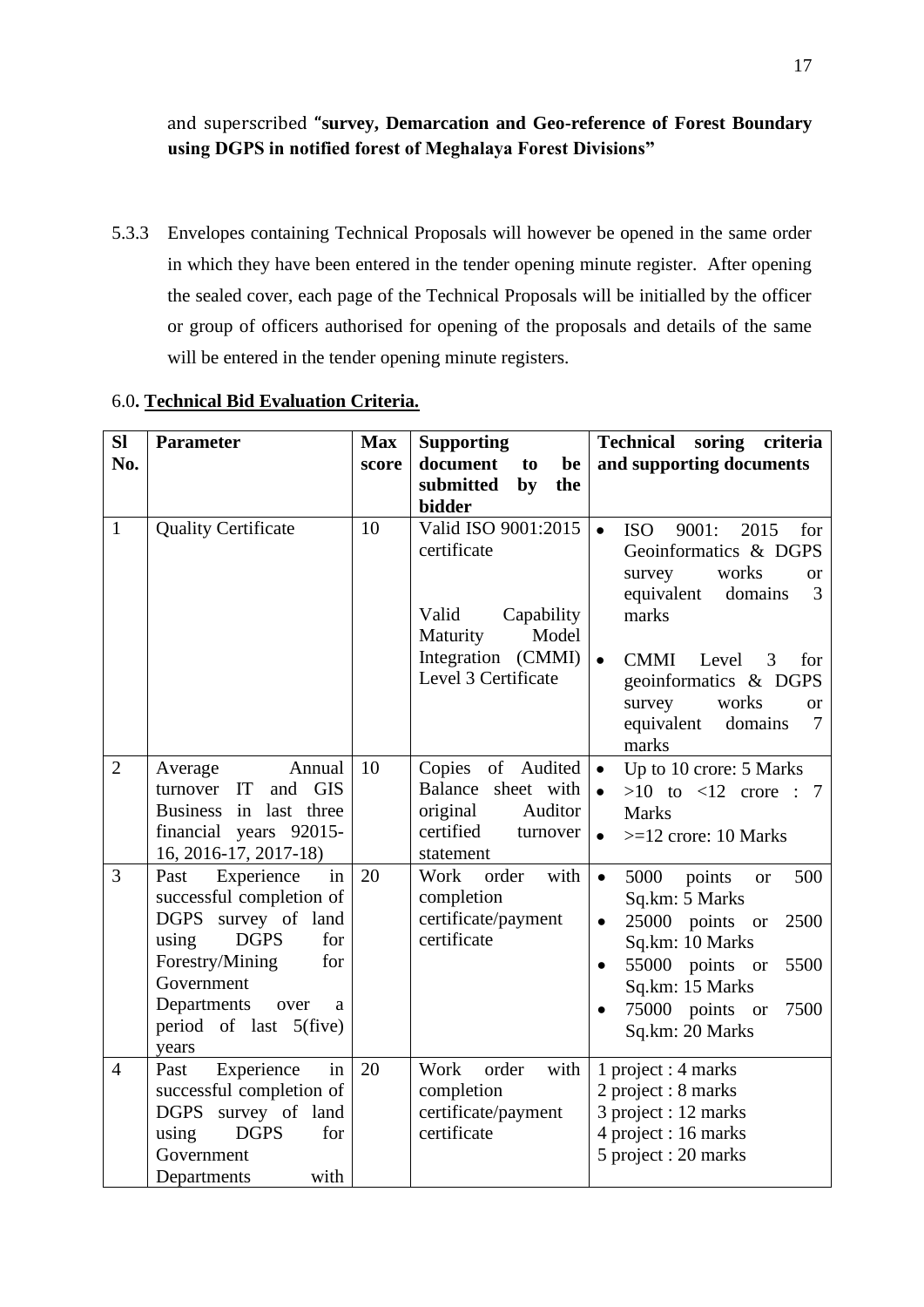|                | Projects value not less<br>than 50 lakhs over a<br>period of last 5 (five)<br>years                                                                                                                           |                |                                                                                                                             |                                                                                                                                                                                                                     |
|----------------|---------------------------------------------------------------------------------------------------------------------------------------------------------------------------------------------------------------|----------------|-----------------------------------------------------------------------------------------------------------------------------|---------------------------------------------------------------------------------------------------------------------------------------------------------------------------------------------------------------------|
| 5              | The bidder should have<br>combination<br>of<br>a<br>minimum infrastructure<br>of Base station (Dual<br>Frequency DGPS) and<br>(Single/Dual)<br>rovers<br>frequency DGPS)                                      | 10             | Copy of purchase $\bullet$<br>Order to be provided                                                                          | Min 10 Base station with<br>in 20 Rovers: 5 marks<br>Min 15 Base station with<br>in 20 Rovers: 10 marks<br>Min 20 Base station with<br>in 20 Rovers: 15 marks                                                       |
| 6              | $\&$<br>Approach<br>Methodology                                                                                                                                                                               | $\overline{4}$ | Document<br>be<br>to<br>uploaded                                                                                            | Uploaded along with the<br>tender document                                                                                                                                                                          |
| $\overline{7}$ | Presentation<br>of<br>the<br>organisation<br>capability<br>and capacity, execution<br>and deployment plan and<br>showcasing<br>the<br>execution of past DGPS<br>surveys in forest sector<br>projects in India | 6              | Power<br>point<br>be<br>to<br>presentation<br>made by the bidder<br>on the date decided<br>the<br>tender<br>by<br>Committee | Data for presentation will be<br>decided on the<br>date<br>of<br>opening of technical bid and<br>conveyed to the bidder by the<br>Tender committee, separated<br>through the e-procurement (e-<br>tender) portal    |
| 8              | Proof of concepts                                                                                                                                                                                             | 20             |                                                                                                                             | <b>Bidder</b><br>have<br>to<br>prove<br>effectiveness of technique by<br>performing field trial. The<br>field<br>area<br>shall<br>be<br>communicated<br>by<br>Forest<br>Department during Technical<br>bid opening. |

# **6.1Evaluation Procedure.**

- Bidders who have submitted the valid Bid security, i.e EMD, Tender document fee & NIT declaration as per requirement shall be considered for further evaluation. Absence of these documents may lead to summary rejection of the bid.
- The eligibility Criteria will be evaluated by Tender Committee and those that qualify will be considered for further evaluation.
- The Tender Committee would perform the Technical Evaluation for qualified bidders. In order to facilitate the evaluation, the marking scheme presented is an indication of the relative importance of the evaluation. Bidders securing a minimum of **70% marks** in the Technical Evaluation will only be considered for Price Bid evaluation.
- After qualifying in Technical Evaluation, qualified bidders will only be considered for Price Bid evaluation.

The basis of price bid evaluation shall be "**Quality cost based selection (QCBS)"** with 70:30 ratio, where the weightage on the Technical part will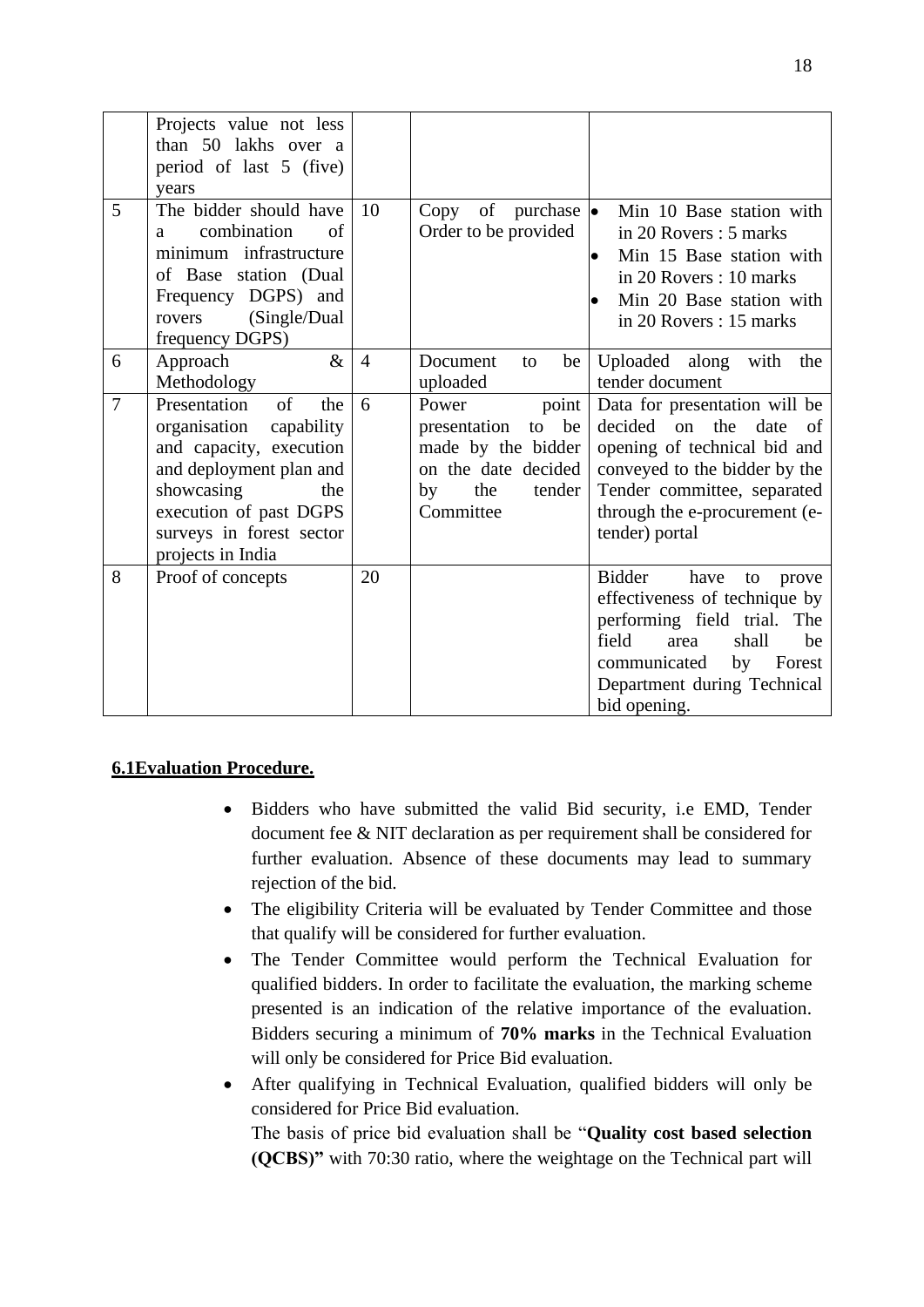be 70 percent and the 30 percent weightage to be given in commercial/ price quoted.

• **That is, the bidder with the highest total score will be declared successful bidder.**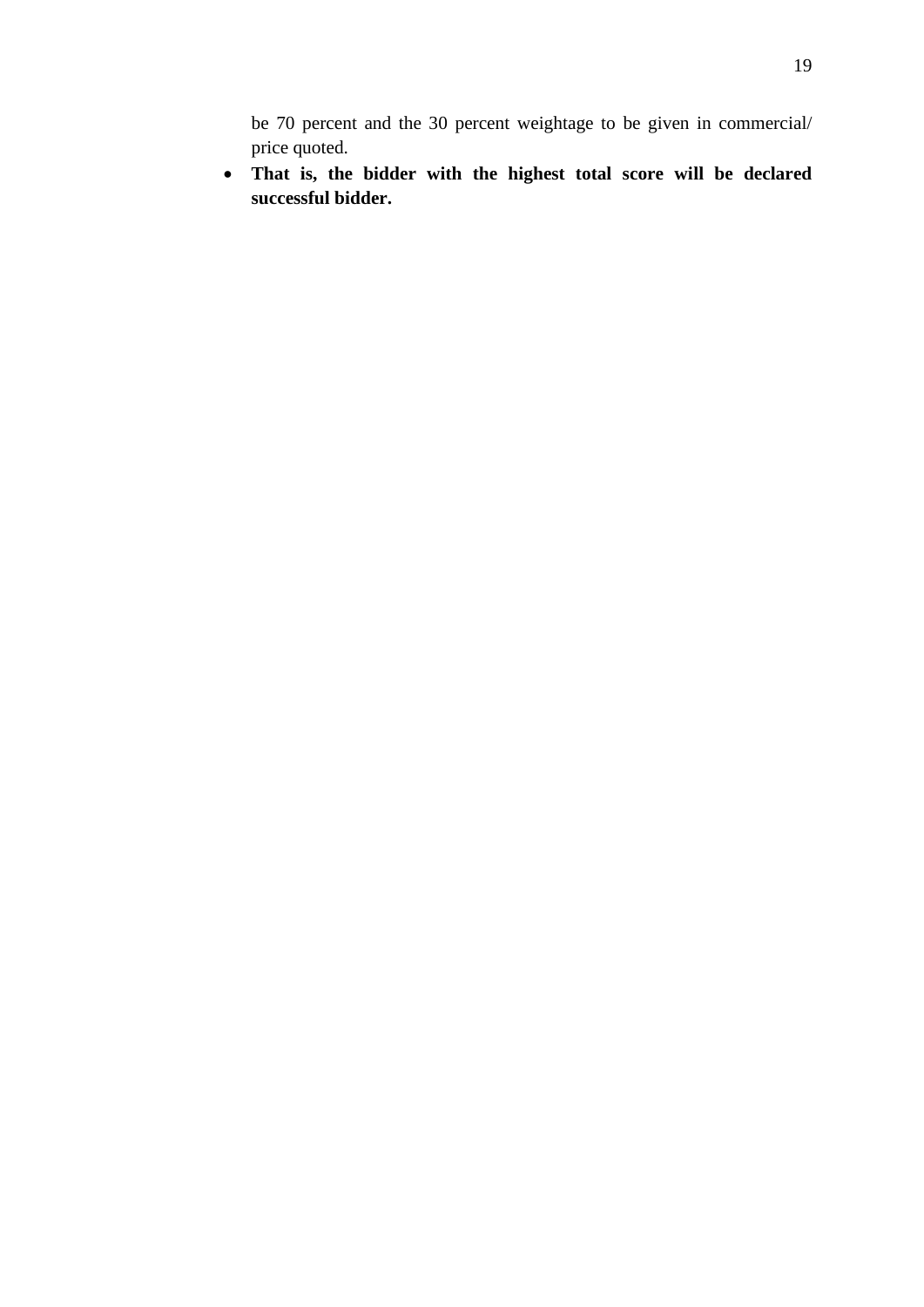# **7 Important Dates**

Interested bidders may quote their offers as per details mentioned below:

| Name of Work                                                             | DGPS survey of forest boundary with reference to the<br>Ground Control Points (GCP), existing GCP of SOI, Govt                                                                                                                                                                                                                                                                              |
|--------------------------------------------------------------------------|---------------------------------------------------------------------------------------------------------------------------------------------------------------------------------------------------------------------------------------------------------------------------------------------------------------------------------------------------------------------------------------------|
| Tentative quantity                                                       | of India tri-junction points (Tihada) using DGPS<br>Identification & Demarcation of forest boundary pillars by<br>DGPS Survey and documentation of forest records<br>including clear marking of approximately 305.58 square<br>kms and preparation of Geo-reference maps in various<br>forest division in the state of Meghalaya                                                            |
| Earnest money                                                            | EMD payable is Rs. 100,000/- (Rs.One lakh). For offline<br>The EMD should be in the form of Demand Draft from<br>a nationalised bank and should be submitted before the<br>opening of the Technical bid, at the office of the Working<br>Plan Division, Forest Colony, Lawmali Shillong. The<br>Demand Draft should be drawn in the name of "Working<br>Plan Officer," payable at Shillong. |
| Time of completion                                                       | 6 months from the date of issue of work order or as decided<br>by the competent authority/Tender inviting Authority<br>(Principal Chief Conservator of Forest, Research &<br>Training and Working Plans, Shillong.)                                                                                                                                                                         |
| time<br>Date<br>and<br>for<br>Issue/Publishing<br>Tender                 | 2/07/21 at 17:00 hrs                                                                                                                                                                                                                                                                                                                                                                        |
| Pre Bid Conference                                                       | 15/07/21 at 12:00 hrs<br>Venue: Conference Hall of the O/o Principal Chief<br>Conservator of Forests & HoFF, Sylvan House, Lower<br>Lachumiere, Shillong, Meghalaya - 793001                                                                                                                                                                                                                |
| of<br>Re-Issue<br>Amendment/<br>after<br>Addendum<br>(i f)<br>necessary) | 19/07/21 at 17:00 hrs                                                                                                                                                                                                                                                                                                                                                                       |
| <b>Bid Submission</b>                                                    | 19/07/21 at 17:00 hrs                                                                                                                                                                                                                                                                                                                                                                       |
| Closing Date and Time<br>for Bid Submission                              | 06/08/21 at 15:00 hrs                                                                                                                                                                                                                                                                                                                                                                       |
| Time<br>for<br>and<br>Date<br>Opening of Technical<br><b>Bids</b>        | 06/08/21 at 15:30 hrs                                                                                                                                                                                                                                                                                                                                                                       |
| Time<br>for<br>Date<br>and<br>Opening the Financial<br><b>Bids</b>       | To be notified after Technical Evaluation                                                                                                                                                                                                                                                                                                                                                   |
|                                                                          | of 1<br>Tender<br>Start Date and Time for                                                                                                                                                                                                                                                                                                                                                   |

- **Work which may be specified in the work order may be changed based on pro rata basis.**
- **8 Instruction to Bidder/Agency**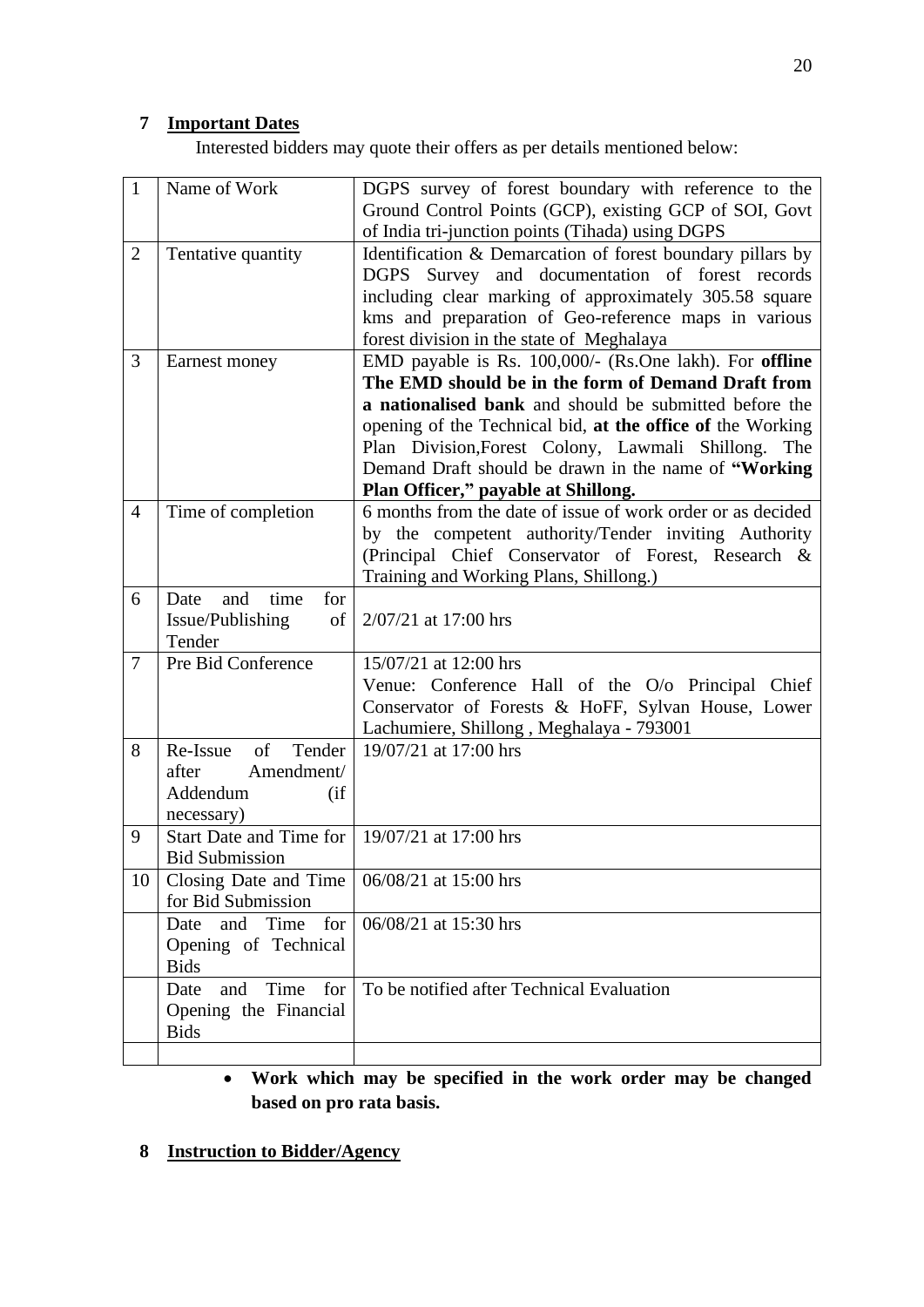- The **Department of Forest**, Government of Meghalaya invites bids from interested and eligible agencies/firm/organisation/ company for the aforesaid work as per terms & conditions mentioned in the tender document. This is an invitation for submission of bids to provide comprehensive services as listed in the scope of the work of this document but not restricted to those mentioned here, related to requirement.
- This Tender document comprises total 48**pages**. In addition, any other documents/instruction/amendments/revision issued (only through by Department of Environment, Forest & Climate Change, Government of Meghalaya to the Bidder till the due date of opening of the bids shall also be deemed to be integral part of the Tender document. Failure to furnish all the information as per the Tender document in every respect will be at the bidder's risk.
- The agency shall submit the Tender Document with fee of Rs. 500/-(Rupees five hundred only)along with tender processing fee and EMD at the office of the Working Plan Officer, Working Plan Division, Forest Colony, Lawmali, Shillong.
- Technical bid and Financial Bid should be submitted in the Format as given in the websitehttp://www.megforest.gov.in/ This tender document is not transferable.
- The Bids are required to be submitted on the agencies letter head, wherever mentioned, with due signature at every page.
- The agency should submit documentary proof of the criteria in their tender document as indicated in the Check as given at **Annexure-3**
- Department of Environment, Forest & Climate Change, Government of Meghalaya represented by the Principal Chief Conservator of Forests, Shillong, Meghalaya, reserves the right to accept or reject any or all bids without assigning any reason thereof. It also reserves the right to seek further information/details from the bidder(s).
- Please note that this is a tender and selection will be done after technical evaluation and financial evaluation. Financial bids will only be opened of the bidders who qualify the technical qualification.
- Agencies/Firm/Organisation if found to have indulged in any corrupt or fraudulent practices their bids will not betaken up for consideration.
- Department of Environment, Forest & Climate Change, Government of Meghalaya represented by the Office of the Principal Chief Conservator of Forests, (CC, R&T) , Meghalaya, Shillong, may call any or all the agencies/bidders subject to satisfying technical criteria to make a presentation on their strength and capabilities, past experience on similar type projects and their proposed view on the project.
- The agency/bidder shall be responsible for all the cost associated with the preparation of the bids, the Department of Environment, Forest & Climate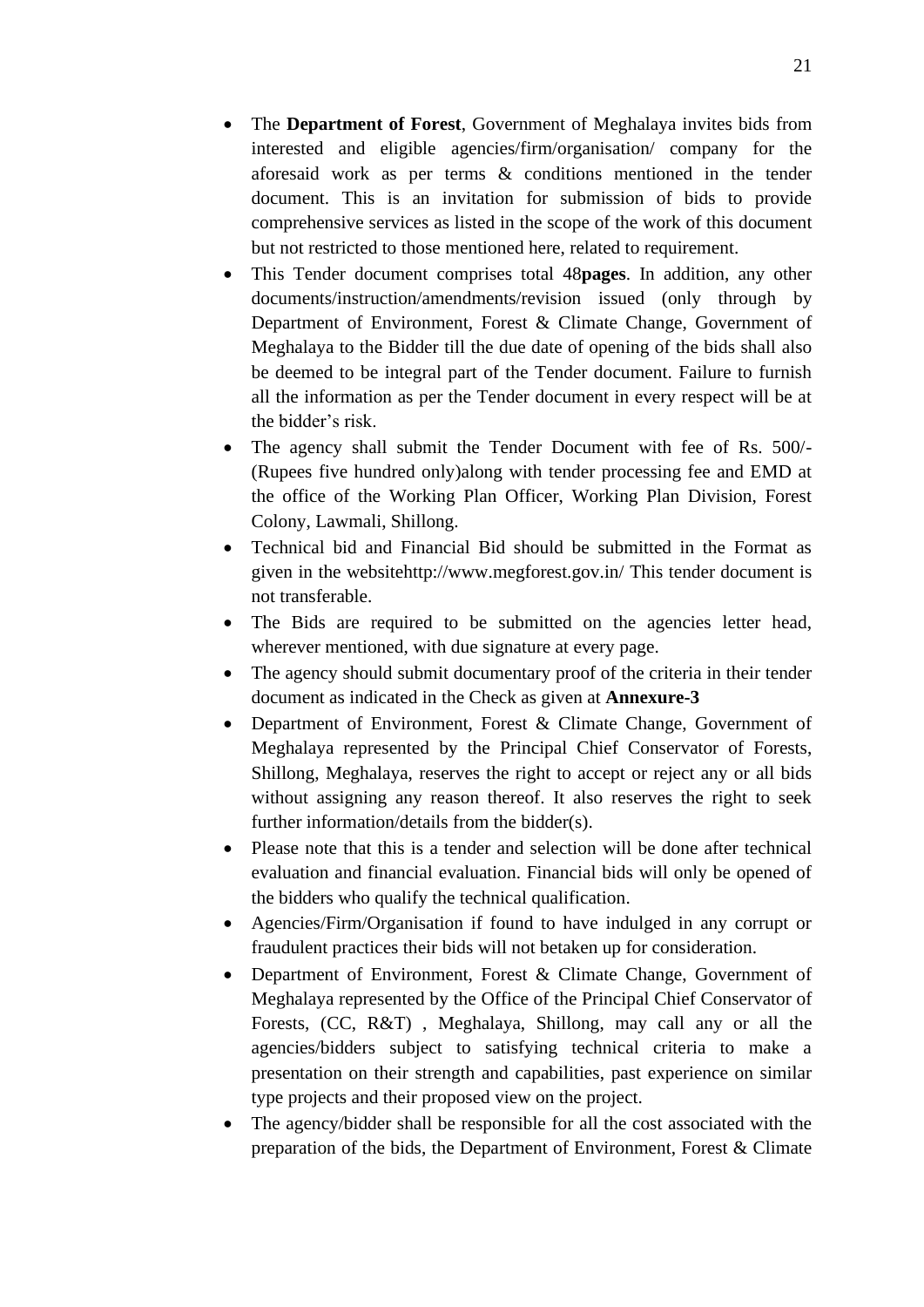Change, Government of Meghalaya shall not be responsible in any way for such cost, regardless of the conduct or outcome of this process.

- Submission of the bids does not entitle the agencies/bidders to meet technical criteria. Department of Environment, Forest & Climate Change, Government of Meghalaya represented by the Principal Chief Conservator of Forests, (CC, R&T), Meghalaya reserves the right to vet and verify any or all information submitted by the agency/ bidder.
- Department of Environment, Forest & Climate Change, Government of Meghalaya represented by the Office of the Principal Chief Conservator of Forests, (CC, R&T) Shillong, Meghalaya, Shillong reserves the right to change, modify, add or alter the Tender document/bidding process.
- No exclusive rights will be provided nor should be assumed by the agency/bidder at any stage.
- Bids prepared in accordance with the procedure enumerated in Tender Notice document should be should be submitted at the office of the Working Plan Division, Forest Colony, Lawmali, Shillong not later than the date and time laid down in the schedule of events as mentioned above.
- The detailed schedule of events is as per this document. Department of Environment, Forest & Climate Change, Government of Meghalaya represented by the Office of the Principal Chief Conservator of Forests, (CC, R&T), Meghalaya, Shillong shall not be responsible for non-receipt of the bid/bids due to any reason whatsoever.
- The agencies/organisation quoting abnormally low/high price may be rejected from consideration during the financial bid analysis.

# **9 Earnest Money**

- Bidders shall Submit Earnest Money deposit (EMD), along with technical bid for an amount of Rs. 100,000/- (Rupees One Lakhs).**EMD should be in the form of Demand Draft/ Bank Guarantee from a nationalised bank** and should be submitted before the opening of the Technical Bid, **at the office**of the Working Plan Officer, Working Plan Division, Forest Colony, Lawmali, , Shillong. The demand draft should be drawn in the name of **Working Plan Officer, Shillong payable at Shillong.**
- The earnest money shall be returned to all unsuccessful bidders, within thirty days from the date of completion of tender process.

### **9.1 The Earnest money shall be forfeited if**

- o Any bidder withdraws his bid from his bid during the validity period.
- o The successful bidder fails to furnish his acceptance of the order within fifteen days of placement of work order.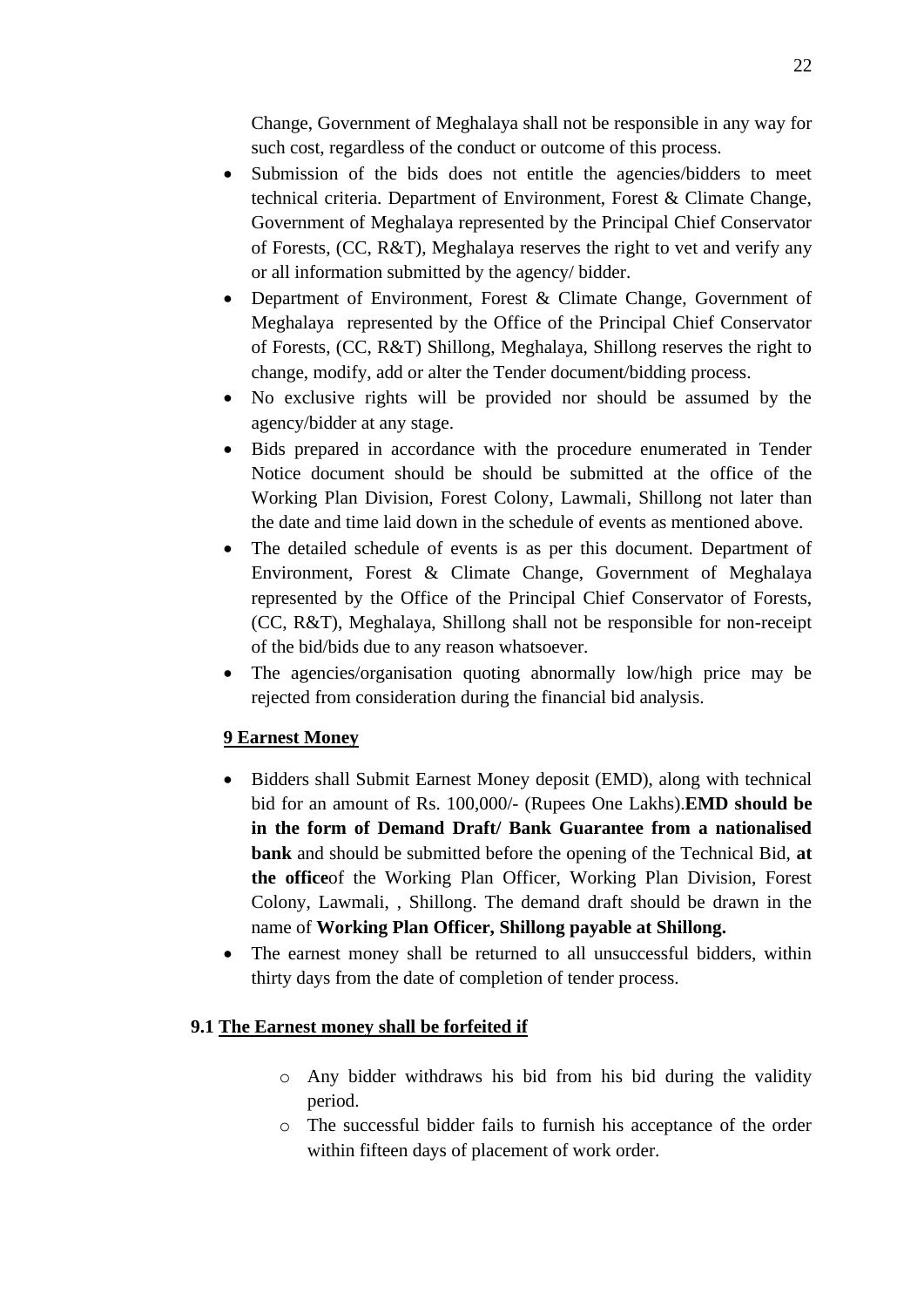o The bidder fails to successfully complete the work within the stipulated time frame. Delay in completion due to extreme and unavoidable situations shall have to get approved by Department of Environment, Forest & Climate Change, Government of Meghalaya. This approval shall also have a cut-off date by which the entire work shall have to be completed.

# **10 Security Deposit**

- i) Before award of the work, finally selected agency for the particular piece of Job/work, the agency would be required to deposit a security deposit/performance guarantee of an amount equal to 5% of total amount payable by the department to the agency after successfully completion of the job.
- ii) This security deposit may be given either in the shape of a Bank draft or bank guarantee issued by a nationalised bank in favour of the "Working Plan Officer, Shillong"payable at Shillong, Meghalaya and submitted at the office of the Working Plan Division, Forest Colony, Lawmali, Meghalaya,Shillong. The EMD deposited by the successful bidder will be refunded to him after deposition/Submission of security.
- iii) The security deposit will be refunded after successful completion of the assigned job and verification by third party (GIS Cell of the Forest Department).
- iv) However, if the work is left unfinished or not done to the satisfaction of the forest department within the stipulated time, to be mentioned in the work order and in the event of its non-extension, the security deposit would be forfeited.

### **11 Authority of Person Signing the documents**

A person signing the bid document or any document forming part of the bid document shall be deemed to warrant that he has authority to sign such document and if on enquiry it appears that the person signing the document had no authority to do so, Department of Forest, Government of Meghalaya represented by the Office of the Principal Chief Conservator of Forests, (CC, R&T), Meghalaya, Shillong may without prejudice to other civil and criminal remedies, cancel the bid and hold the signatory liable for all cost and damages. For this purpose Power of Attorney in the Performa as prescribe at **Annexure-8** shall be submitted.

### **12 No Claim of compensation for Submission of Bid**

The Bidder whose agency is not selected shall not be entitled to claim any cost, charges or expenses in connection with his/her/their submission of bid, even though Department of Forest, Government of Meghalaya represented by the office of the Principal Chief Conservator of Forest, Research& Training, may decide to withdraw the Notice inviting tender.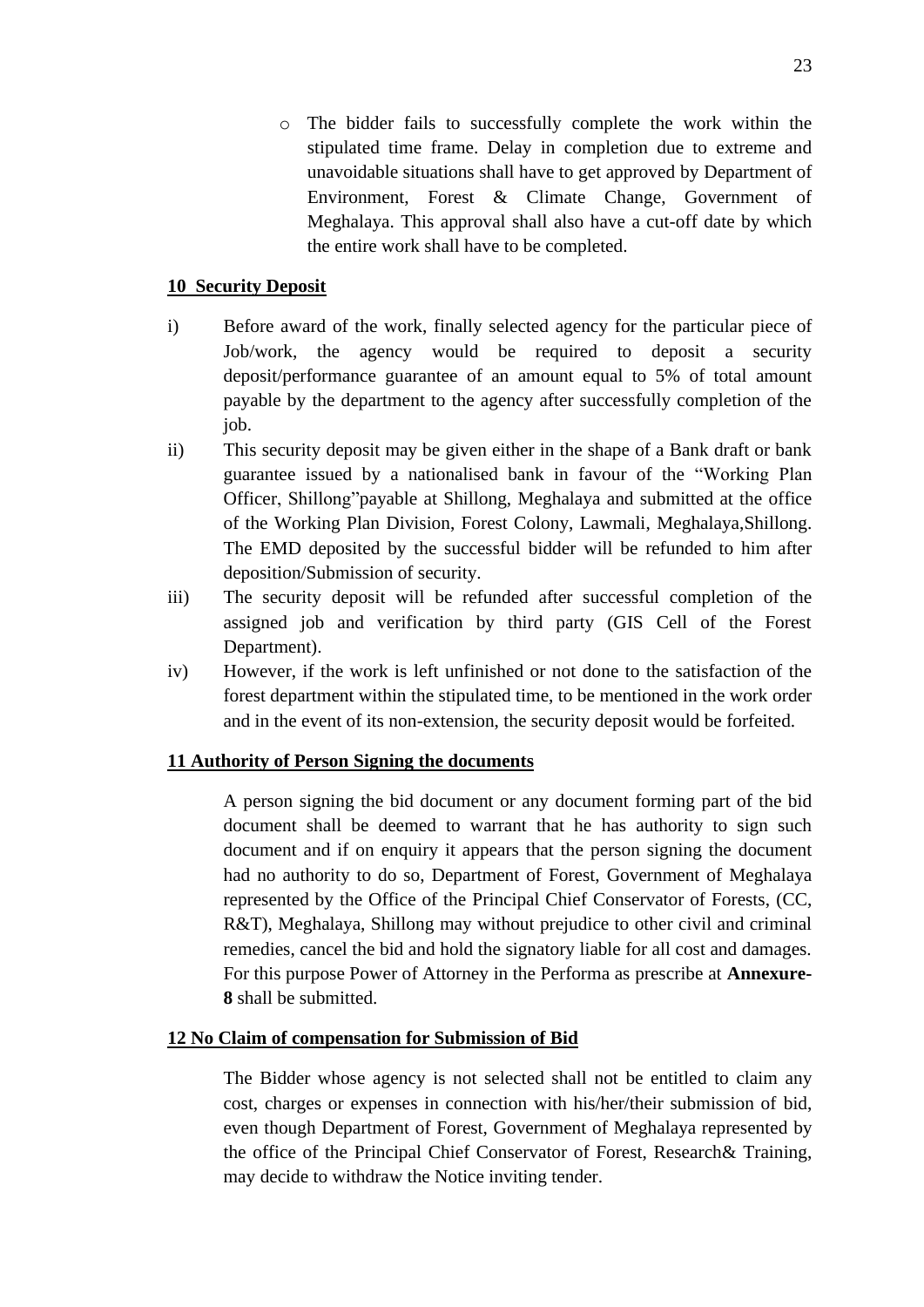#### **13 Validity of Bids**

- 1. Unless otherwise specified, the bidder shall keep his bids valid initially for a period of Six months from the last date of submission of the bid.
- 2. The office of the Department of Forest, Government of Meghalaya represented by the office of the Principal Chief Conservator of Forest, Research& Training, Shillong shall have the Authority to extend the period of the Contract, for the assigned job to the agency/Firm, at the same tender rate for another one year.

### **14 Other Terms & conditions**

- o Insertion, post-script, addition and alteration shall not be recognized.
- o Incomplete bids not submitted as per requirement shall be rejected.
- o Bidders shall submit their bids strictly as per terms and conditions of the tender documents without any deviation.
- o If at any point of time any of the documents/information submitted by the bidders is found to be incorrect, false or untruthful, the bid and/or the resultant order may be summarily rejected/cancelled at the at the risk of the bidder.
- o Failure to furnish all information and documentary evidence as stipulated in the bid document or submission of a bid that is not substantially responsive to the bid document in all respect shall be summarily rejected.
- o Department of Forest, Government of Meghalaya represented by the office of the Principal Chief Conservator of Forest, Research & Training and, Meghalaya, Shillong, reserves the right to reject part or whole of the bid/order without assigning any reason thereof, postpone the date of receipt and opening of the bids or cancel the bid without bearing any liability, whatsoever, consequent upon such decision.
- o Issuance of Tender document shall not be construed that the bidders would be automatically considered qualified.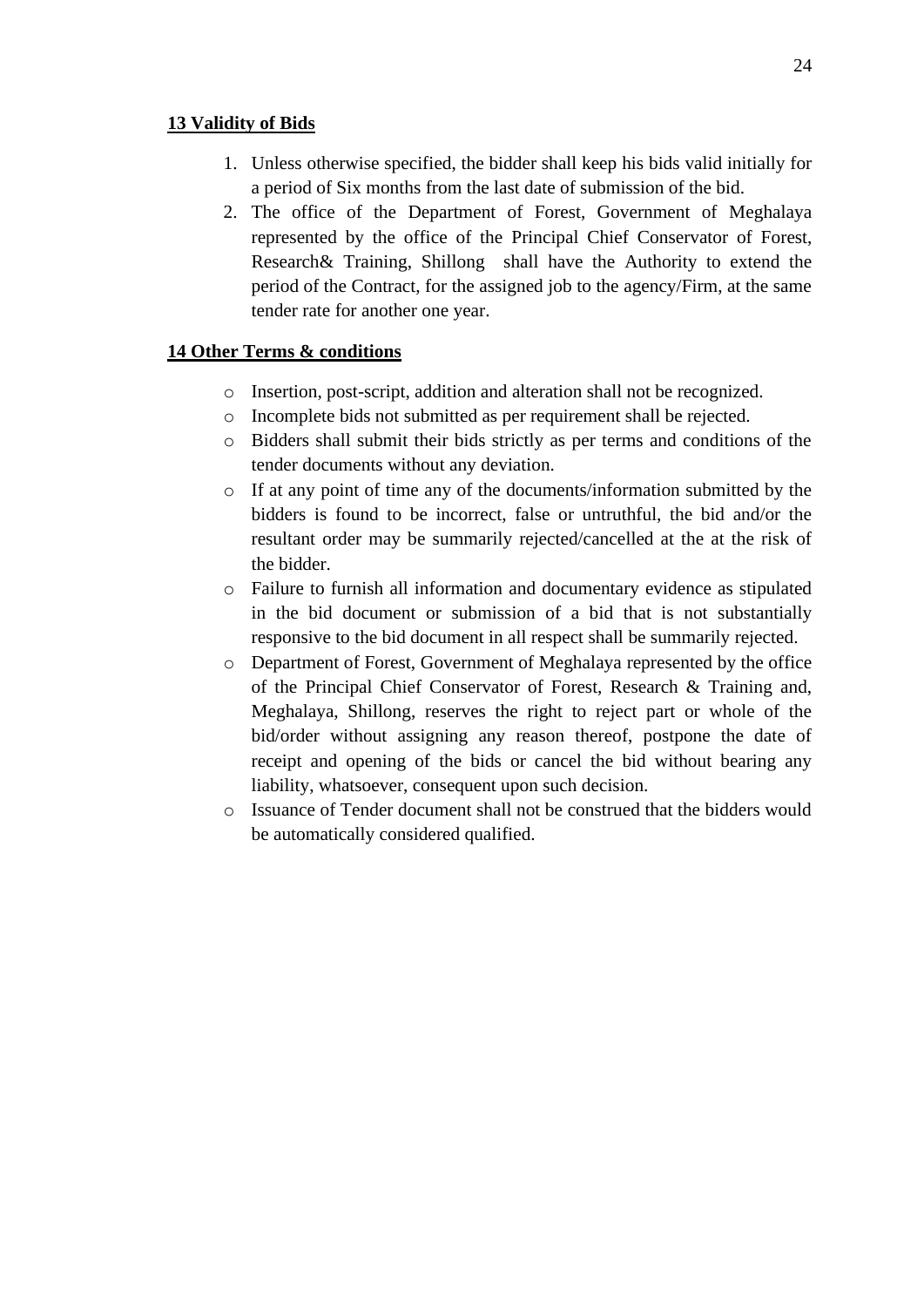### **15 General Terms & Conditions**

# **15.1 Introduction**

The instruction/information contained in the Tender documents are for guidance and compliance of the intending bidder. Bidders are advised to obtain clarification in the pre-bid conference on the scheduled date at the designated Address/Venue, if any, prior to the submission of their bid, failing which it will be deemed that the stipulation made in the Tender documents have been read, understood and are acceptable to the Bidder/Agency.

Bidder shall bear all cost associated with the preparation and submission of the bid, journey undertaken by them and subsequent bidding process till the empanelment of suitable bidder and the Department of Forest, Government of Meghalaya represented by the Office of the Principal Chief Conservator of Forest, Research& Training and Shillong in no case shall be responsible or liable for these costs, regardless of the conduct or outcome of the bidding process.

# **15.2Price**

The price bid will be submitted as per the **Annexure-**5 of the tender document. The bidder shall quote his price as per schedule of items of work. The contract price rates shall be firm and shall not be subject to any variation except for statutory variations of taxes and duties during the contractual completion period. The price shall be inclusive of all taxes, duties, cess and levies including GST etc, as on the opening date of price bid.

#### **15.3Completeness of bids.**

All activities including safety and protection device as required shall be deemed to have been included in the bids, whether such items are specifically mentioned in the Tender notice document or not.

#### **15.4Compliance with regulations**

The bidder shall comply with all applicable laws or ordinance, codes, approved standards, rues and regulation and shall procure all necessary and/or other statutory bodies and Government permits, registration & licences etc. at his own cost. The agency/organisation/firm/company shall leave the Department of Forest, Environment & Climate Change Government of Meghalaya harmless as a result of any infractions thereof.

#### **15.5Agreement**

The selected agency/firm/organisation/company shall have to enter into agreement executed in a prescribed format with the office of the Principal Chief Conservator of Forest, Research & Training, Meghalaya, Shillong, within 7 working days of award of the tender. The Office of the Department of Forest, Government of Meghalaya represented by the office of the Principal Chief Conservator of Forest, (CC, R&T), Meghalaya, will issue the work order within 7 working days of agreement and the concerned agency/ firm/organisation/company should start the work within 7 working days of issue of work order.

#### **15.6Income Tax and GST**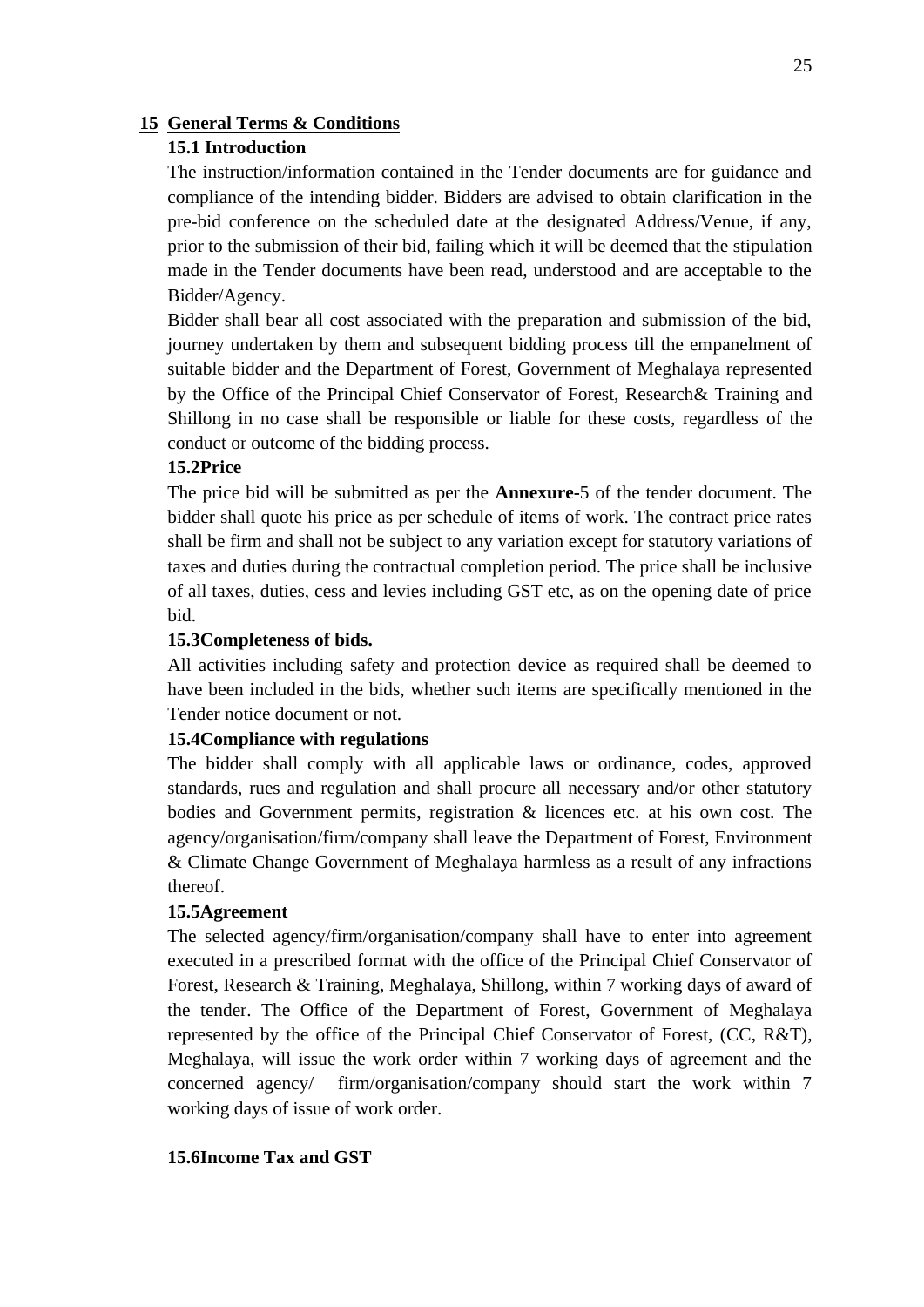Without prejudice to the obligation of the bidders under law, any income tax which the Department of Forest, Government of Meghalaya represented by the office of the Principal Chief Conservator of Forest, Research& Training, Meghalaya may be required to deduct by Law/statute, shall be deducted at source and shall be paid to income tax authorities on account of the bidders, Department of forest, Government of Meghalaya represented by the office the Principal Chief Conservator of Forest, Research& Training, Shillong, Meghalaya shall provide a prescribed certificate to the agency for such deduction of tax at source

## **15.7Force majeure conditions.**

In the event of either party being rendered unable by force majeure to perform any obligation required to be performed by them under the agreement, relative obligation of the party affected by such majeure shall be treated as suspended during which force majeure condition last

The term force majeure shall have herein mean riots (other than among the bidders employees) civil commotion, war ( whether declared or not), invasion, act of foreign enemies hostilities, rebellion, insurrection, military coup to usurp power, Naxalite activities, acts of God such as earthquake, lightning, floods, fires not caused by bidders negligence and other cause which the bidders has no control and accepted as such by the Department of Forest, Government of Meghalaya represented by the office of the Principal Chief Conservator of Forest, Research, and Training, Shillong whose decision shall be final and binding.

# 15.8**Jurisdiction of the court.**

All dispute would be settled within Meghalaya jurisdiction of court of law only

### 15.9**Payment.**

- i. No advance shall be given
- ii. Payment would be made by the Working Plan Officer
- iii. Payment would be made in four instalment, mentioned below:
	- a) 15% on completion of GCP network and geo-referencing of satellite image
	- b) 20% on collection of all secondary source data and geo-reference with respect to satellite images. SOI map and forest block traverse map if any, analysis of notified area with available map area
	- c) 40% DGPS survey and submission of data and draft map submission
	- d) 25% final submission of Geo-reference map and DGPS observation data.

# 15.10 **Verification of surveyed data**

- ❖ Verification of DGPS survey will be done by the concerned DFO at the time of survey.
- ❖ Verification of survey data will be done by the (Principal Chief Conservator of Forests (CC, R&T) after report submission.

# 15.11 **Responsibilities of Meghalaya Forest Department**

- ❖ The concerned forest division shall provide details of notified forest blocks and cadastral maps indicating the boundaries of forest to be surveyed and mapped if available.
- ❖ Meghalaya Forest Department shall coordinate the work with the consultant team.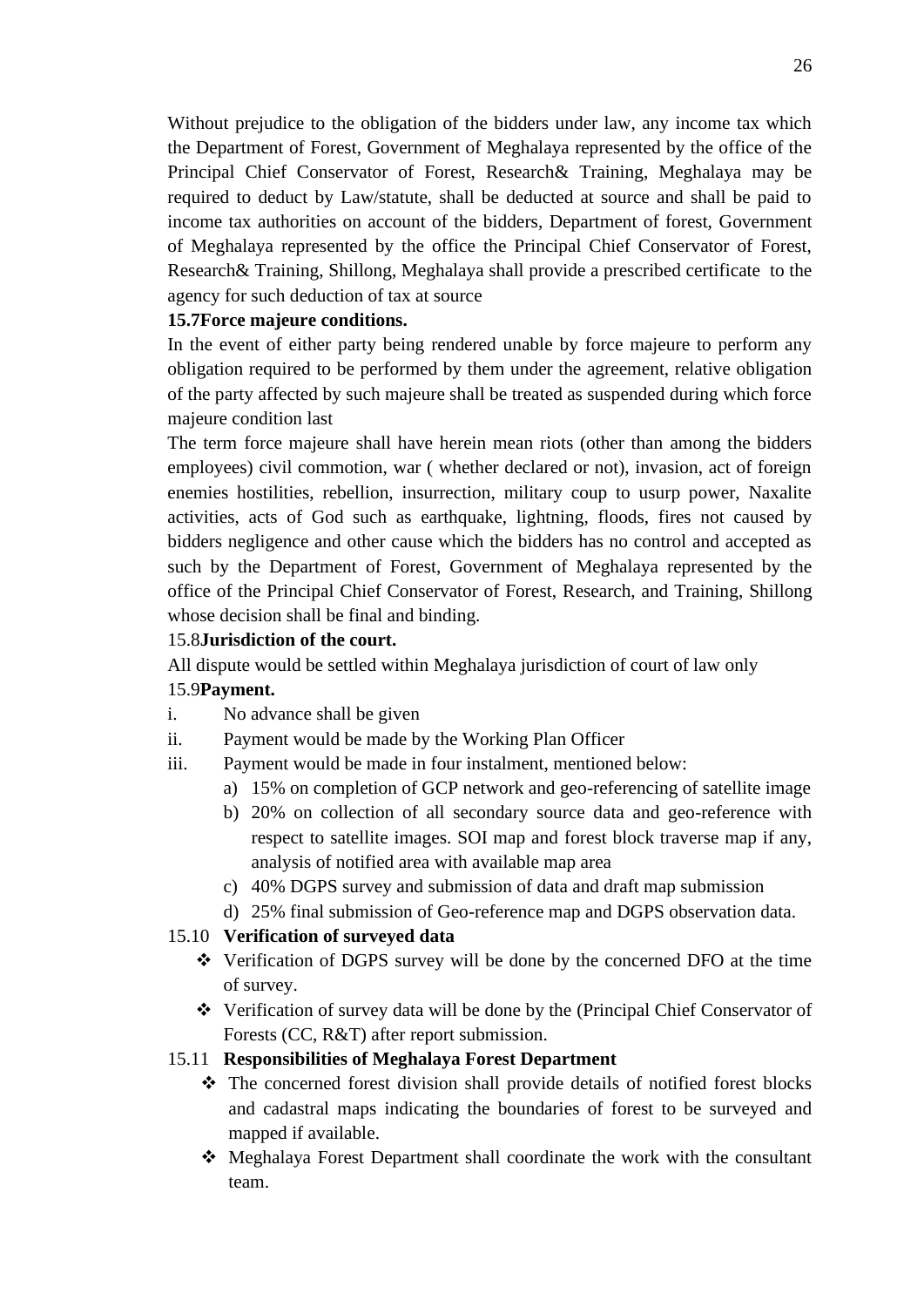- ❖ The field Officers (RFO)/Admin/Foresters/Forest Guard) shall support the agency to locate, identify and demarcate the notified forest boundaries, with reference to the Gazette Notification, demarcation registers and other records to locate the boundaries described in the Gazette Notification
- ❖ The boundaries located by field officers shall be authenticated by respective DFOs
- ❖ Respective DFOs shall provide the PF/RF maps and also facilitate interaction/coordination with the revenue officials.
- ❖ On prior request Meghalaya Forest Department shall provide logistic support like accommodation subject to their availability, on rates par with touring forest officials.

| S1<br>N <sub>o</sub> | Designation                                                                      | Roles                                                                                                                                                                                                                                                                                                                                                                                                                                                                                                  |
|----------------------|----------------------------------------------------------------------------------|--------------------------------------------------------------------------------------------------------------------------------------------------------------------------------------------------------------------------------------------------------------------------------------------------------------------------------------------------------------------------------------------------------------------------------------------------------------------------------------------------------|
| $\mathbf{1}$         | Responsibility<br>concerned<br>of<br>Circle Head or<br>Conservator of<br>Forests | a) Random test checking of 05% in respective Circle.<br>All test checking and verification to be completed<br>b)<br>within25 days from submission of coordinates by<br>agency.                                                                                                                                                                                                                                                                                                                         |
| $\overline{2}$       | Responsibility<br>$\sigma f$<br>concerned<br>Division Forest<br>Officer          | c) In charge officer of entire work from forest<br>department.<br>team of Forest official who will<br>d) Prepare a<br>coordinate with agency to carryout DGPS survey<br>e) Random even test checking of 10%<br>survey<br>and boundaries in each reserves<br>stations/BPs<br>Forests.<br>f) Interaction/coordination with revenue, LRDC, and<br>other stakeholder agencies.<br>All test checking and verification to be completed<br>(g)<br>within 25 days from submission of coordinates by<br>agency. |
| 3                    | Responsibility<br>of<br>concerned<br><b>ACF</b>                                  | checking<br>30%<br>a) Random<br>Test<br>even<br>survey<br>stations/BPs and boundaries in each reserves<br>Forests.<br>b) All test checking and verification to be completed<br>within 25 days from submission of coordinates by<br>agency                                                                                                                                                                                                                                                              |
| $\overline{4}$       | Responsibility<br>of<br>concerned<br><b>RFO</b>                                  | c) Test checking 100% survey stations/BPs and<br>boundaries in each reserves Forests.<br>d) All test checking and verification to be completed<br>within 25 days from submission of coordinates by<br>agency                                                                                                                                                                                                                                                                                           |
| 5                    | Responsibility<br>concerned<br>of<br>Forest<br>Department<br>team                | Providing local support in carrying out the survey,<br>a)<br>identification of stations, Boundary pillars and<br>boundaries.<br>b) Interaction/coordination with revenue officials, and<br>other stake holders.                                                                                                                                                                                                                                                                                        |

15.12 Roles of various Officers of the Meghalaya Forest Department: -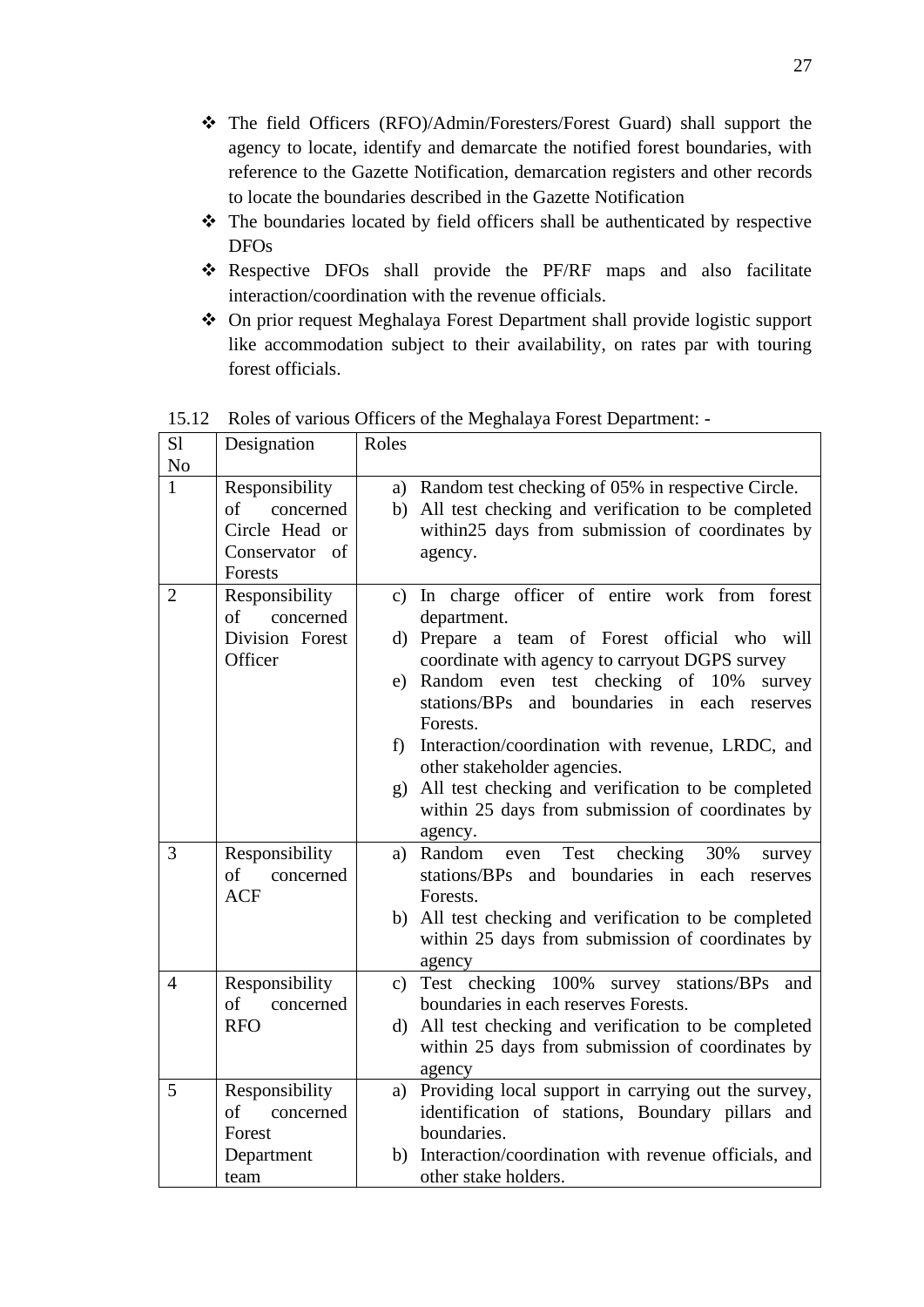| c) In-charge of work in his/her range<br>d) Providing existing cadastral map / relevant map etc, |
|--------------------------------------------------------------------------------------------------|
| boundary notification if any.                                                                    |

# 15.13 **Responsibility of the Firm:**

- a) The firm shall deploy sufficient teams along with all logistics and equipments to carry out the survey and mapping of notified forest area.
- b) Each team shall comprise of DGPS/TS operators and supervisor
- c) The firm shall help the department in ascertaining the location of the BPs with the help of available records.
- d) Agency shall have to take observation of all pillars which will be identified by concerned forest official.
- e) Agency shall have to suggest the concerned DFO regarding the increase in boundary pillars in forest area wherever it is required, whereas DFO will take final decision for the increase in number of pillars for survey work.

# 16 **Qualifications and Role of various member of survey teams.**

| Sl No          | Designation           | Qualification and roles                                                                     |  |
|----------------|-----------------------|---------------------------------------------------------------------------------------------|--|
| 1              | DGPS/ETS operator     | Diploma/ITI or B Tech or equivalent.<br>a)                                                  |  |
|                |                       | Experience in handling of DGPS, Total station<br>b)                                         |  |
|                |                       | and the associated software for downloading                                                 |  |
|                |                       | and processing data                                                                         |  |
| $\overline{2}$ | Team leader           | B.Tech in Civil engineering/ Water resources,<br>a)                                         |  |
|                |                       | Remote<br>Sensing/<br>Geo                                                                   |  |
|                |                       | informatics/GIS/CS/IT/environmental                                                         |  |
|                |                       | Sciences or equivalent.                                                                     |  |
|                |                       | b) MSc<br>Geo<br>Science/<br>in<br>Physics/                                                 |  |
|                |                       | electronics/mathematics/ statistics computer                                                |  |
|                |                       | Science/IT/environmental<br>Science<br>$\alpha$                                             |  |
|                |                       | equivalent.                                                                                 |  |
|                |                       | c) MCA or equivalent.                                                                       |  |
|                |                       | d) 2 years experience in handling of DGPS, Total<br>station and the associated software for |  |
|                |                       |                                                                                             |  |
|                |                       | downloading and processing data.<br>1.5 years experience in the field of<br>e)              |  |
|                |                       | signal/image Processing/GIS (for B tech)/                                                   |  |
|                |                       | MCA/M.Sc in any image processing and GIS                                                    |  |
|                |                       | software.                                                                                   |  |
| 3.             | Project leader<br>(to | a) B.Tech in Civil water resources, Remote                                                  |  |
|                | supervise 4- 5 team)  | sensing/<br>Geo                                                                             |  |
|                |                       | informatics/GIS/CS/IT/environmental                                                         |  |
|                |                       | Sciences or equivalent.                                                                     |  |
|                |                       | b) MSc<br>in<br>Geo<br>Science/<br>Physics/                                                 |  |
|                |                       | Electronics/Mathematics/<br><b>Statistics</b>                                               |  |
|                |                       | Science/IT/environmental<br>computer                                                        |  |
|                |                       | Science or equivalent.                                                                      |  |
|                |                       | MCA or equivalent.<br>$\mathbf{c})$                                                         |  |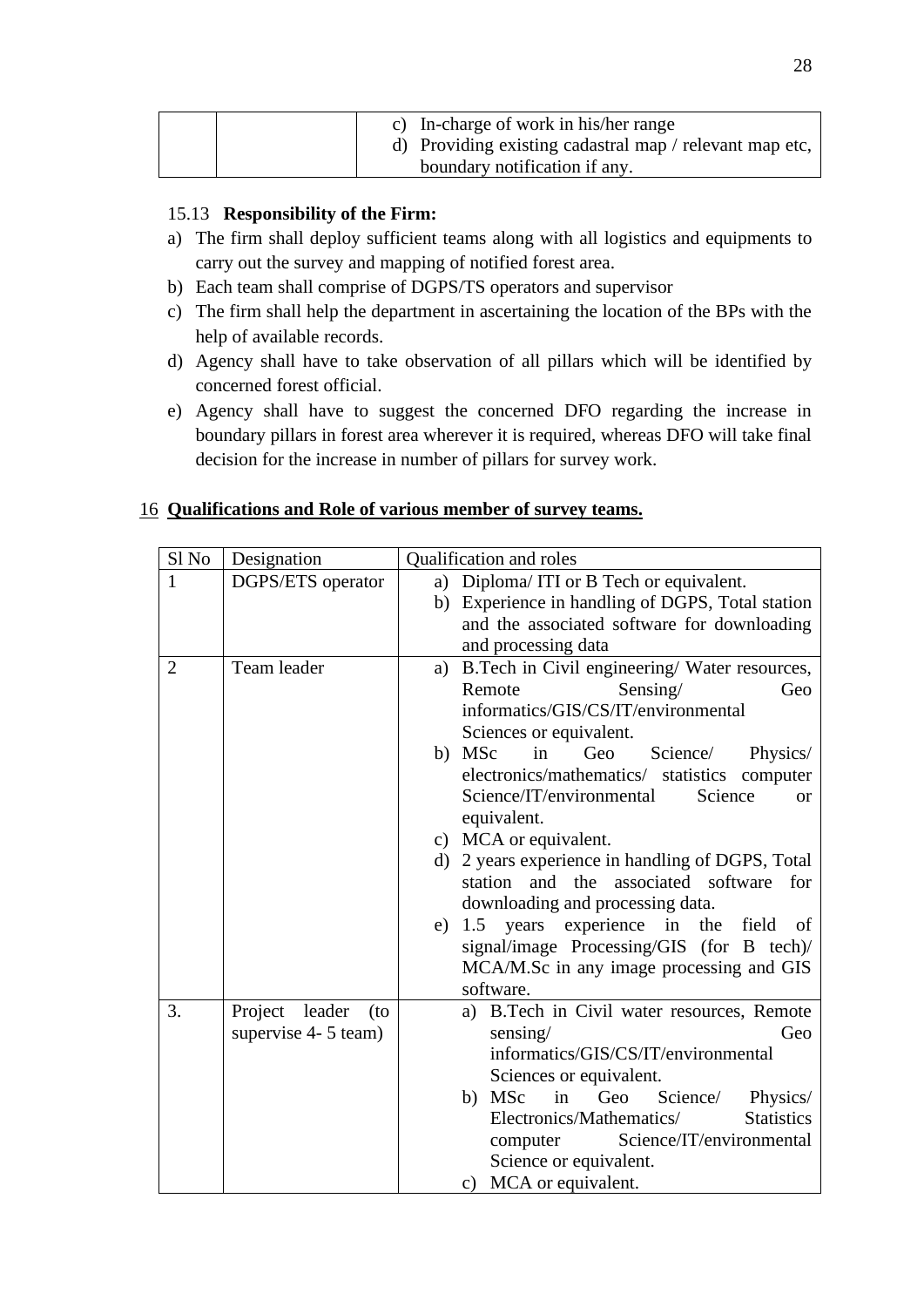|  | d) 3 years experience in handling of DGPS, |
|--|--------------------------------------------|
|  | Total station and the associated software  |
|  | for downloading and processing data.       |
|  | e) 3 years experience in the field of      |
|  | signal/image Processing/GIS (for B.Tech)/  |
|  | MCA/M.Sc in any image processing and       |
|  | GIS software.                              |

### **17 Delivery Period:**

| The delivery schedule of <b>Description</b>                                  |                           | <b>Timeline</b> |
|------------------------------------------------------------------------------|---------------------------|-----------------|
| from the date of issue of Demarcation, survey and Within 1 year of the award |                           |                 |
| the letter of Award of the Geo-reference of Forest of the contract           |                           |                 |
| contract                                                                     | Boundary using DGPS in    |                 |
|                                                                              | <b>Forest Divisions</b> ) |                 |

# **18 Liquidated Damages**

If the vendor fails to attain the above objectives of the application upgradation / its launching or any part thereof within the prescribed time for completion under clause 15.0 or any extension thereof(due to delays not attributes to the vendor), the vendor shall pay to the purchaser liquidated damages equals to the amount computed  $\omega$   $\frac{1}{2}$ (half) percent per week or part thereof of Contract Price. The aggregate amount of such Liquidated damages shall in no case exceed 5% of the Contract Price. However, cost compensation for any time extension shall not be paid.

# **19 Deviation and Approval**

Once achieved the milestone, there may be changes that may happen which are due to the constraints as imposed by circumstances which that might not have been envisaged at the time of proposing the project. For all such changes, a deviation request is generated by Agency or DFO/CF. The proposed change, reason for the proposed change, the various documents that will be affected by the change, including on design and cost and time shall not affect the objective of the project and such change requests, if any, shall be approved by the Principal Chief Conservator of Forests (CC, R&T).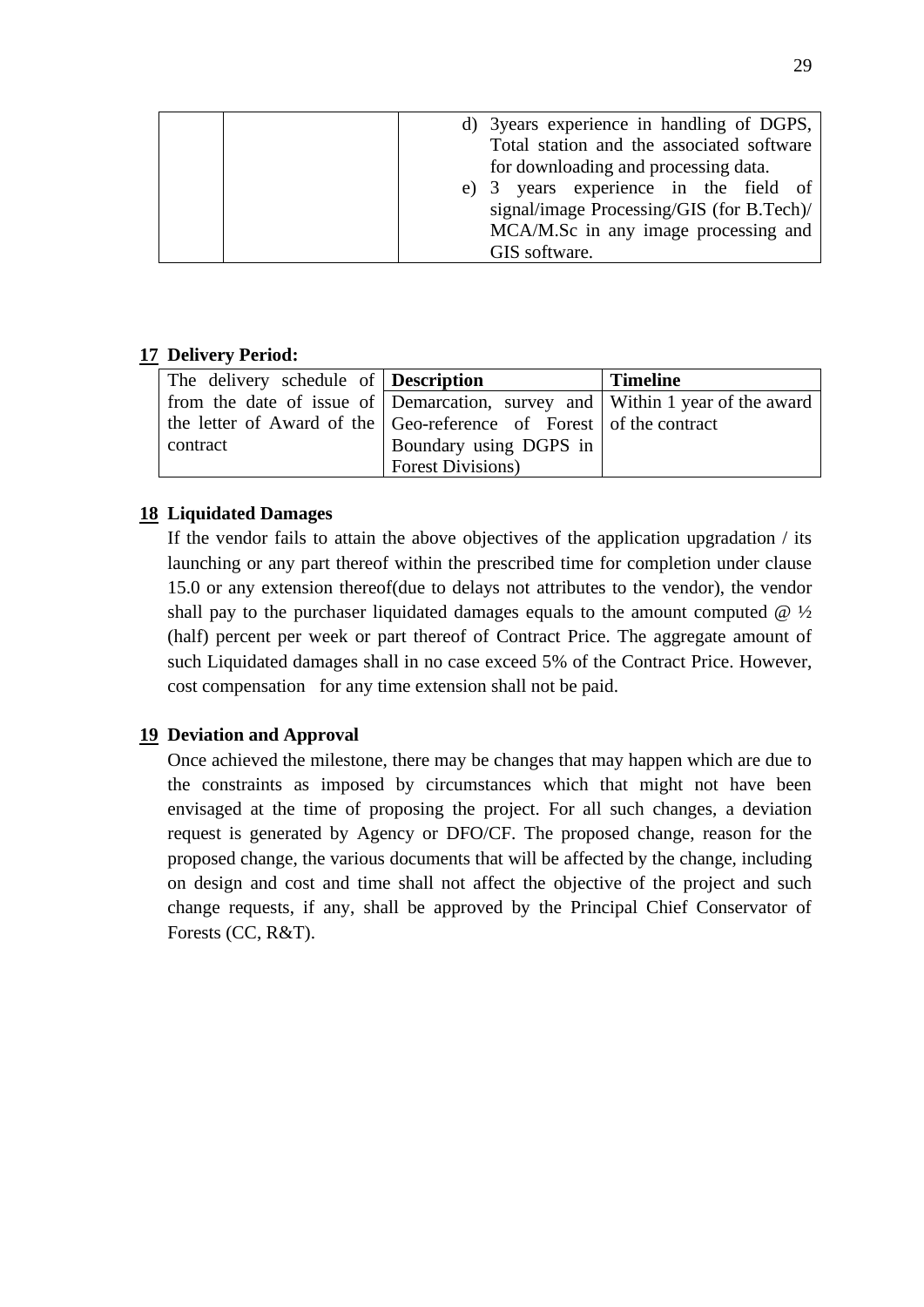# **Covering Letter**

# (To be submitted (uploaded) in the Official letterhead of the agency/Firm/organisation/ Company)

To,

| The Working Plan Officer         |
|----------------------------------|
| <b>Working Plan Division</b>     |
| Forest Colony, Lawmali, Shillong |
| Meghalaya-794001                 |

Sub: Declaration Letter of Agencies for **Forest Boundary Survey**.

Sir,

We are hereby submitting our proposal in full compliance with the terms and condition of the Tender Notice No. DoFB/01. A blank copy of the tender document duly signed on each page is also submitted (uploaded) as a proof of our acceptance of all terms & Conditions.

We confirm that, we have the capability of conducting the survey by DGPS Technology for Forest boundary and preparation of Geo reference maps, as detailed in the scope of work.

> Authorised signatory Name: Designation: Company Seal: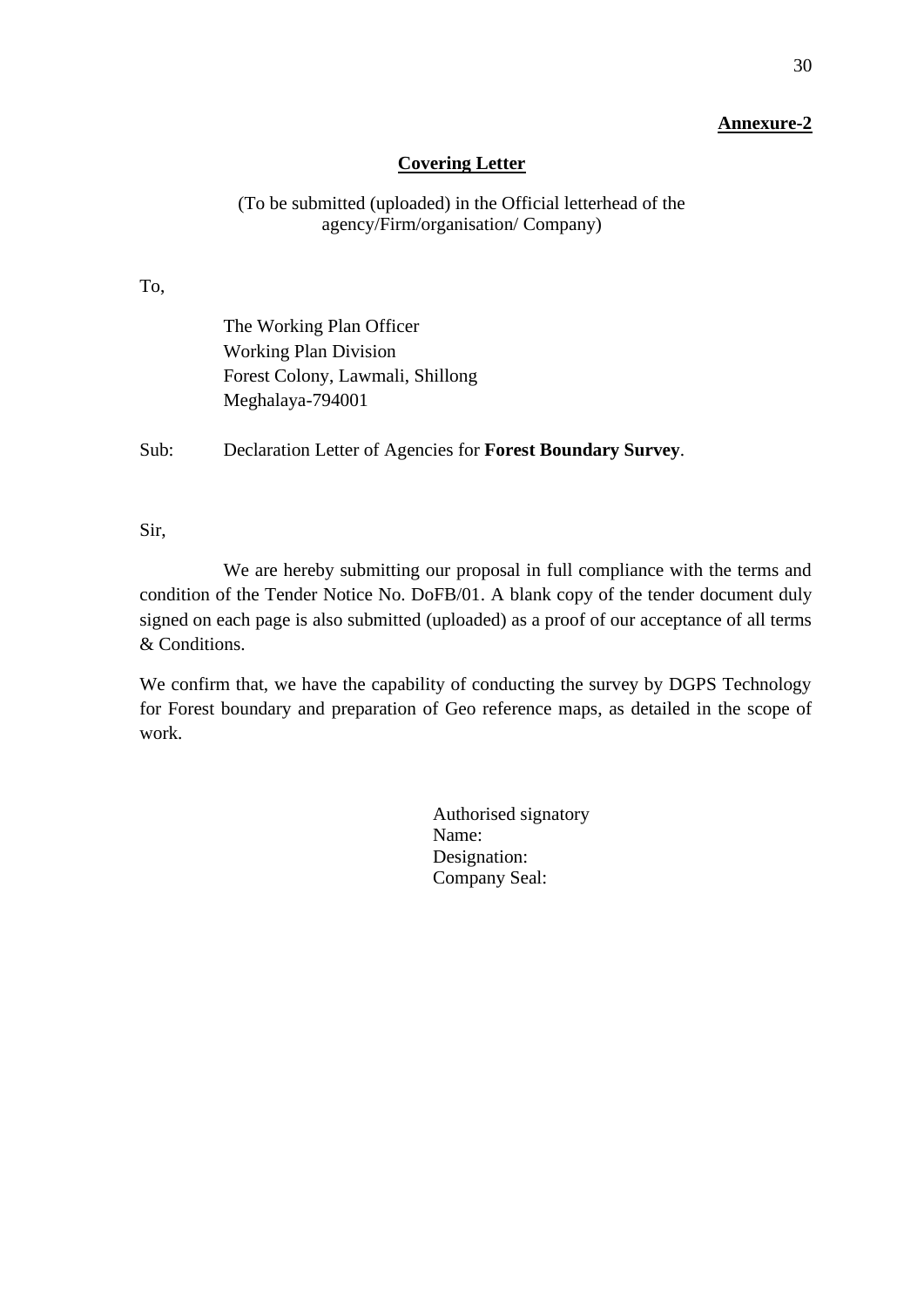# **Check list of Technical bid**

# **Technical Bid for forest boundary Survey by DGPS, Tender Notice no DoFB/01**

| SI             | <b>Particulars</b>                                                                             | Yes                     | Flag                    |
|----------------|------------------------------------------------------------------------------------------------|-------------------------|-------------------------|
| No.            |                                                                                                | N <sub>0</sub>          | $No*$                   |
| $\mathbf{1}$   | 2                                                                                              | $\overline{\mathbf{3}}$ | $\overline{\mathbf{4}}$ |
| $\mathbf{1}$   | Tender document Annexure-1                                                                     |                         | $\mathbf I$             |
| $\overline{2}$ | Covering letter as per Annexure-2                                                              |                         | $\mathbf{I}$            |
| 3              | Acceptance by the Agency a per Annexure-4                                                      |                         | III                     |
| $\overline{4}$ | Information about the bidding Firm/Agency as per <b>Annexure-6</b>                             |                         | IV                      |
| $\overline{5}$ | The copy of registration of bidding firm/company/Agency etc.<br>(attach relevant certificates) |                         | $\mathbf{V}$            |
| 6              | The bidder is registered firm/company/Agency has affiliation with                              |                         | VI                      |
|                | ISRO/NRSC/FSI/any Govt. department for undertaking DGPS                                        |                         |                         |
|                | Survey (attach relevant certificates received from them)                                       |                         |                         |
| $\overline{7}$ | To indicate the functionally of the firm, attached the balance sheets                          |                         | <b>VII</b>              |
|                | of last three years of the firm, duly certified by statutory Auditor                           |                         |                         |
| 8              | Copy of GST Registration                                                                       |                         | <b>VIII</b>             |
| 9              | Copy of ISO 9001 certification of the bidder firm/agency, (if any)                             |                         | IX                      |
| 10             | Photocopy of PAN                                                                               |                         | X                       |
| 11             | The agency shall submit details of technical man power &self                                   |                         | XI                      |
|                | attested copy of their salary slips, supported by the copy of Form-                            |                         |                         |
|                | 16/EPF contribution issued to all such persons during 2017-18,                                 |                         |                         |
|                | 2018-19 a proof of their employment as per Annexure-15                                         |                         |                         |
| 12             | A copy of valid GST/TIN registration certificate                                               |                         | XII                     |
| 13             | Declaration by the bidder as per Annexure-7                                                    |                         | <b>XIII</b>             |
| 14             | Authorization letter issued by the agency as per Annexure-8                                    |                         | XIV                     |
| 15             | Information regarding annual turnover of the agency as per<br>Annexure-9                       |                         | XV                      |
| 16             | Information regarding Net worth of the Agency as per Annexure-10                               |                         | <b>XVI</b>              |
| 17             | Profile of the Projects completed as per Annexure-11                                           |                         | <b>XVII</b>             |
| 18             | Brief profile of the bidding Agency/firm as perAnnexure-12                                     |                         | <b>XVIII</b>            |
| 19             | A self certificate by the bidder that agency is not blacklisted in any                         |                         | <b>XIX</b>              |
|                | state in India or in the case of foreign bidder in any country and none                        |                         |                         |
|                | of the partner(s)/ Director(s)/ proprietor has not been charge                                 |                         |                         |
|                | sheeted/convicted as per Annexure-13                                                           |                         |                         |
| 20             | Experience details of the agency as per <b>Annexure-14</b>                                     |                         | XX                      |
| 21             | Copy of the order/orders and completion certificate indicating bidder                          |                         | XXI                     |
|                | should have cumulative experience of executing contracts of                                    |                         |                         |
|                | undertaking such survey with Government Organization. The                                      |                         |                         |
|                | minimum experience of such survey works should be an area of 500                               |                         |                         |
|                | Sq.km or 5000 points in forest land Annexure-17                                                |                         |                         |
| 22             | Undertaking from the bidder that they have resources and capability                            |                         | <b>XXII</b>             |
|                | to survey Forest boundaries by DGPS technology and prepare the                                 |                         |                         |
|                | Geo-reference maps, etc, as per the requirement of Tender notice as                            |                         |                         |
|                | per Annexure-16                                                                                |                         |                         |
| 23             | Information with regards to DGPS instrument (Attach as a matter of                             |                         | <b>XXIII</b>            |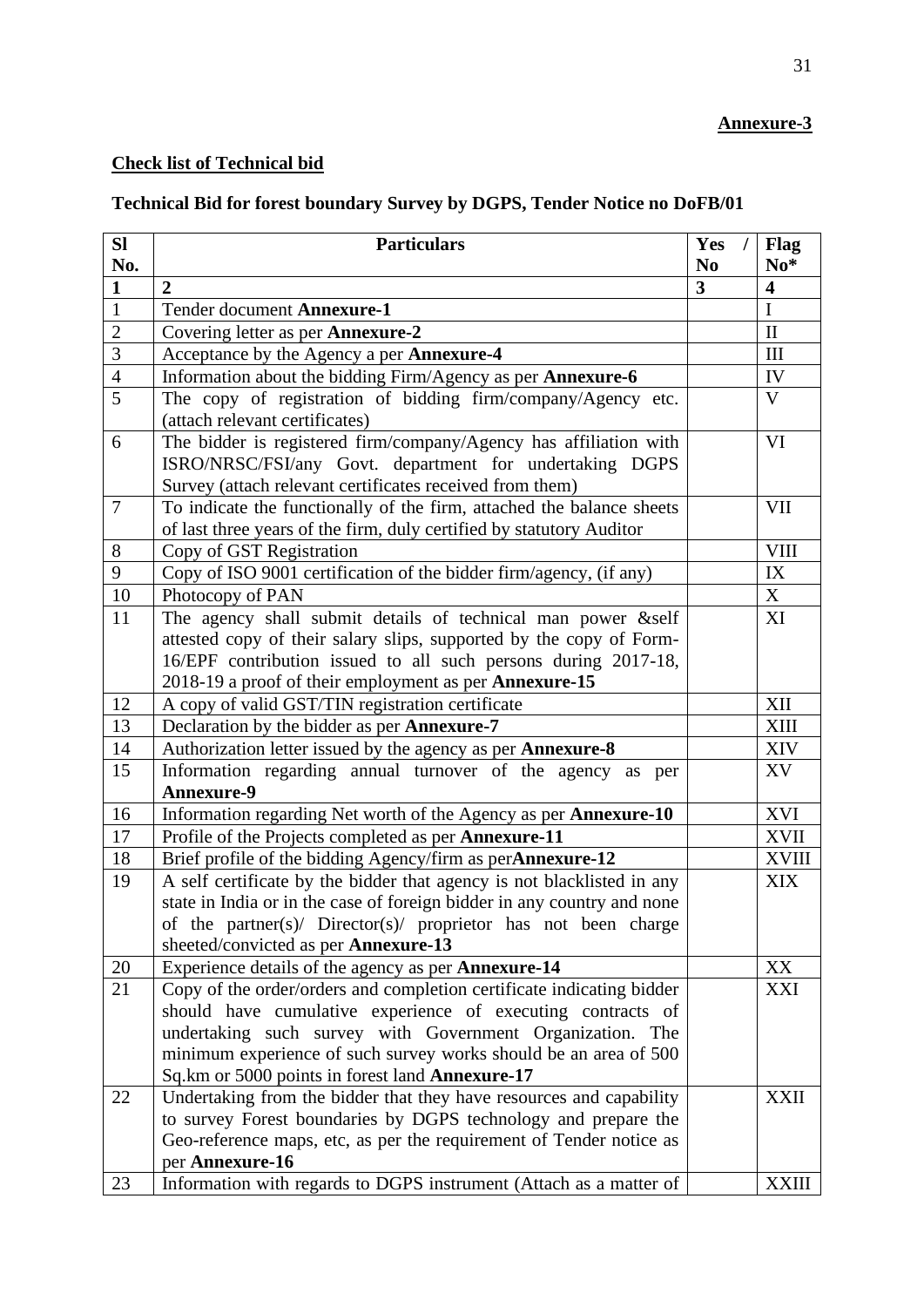|    | proof: Purchase Bill/ Invoice, with list of device with Serial |             |
|----|----------------------------------------------------------------|-------------|
|    | no./Make/mode etc) <b>Annexure-18</b>                          |             |
| 24 | Product leaflet/catalogue (if any)                             | <b>XXIV</b> |

\***please mention the Annexure number as the file name while uploading. Please ensure:**

- i) That all information is provided strictly in the order as mentioned in the check list mentioned above.
- ii) Bidders are advised to strictly confirm compliance to bid condition and not to stipulate any deviation/conditions in their offer. Subsequent to bid submission, the Department of Forest, Government of Meghalaya represented by the office the Principal Chief Conservator of Forest, Research& Training, Shillong, Meghalaya may or may not seek confirmation/clarification and any bid not in line with bid condition shall be liable for rejection.

For any clarification/confirmation bidder may require, shall be obtained from the office of the Working Plan Officer, Forest Colony, Lawmali, Shillong, Meghalaya, Shillong before submission of the bid. Bidder shall submit all complete bidding document including subsequent amendment, modification and revision, duly signed and stamped as token of having read, understood and accepted all the terms and condition mentioned therein the websitehttp://www.megforest.gov.in/

## **Signature of Bidder with seal**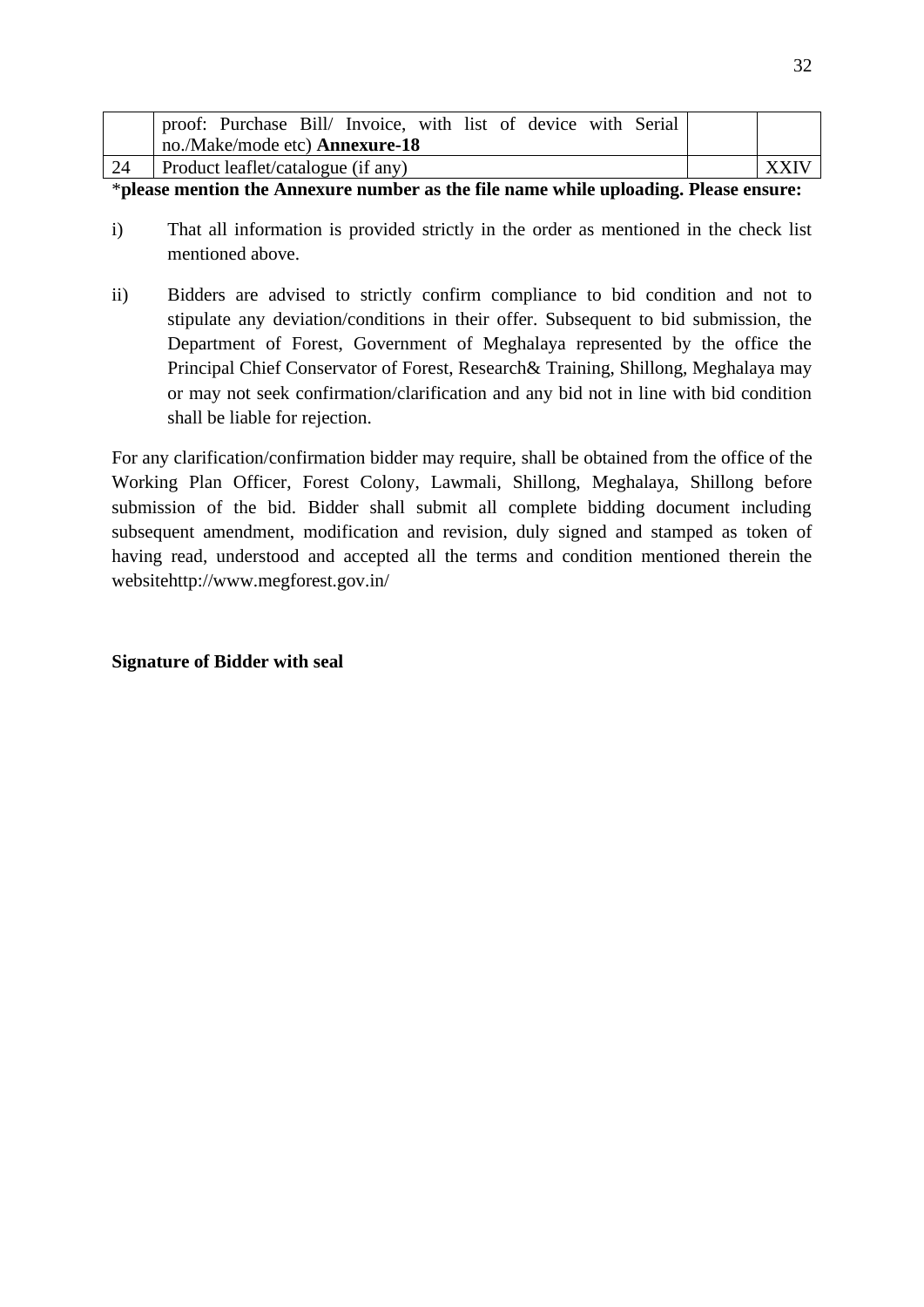# **Format for declaration that the Provision of Tender Notice are acceptable and confirm that all statements made by the bidders are complete & correct**

(To be typed on the letterhead paper of the Applicant/ Firm/Agency, including full postal address, telephone, Fax numbers and e-mail address)

To,

The Working Plan Officer Working Plan Division Forest Colony, Lawmali, Shillong Meghalaya-794001

### Sub: **Tender for selection of Agencies for Forest Boundary Survey by DGPS**.

Dear Sir,

Having examined the Tender Document we, the undersigned, bids for conducting Forest boundary Survey in full conformity with the said tender document .

We have read the provision of the Tender and confirm that these are acceptable to us.

We further declare that the additional conditions, variations, deviations, if any, found in our bids shall not be given effect to.

We agree to abide by this Tender, consisting of this letter, the detailed response to the Tender and all attachment, for a period of one year from the date understanding that:

- a) Bids of qualified agency will be subject to verification of all information submitted for qualification and bidding:
- b) Department of Forest, Government of Meghalaya represented by the office the Principal Chief Conservator of Forest, Research, Training, Shillong, Meghalaya reserves the right to reject or accept any application, cancel the qualification process and reject all application and the Department of Forest, Government of Meghalaya represented by the office the Principal Chief Conservator of Forest, Research, Training, Shillong, Meghalaya, shall not be liable for any such actions.

Any genuine changes made by the Department of Forest , Environment  $\&$ Climate Change, Government of Meghalaya in the interest of the project with respect to the Technical requirement during the course of the project implementation will be acceptable.

We hereby declare that all the information and statements made in these bids are complete, true and correct and accept that any misrepresentation contained in it may lead to our disqualification summarily.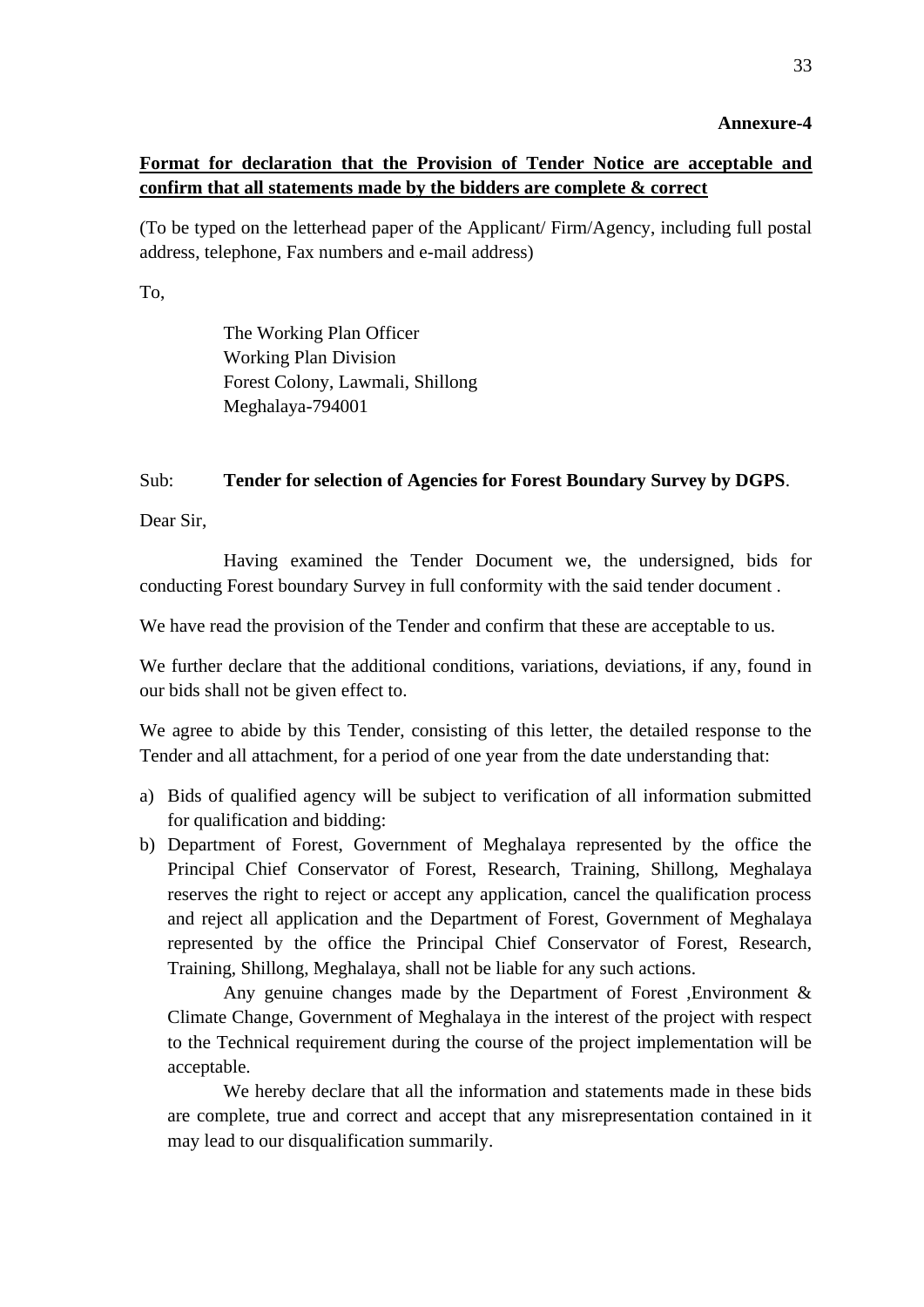#### **Information Details**

- 1. Name of Agency
- 2. Address of Agency
- 3. Name, designation and Address of the contact person to whom all correspondents shall be made regarding this Tender.
- 4. Telephone no. of contact person
- 5. Mobile no. of contact person.
- 6. Fax no. of contact person
- 7. E-mail address of contact person.

We hereby declare that our bids are made in good faith and the information contained are true and correct to the best of our knowledge and belief.

> Signature of Authorised signatory Name Designation Contact Address Telephone number (mobile & land Agency Seal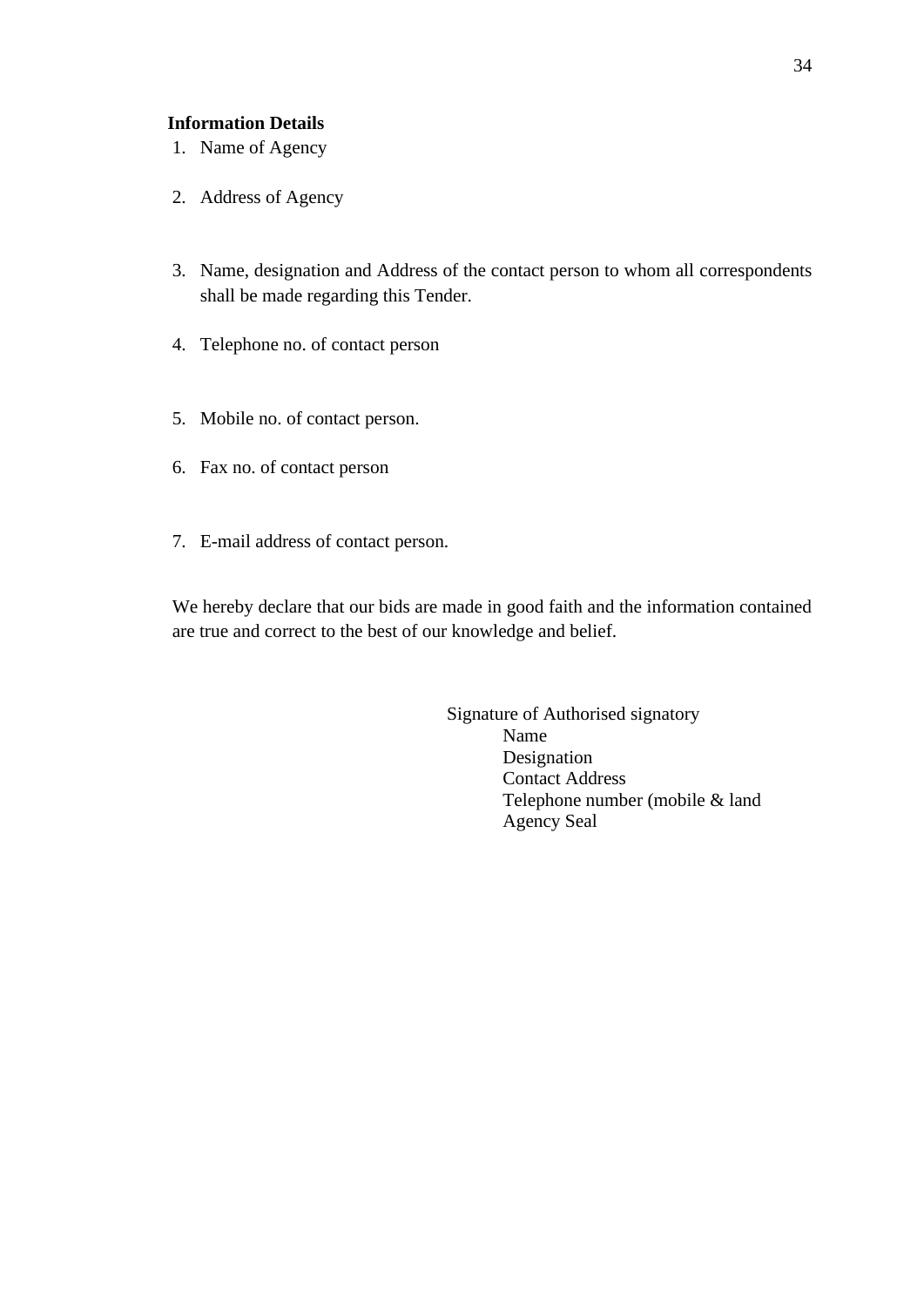# **Price Bid document**

**Financial bid for selection of agencies for Forest Boundary Survey by DGPSINSTRUMENT**

| <b>Description</b>                                            | Rate in Rupees for<br>one boundary Pillar<br>words<br>(in<br>and<br>figures) |
|---------------------------------------------------------------|------------------------------------------------------------------------------|
| The rate for undertaking DGPS SURVEY and all other allied     |                                                                              |
| activities as per the scope of work for each Boundary Pillar, |                                                                              |
| (inclusive of all applicable taxes)                           |                                                                              |
| Along with break up of cost quoted.                           |                                                                              |

Signature of Authorised signatory Name Designation Contact Address Telephone number (mobile & land Agency Seal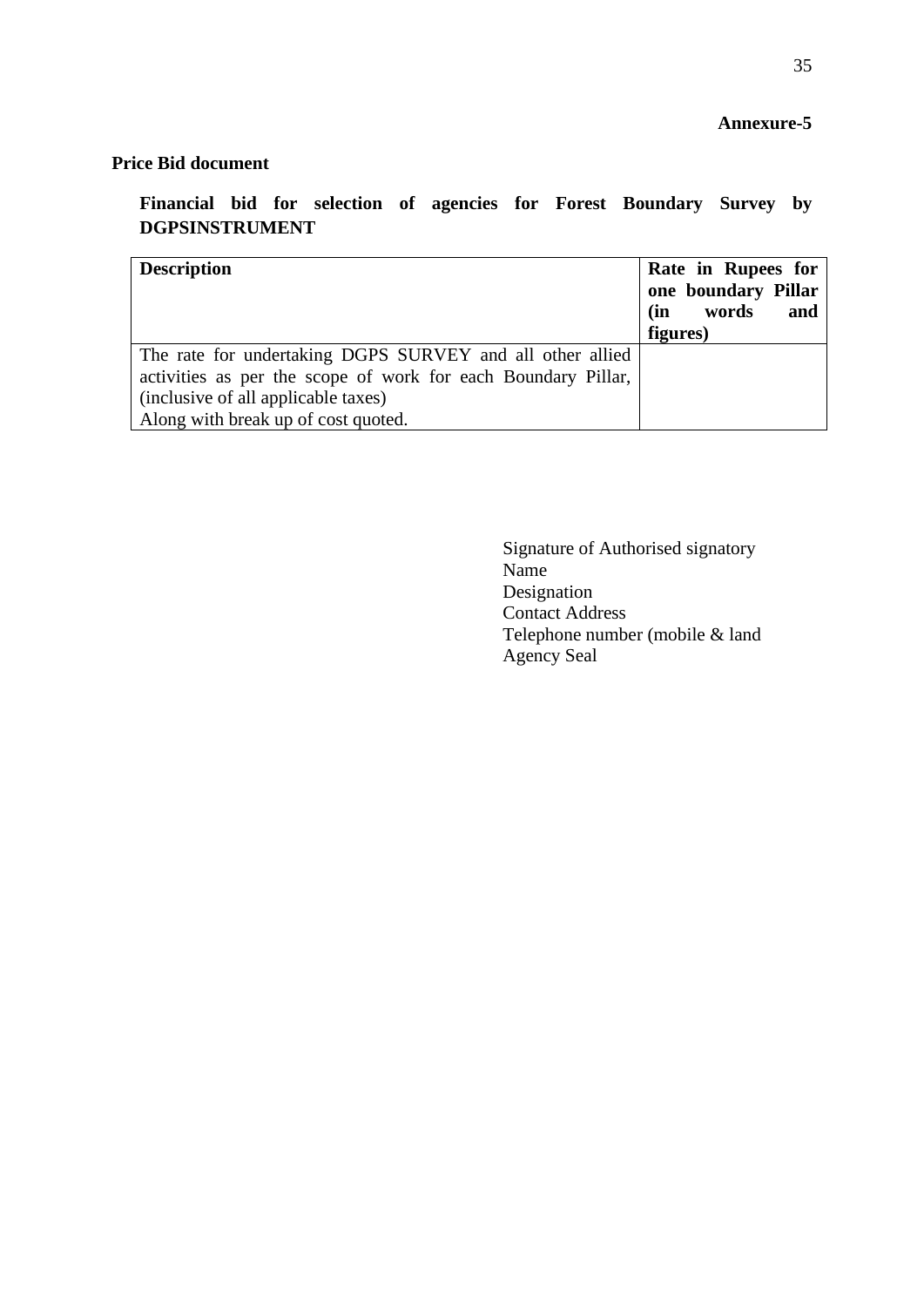# **Information about the bidding Firm**

| Sl no.         | <b>Particulars</b>                                 |   |  |  |  |  |  |
|----------------|----------------------------------------------------|---|--|--|--|--|--|
|                | $\overline{2}$                                     | 3 |  |  |  |  |  |
|                | Name of the bidder                                 |   |  |  |  |  |  |
| $\overline{2}$ | Address of the bidder with Telephone, Fax, e-mail  |   |  |  |  |  |  |
| 3              | Address of the Registered Office                   |   |  |  |  |  |  |
| $\overline{4}$ | Address of the works                               |   |  |  |  |  |  |
| 5              | GPS Co-ordinates of the Registered office          |   |  |  |  |  |  |
| 6              | Name & designation of the Authorized Signatory     |   |  |  |  |  |  |
|                | for correspondence (Attach power of Attorney as    |   |  |  |  |  |  |
|                | per Annesure-12)                                   |   |  |  |  |  |  |
| 7              | Nature of Firm                                     |   |  |  |  |  |  |
|                | (proprietorship/partnership/Pvt.Ltd/public<br>Ltd. |   |  |  |  |  |  |
|                | Co/public sector0                                  |   |  |  |  |  |  |
| 8              | Permanent Account Number (Attach proof)            |   |  |  |  |  |  |
| 9              | Firm's registration Number (Attach proof)          |   |  |  |  |  |  |
| 10             | GST (Attach proof)                                 |   |  |  |  |  |  |
| 11             | Office / workstations and service networks in      |   |  |  |  |  |  |
|                | Meghalaya with TIN number (give details if         |   |  |  |  |  |  |
|                | applicable)                                        |   |  |  |  |  |  |
| 12             | Other details and remarks, if any                  |   |  |  |  |  |  |
| 13             | Copy of service tax registration                   |   |  |  |  |  |  |

(to be submitted on the letter head paper of the Firm/Agency/ Company)

Yours faithfully

Signature of Authorised signatory Name Designation Agency Seal

**(separate sheet may be used for giving detailed information duly signed)**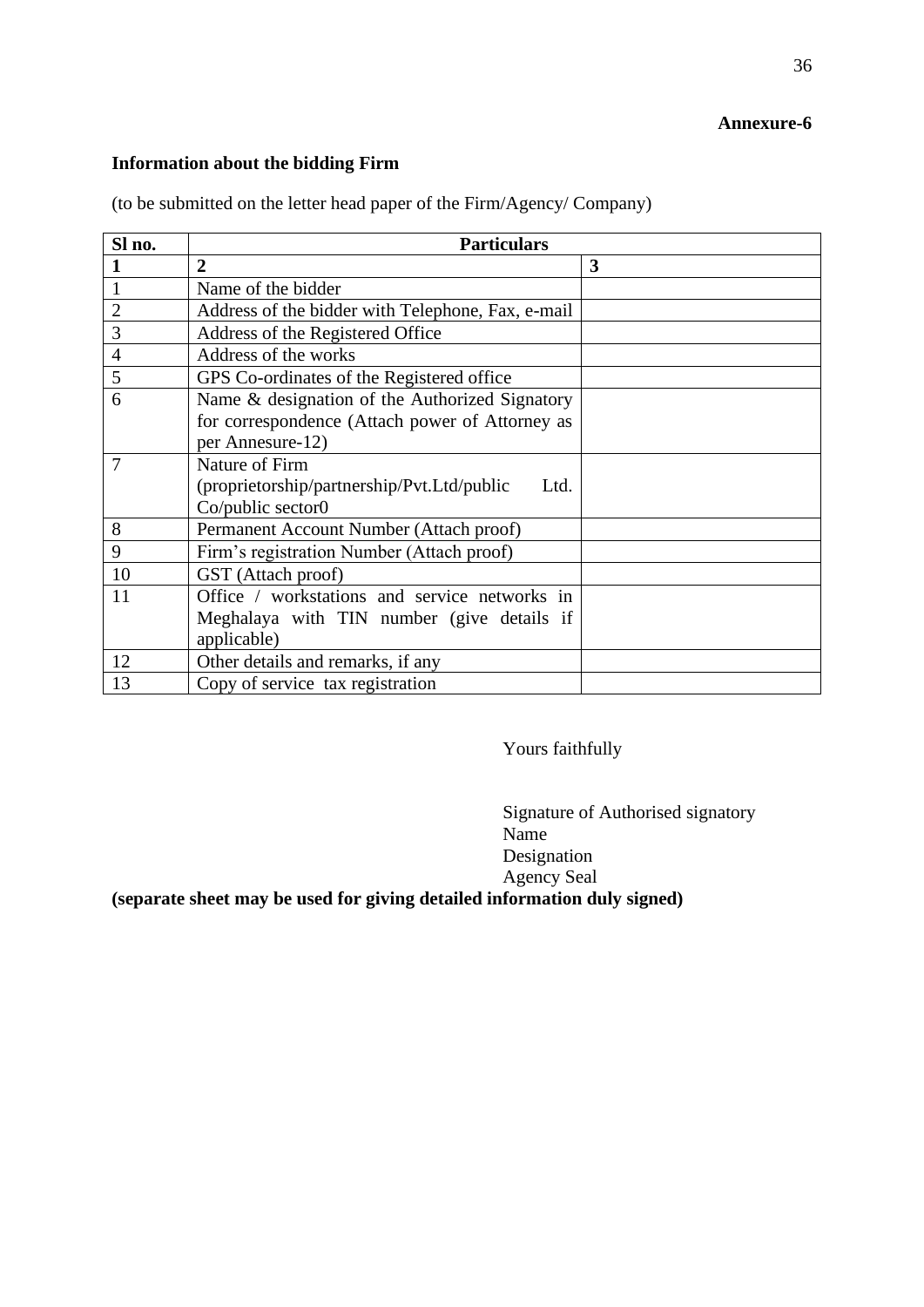### **Declaration by the Bidder**

(To be submitted in the official letter head paper of the Company,

I/We \_\_\_\_\_\_\_\_\_\_\_\_\_\_\_\_\_\_\_\_\_\_\_\_\_\_\_\_\_\_\_\_\_\_\_\_\_\_\_\_\_\_ (here in after referred to as the Bidder) being desirous of bidding for conducting DGPS surveys work in Meghalaya under the above mention Tender Notice No. .............................................................. and having fully understood the nature of the work and having carefully noted all the terms and conditions, specifications etc. as mentioned in the Tender document, DO HEREBY DECLARE THAT

- 1. The Bidder is fully aware of all the requirements of the Tender document and agrees with all provision of the Tender document.
- 2. The Bidder is capable of executing and completing the work as required in the Tender.
- 3. The Bidder accepts all risks and responsibilities directly or indirectly connected with the performance of the works.
- 4. The Bidder has no collusion with any employee of the Department of Forest Government of Meghalaya or with any other person firm in the preparation of the bid.
- 5. The Bidder has not been influenced by any statement or promise of the Department of Forest, Government of Meghalaya or any of its employees, but only by the Tender document.
- 6. The Bidder is financially solvent and sound to execute the work.
- 7. The Bidder is sufficient experienced and competent to perform the contract to the satisfaction of the Department of Environment, Forest & Climate Change of the Government of Meghalaya.
- 8. The information and the statement submitted with the bids are true and correct.
- 9. The Bidder is familiar with all the general and special Laws, Acts, Ordinance, Rules and Regulations of the State and Central Government that may affect the work, its performance or personnel employed therein.
- 10. The Bidder has not been debarred from similar type of work by any State/Union/Territory/ Central Government Departments and Public sector Undertaking.
- 11. These bids shall remain valid for Six months from the date of opening of the financial Bids.
- 12. The Bidder gives the assurance to execute the work as per the specification, terms and conditions.
- 13. The Bidder confirms the capability to complete the work, supply Geo-reference maps, reports etc., well before the schedule time.
- 14. The Bidder accepts that the firm/company/ agency will be blacklisted by the Department of Forest of the Government of Meghalaya if the bidder fails to undertake the work or sign the contract within the stipulated period.

Signature of Authorised signatory Name Designation Agency Seal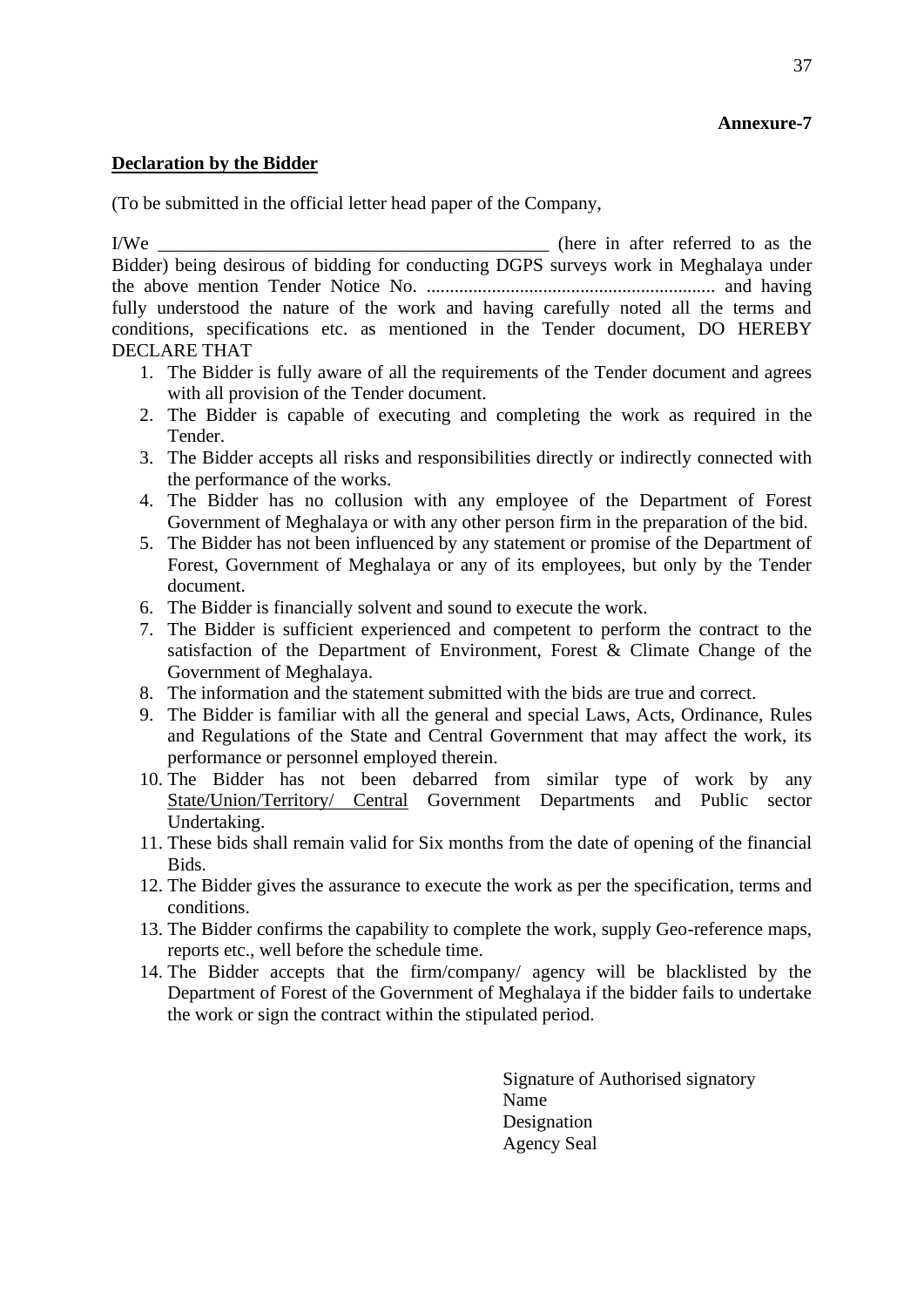#### **FORMAT FOR AUTHORIZATION FOR SIGNING THE BID**

(on the letterhead of bidding Company/Firm/Agency)

#### **AUTHORIZATION LETTER**

(to be on non-judicial stamp paper of appropriate value as per the Stamp Act relevant to place of execution)

Know all men by these presents, we ……………………. (name and address of the registered office, Bidding company/firm/Agency) do hereby constitute, appoint and authorised Mr/Ms…………………………. (name and residential address) who is presently employed with us and holding the position of …………………… as our authorised person to do in our name and on our behalf, all such acts, deeds and things necessary in connection with or incidental to our bids for survey of forest boundaries by DGPS/ETS technology in various Forest Division in Meghalaya including signing and submission of all the document and providing all required information/Bids to the Department of Forest, Government of Meghalaya, representing us in all matter before the Tendering Authority and or before any legal forum, in connection with our bids for the said work. She / He is also authorized to attend meeting and submit technical and commercial information as may be required by the Department of Forest, Government of Meghalaya in the course of processing above said bids .

Mr /Ms. ………………………………..& Ms/Mr. ……………………….. are hereby authorised to make technical presentation on behalf of the Agency/Organisation/Firm/company (proof of above person/Persons as employee of the Agency/Organisation/Firm/company to be enclosed)

We hereby agree to ratify all acts, deeds and things lawfully done by our said authorised persons and that all acts, deeds and things done by our authorized persons shall and shall always be deemed o have been done by us.

For

Accepted

 $\overline{\phantom{a}}$   $\overline{\phantom{a}}$ 

…………………(signature & name) …………………(signature& name)

> Authorised signatory Name: Designation: Company Seal:

Note:

a. The mode of execution of the authorization letter should be in accordance with the procedure, if any, laid down by the applicable law and the charter document of the execution(s) and when it is so required the same should be under common seal affixed in accordance with the required procedure.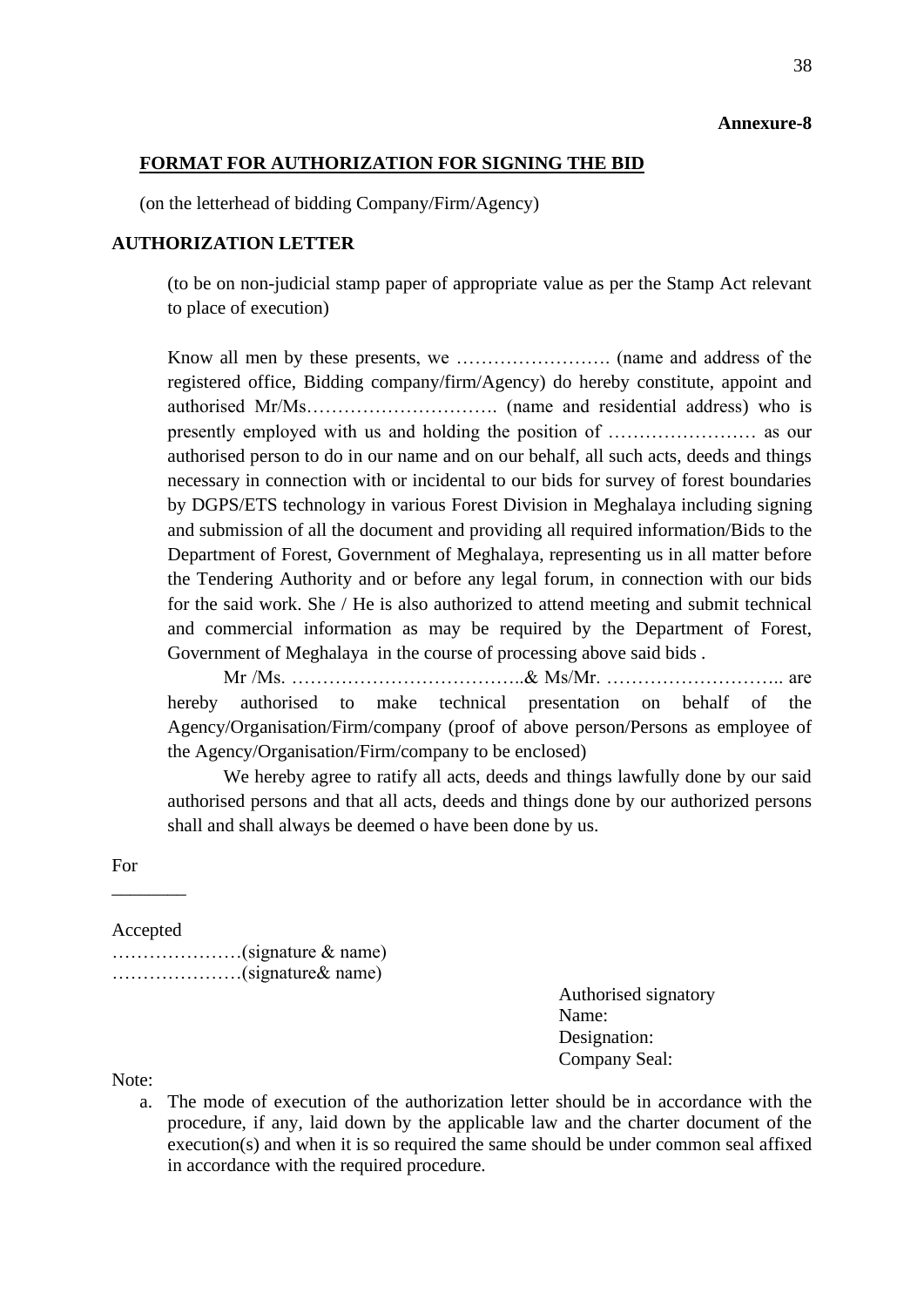#### **FORMAT FOR FINANCIAL REQUIREMENT – ANNUAL TURNOVER**

(on the letterhead of bidding Company/Firm/Agency)

To,

The Working Plan Officer Working Plan Division Forest Colony, Lawmali, Shillong Meghalaya-794001

Sub: Declaration Letter of Agencies for **Forest Boundary Survey**.

We certify that the Bidding Company/Firm/Agency, had an average Annual turnover of Rs…………/ based on audited annual accounts of the last three years ending 31st March, 2021

Authorised Signatory **Statutory Auditor** 

(Power of attorney holder) (Stamps & Signature)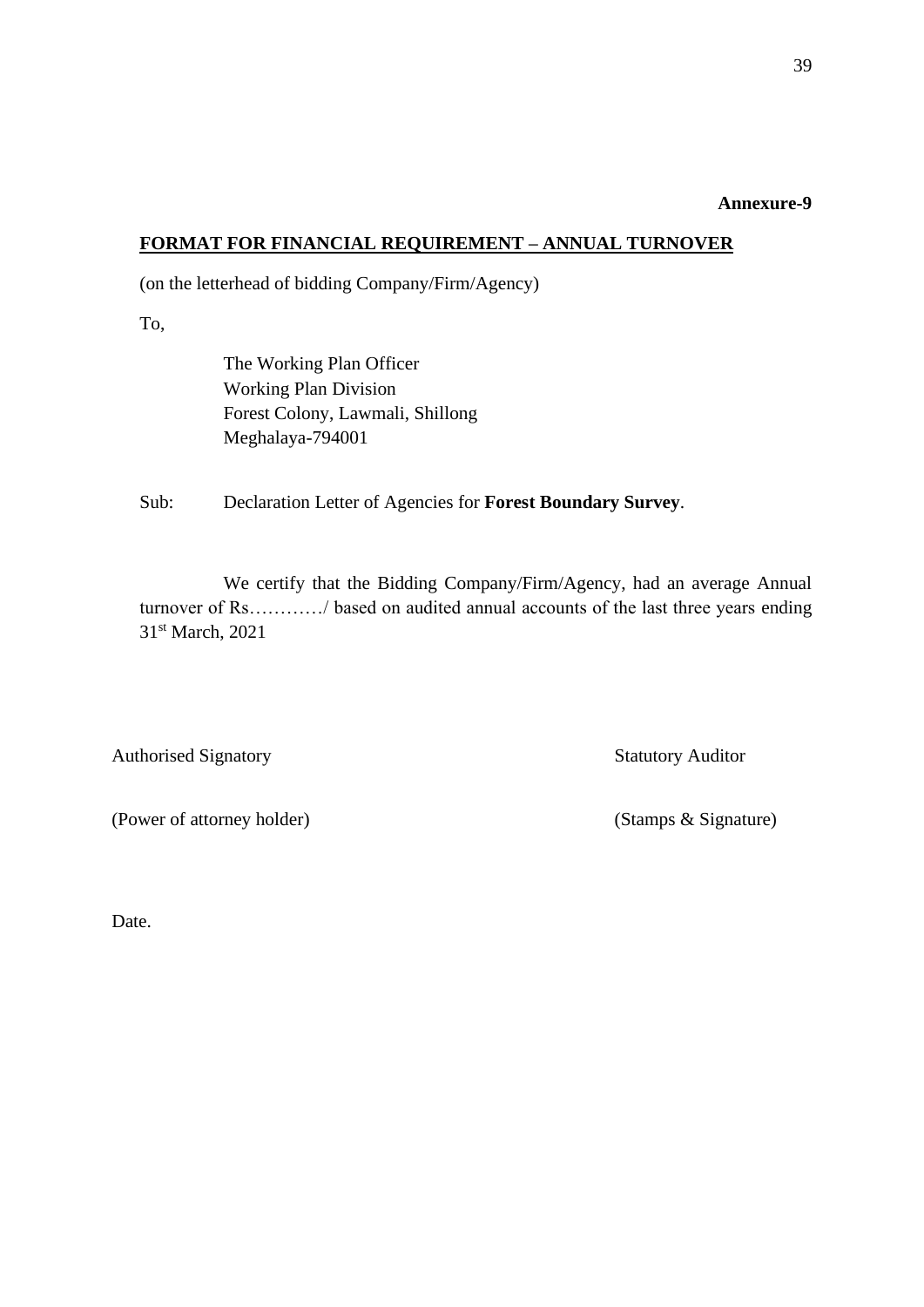# **FORMAT FOR NET WORTH CERTIFICATE**

### (on the letterhead of bidding Company/Firm/Agency)

To,

The Working Plan Officer Working Plan Division Forest Colony, Lawmali, Shillong Meghalaya-794001

Sub: Declaration Letter of Agency for **Forest Boundary Survey**.

# Dear Sir,

This is to certify you that Net worth of ……………………….(insert the name of Company/Firm/Agency, as on 31st March, 2021 is Rs…………/- (………………………………………. In words). The details are appended

| <b>Particulars</b>                                                | <b>Amount (in Rs)</b> |
|-------------------------------------------------------------------|-----------------------|
| <b>Equity Share Capital</b>                                       |                       |
| Add: Reserves                                                     |                       |
| <b>Subtract: Revaluation Reserves</b>                             |                       |
| <b>Subtract: Intangible Assets</b>                                |                       |
| Subtract: Miscellaneous Expenditure to the extent not written off |                       |
| and carried forward                                               |                       |
| Losses                                                            |                       |
| Net worth as on $31st$ March, 2021                                |                       |

### Authorised Signatory Statutory Auditor

(Power of attorney holder) (Stamps & Signature)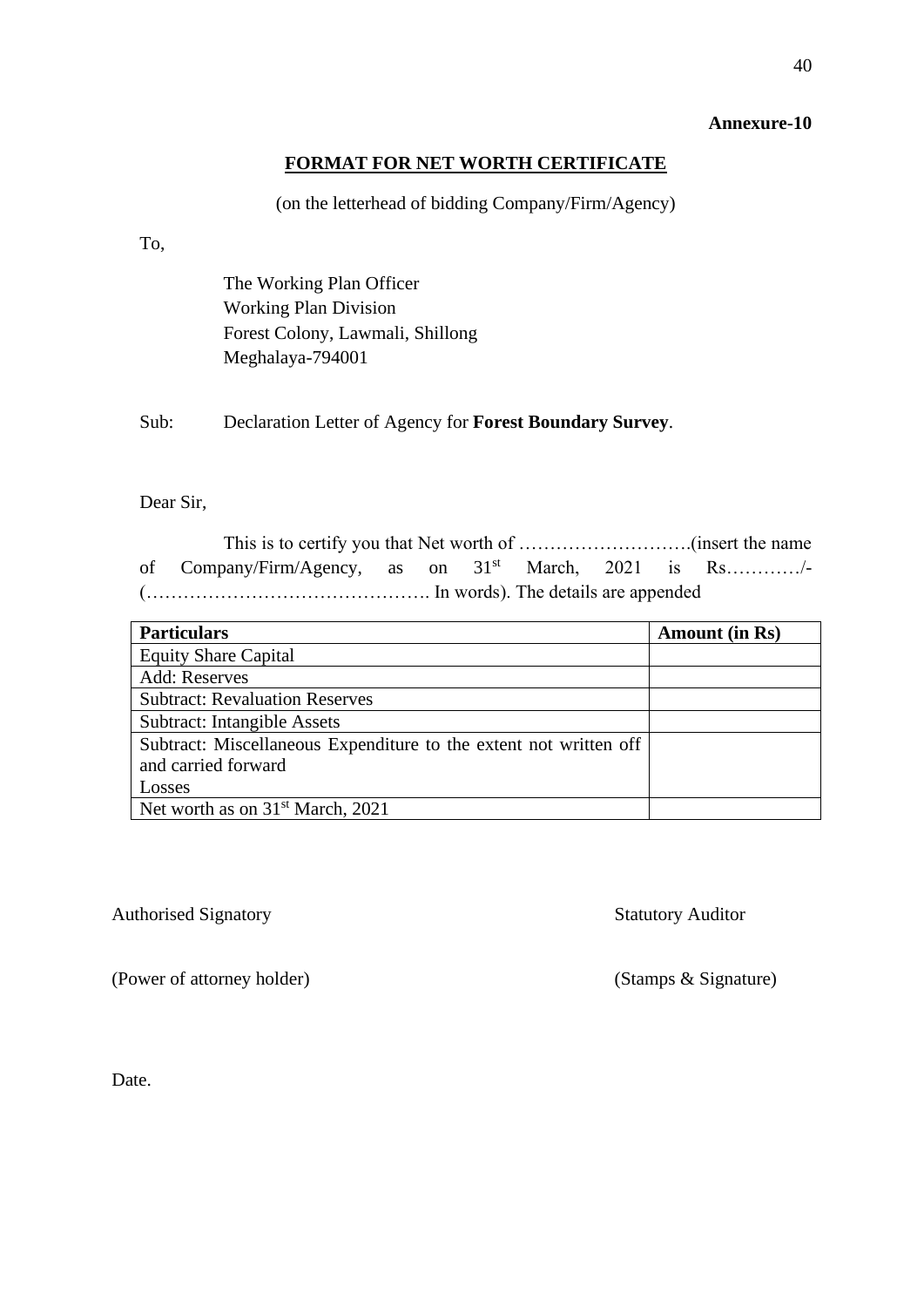# **PROFILES OF PROJECTS COMPLETED**

- 1. Name of the clients
- 2. Name of the projects
- 3. Brief Description of the Project:
- 4. Scope of the projects (Activities involved)
- 5. Details of solution and Methodology Adopted.
- 6. No of location at which projects is being/was implemented
- 7. Resources Base.
	- Total area surveyed
	- Total number of employees deployed for the projects
	- Total number of DGPS used in the projects
	- Name of software used in the project.
- 8. Valued of the projects (INR)
- 9. Date of award of contract
- 10. Scheduled date for completion of the projects
- 11. Date of commencement of the projects
- 12. Date of successful completion of the project
- 13. If not completed, expected actual date of completion, and reason for delay.
- 14. Name of the person who can be referred to from Clients" side, with Name Designation, Postal address, Contact Number, Fax number, e-mail ID, etc.

Attach additional sheets and **Annexures**, if required.

AUTHORISED SIGNATORY (Agency Seal)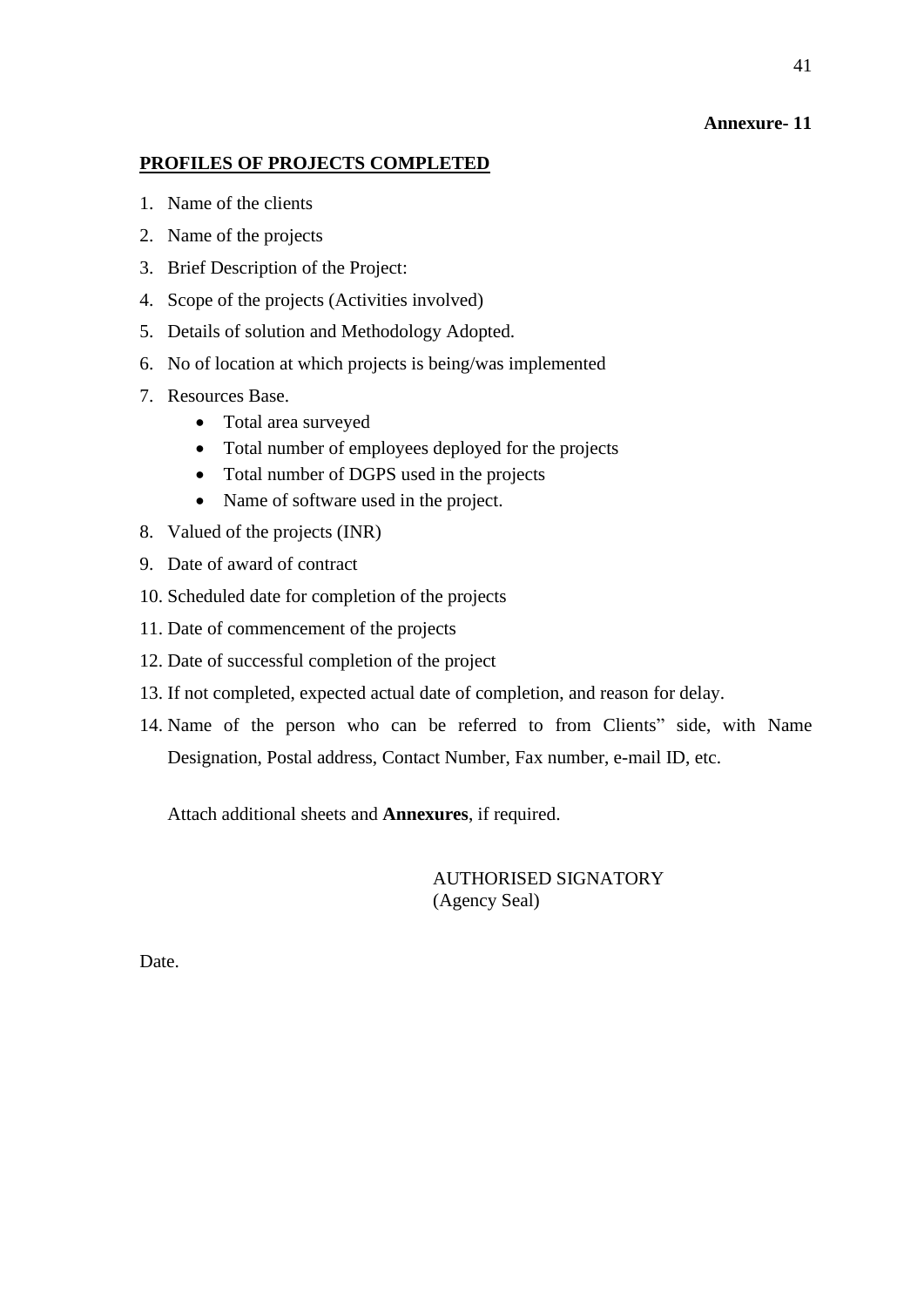# **BRIEF AGENCY PROFILE**

- 01. Name of the firm /Agency/Organisation/Company
- 02. Name of the directors along with DIN
- 03. Year of establishment
- 04. Address of the Office
- 05. Telephone No.
- 06. Fax No.
- 07. E-Mail Address
- 08. Website
- 09. Sectors in which the Agency/Organisation/Firm/company has provided similar services to Govt. /PSU/Agencies in India.
- 10. No. of full-time personnel currently under employment similar services
- 11. Certification (ISO 9001-2000, if any)

AUTHORISED SIGNATORY (Agency Seal)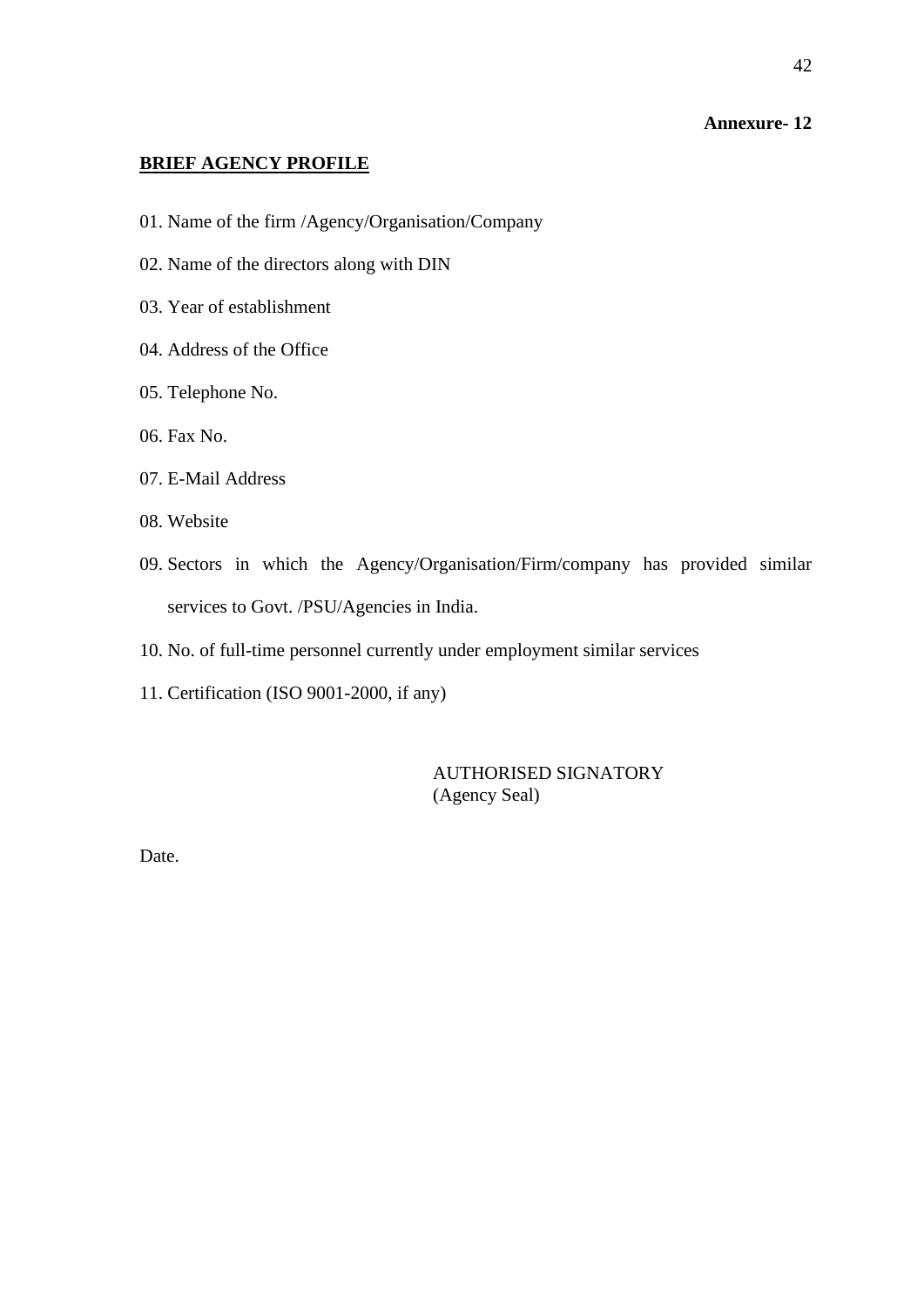#### **DECLARATION**

# **Format for declaration by bidder or agency that proprietor/Directors/Promoters/Partners of the Agency has not been convicted / Charge sheeted by any court of Law**

To,

The Working Plan Officer Working Plan Division Forest Colony, Lawmali, Shillong Meghalaya-794001

Sub: Declaration Letter of Agency for **Forest Boundary Survey**.

Dear Sir,

This is to certify you that our firm/agency/ Organisation/Company intends to submit bid in responds to your Tender Notice No. \_\_\_\_\_\_\_\_\_\_\_\_\_\_\_\_\_\_\_\_\_\_\_\_\_ in accordance with the above, we would like to declare that;

- c) We are not involved in any litigation that may have an impact or affecting or compromising the delivery of services as required under this assignment.
- d) That none of the Director(s)/ Partner(s)/ proprietor of the agency has not been convicted or charge sheeted by any/any such other organisation in any court of law.
- e) We are not black listed by any Central / state Government/ Public Sector undertaking(s) / any such other Organisation(s) in India.
- f) We will not use the survey data for any other purpose. We will not handover any survey data to any other person or firm or company other than as directed by the department of Forest, government of Meghalaya, we will maintain the secrecy and sanctity of the data collected, processed and reported at any stage of the work.

Sincerely Yours,

AUTHORISED SIGNATORY (AGENCY'S NAME) Name Signature Agency Seal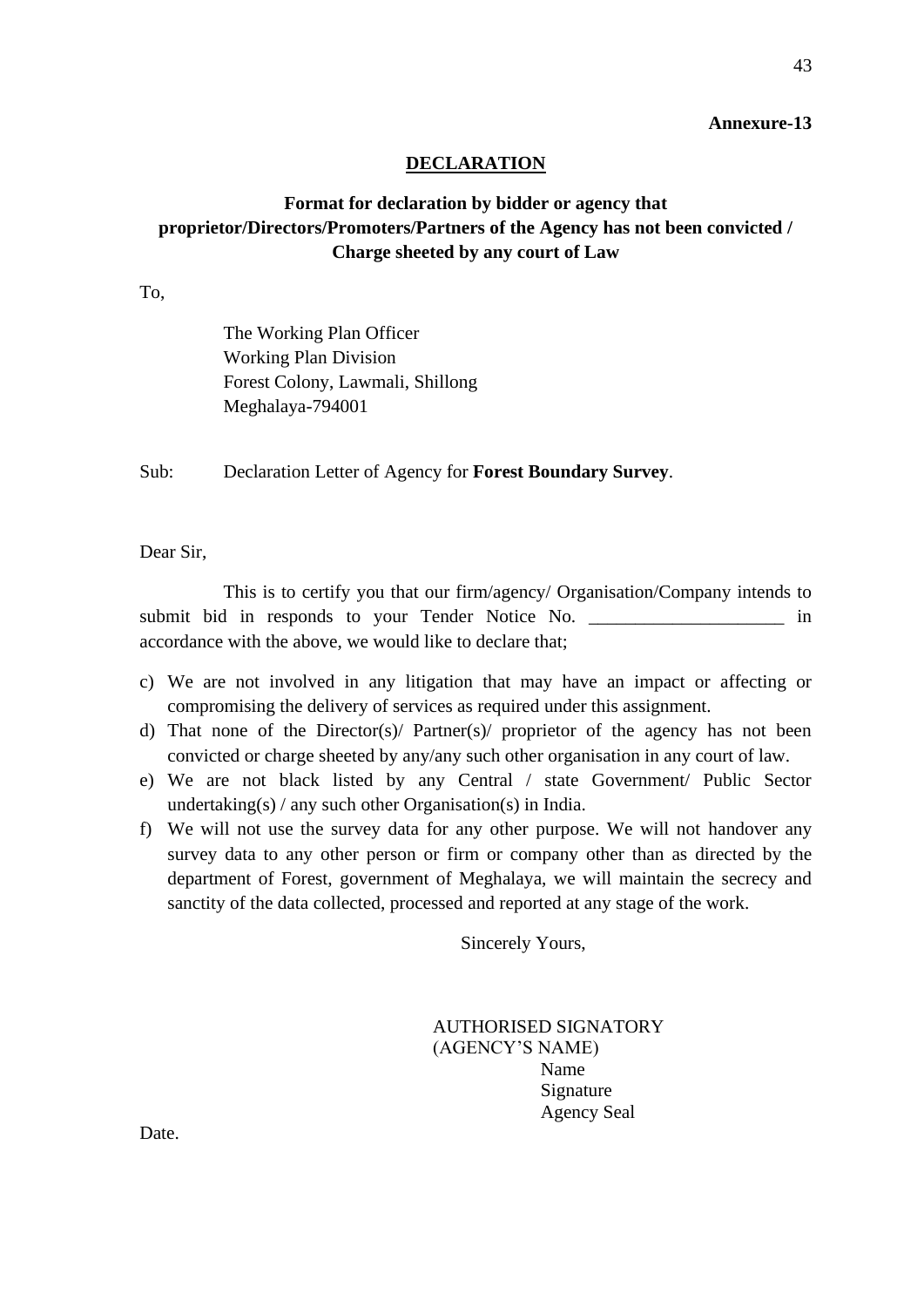### **Format for submission of experience details**

To,

The Working Plan Officer Working Plan Division Forest Colony, Lawmali, Shillong Meghalaya-794001

Sub: Declaration Letter of Agency for Forest Boundary Survey.

Dear Sir,

This is to certify you that our Firm/Agency/ Organisation/Company intends to submit bid in responds to your Tender Notice No. \_\_\_\_\_\_\_\_\_\_\_\_\_\_\_\_\_\_\_\_\_\_\_\_\_ in accordance with the above, we would like to declare that we have been associated with the DGPS for the last …… years and have experience in surveying by DGPS Technology for more than ……… Sq.km or ……. Points/Boundary Pillars. It is certified that we have experience for the DGPS Survey in forest/non-forest area.

| Financial | Area           | Number of Mention |               | Year<br>of | Evidence in    |
|-----------|----------------|-------------------|---------------|------------|----------------|
| year      | surveyed       | Boundary          | whether<br>on | survey     | the<br>support |
|           | using DGPs     | Pillars           | forest/non-   |            | claim          |
|           | technology     | surveyed          | forest area   |            |                |
|           | (Ha)           | Pillars           |               |            |                |
|           |                | Surveyed          |               |            |                |
|           |                | (in               |               |            |                |
|           |                | Numbers)          |               |            |                |
|           | $\overline{2}$ | 3                 | 4             | 5          | 6              |
|           |                |                   |               |            |                |
|           |                |                   |               |            |                |

Sincerely Yours,

AUTHORISED SIGNATORY (AGENCY'S NAME) Name Signature Agency Seal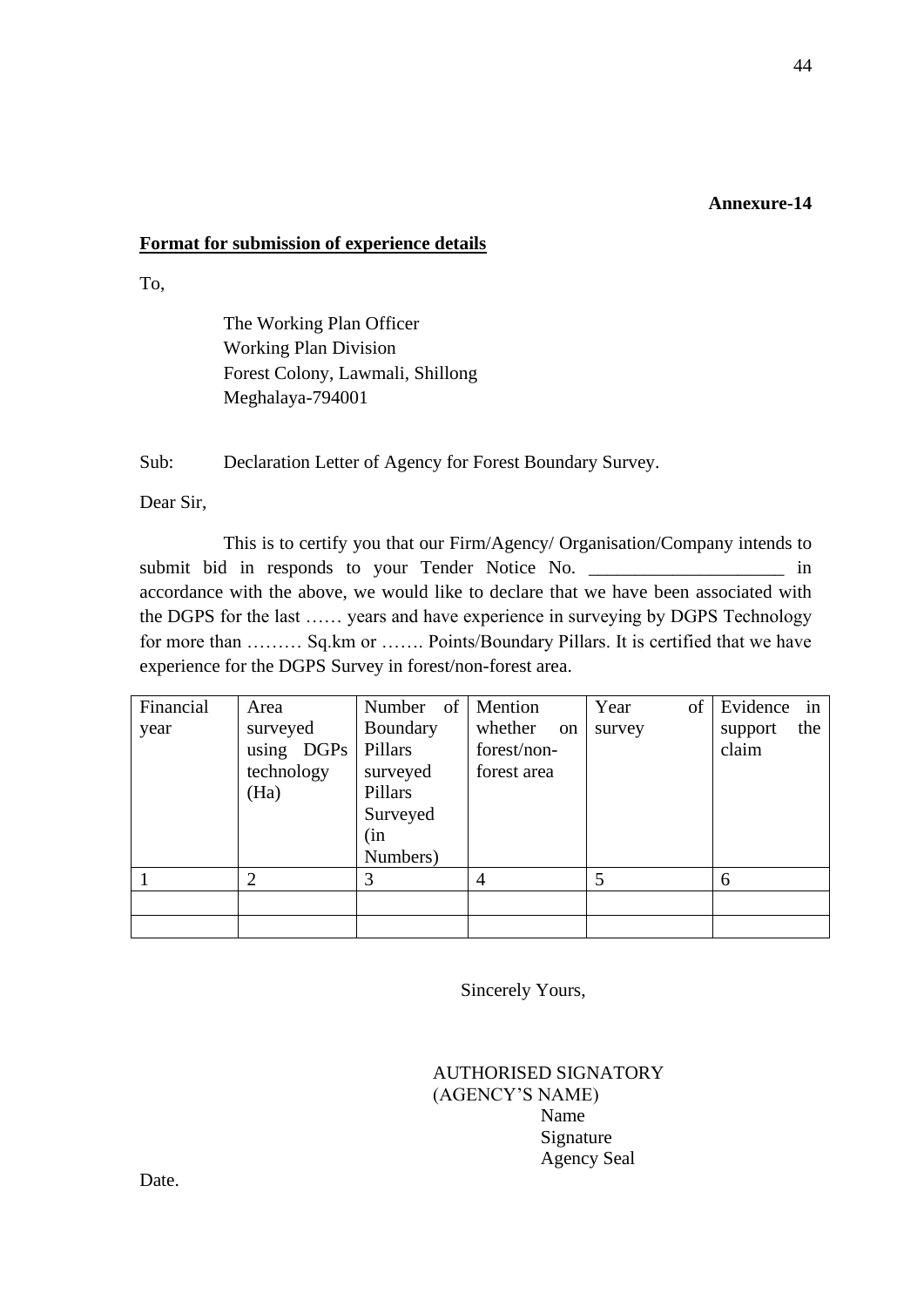# **Format for certificate Availability of Technical Man Power**

To,

The Working Plan Officer Working Plan Division Forest Colony, Lawmali, Shillong Meghalaya-794001

Sub: Declaration Letter of the Agency for availability technical man power to carry Forest Boundary survey by DGPS Method.

Dear Sir,

This is to notify you that our firm/agency/ Organisation/Company intends to submit bid in responds to your Tender Notice No.  $\qquad \qquad$  in accordance with the above we would like to declare that the employee as per details given below along are working in our Firm/agency/organisation/company for more than 12 months

| of<br>Name | Technical     | Designation              | of<br>Date   | Copy of the Proof of the |               |
|------------|---------------|--------------------------|--------------|--------------------------|---------------|
| the        | qualification | joining in the   Form-16 |              |                          | Technical     |
| employee   | of<br>the     |                          | agency/      | issued to the            | qualification |
|            | employee      |                          | Organisation | (i f)<br>employee        | of<br>the     |
|            |               |                          |              | applicable)              | employee      |
|            |               | 3                        |              | 5                        | 6             |
|            |               |                          |              |                          |               |
|            |               |                          |              |                          |               |
|            |               |                          |              |                          |               |
|            |               |                          |              |                          |               |
|            |               |                          |              |                          |               |

Sincerely Yours,

| <b>AUTHORISED SIGNATORY</b> |
|-----------------------------|
| (AGENCY'S NAME)             |
| Name                        |
| Signature                   |
| <b>Agency Seal</b>          |
|                             |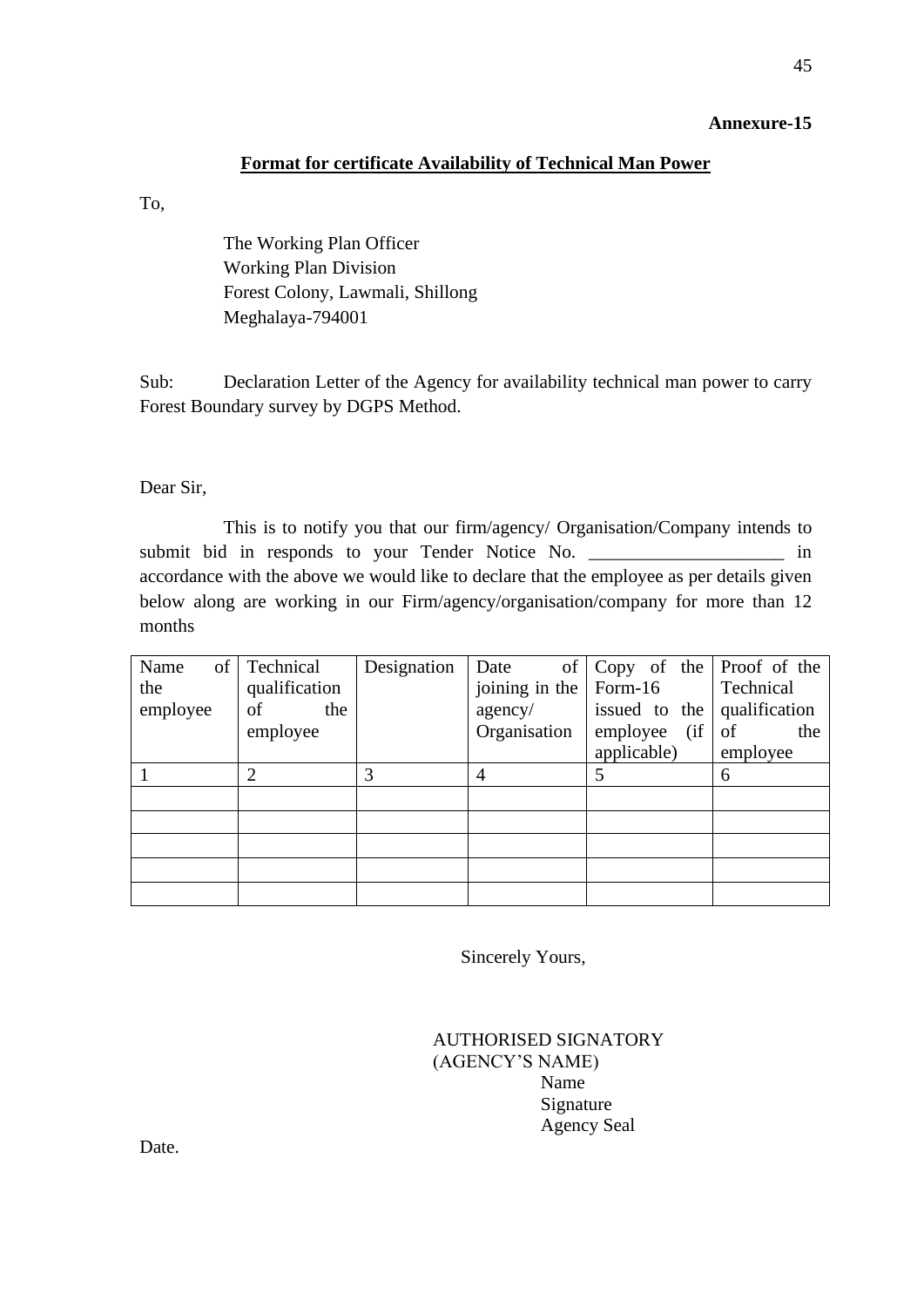### **Format for Undertaking to confirm having Capability & Resources**

To,

The Working Plan Officer Working Plan Division Forest Colony, Lawmali, Shillong Meghalaya-794001

Sub: Declaration Letter of Agency for Forest Boundary survey.

We certify that we have all the resources and capabilities for Forest Boundary Survey by using DGPS technology. We confirm that we are aware that the DGPS survey work includes field survey in the forest area and preparation of Geo- reference maps, placing boundary mark over the points where the boundary pillars are not available, etc. as per requirement of the Tender notice.

Sincerely Yours,

# AUTHORISED SIGNATORY (AGENCY'S NAME) Name Signature Agency Seal

Date.

Note:

1. The above response sheet be signed and certified as true by the Chief executive Officer/Managing Director being full time Director in the letter head of the Company/Agency/Firm/Organisation.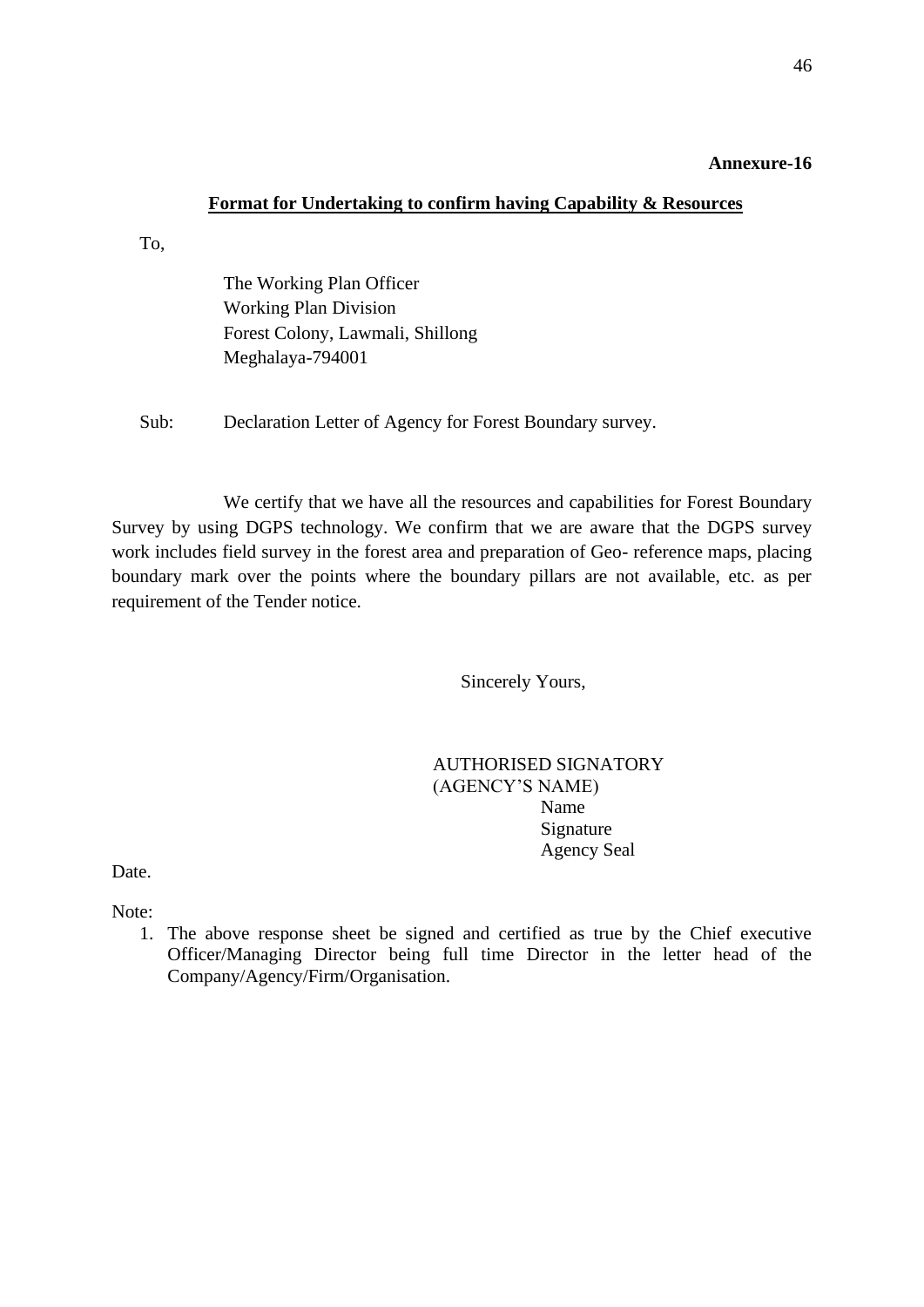# **Format for Certificate for Satisfactory Completion of the Project**

To,

The Working Plan Officer Working Plan Division Forest Colony, Lawmali, Shillong Meghalaya-794001

Sub: Declaration Letter of the Agency for **Forest Boundary survey.**

Dear Sir,

This is to certify you that our Firm/Agency/ Organisation/Company intends to submit bid in response to your Tender Notice No. \_\_\_\_\_\_\_\_\_\_\_\_\_\_\_\_\_\_\_\_\_\_\_ In accordance with the above we would like to declare that the projects as per details given below along with the details of clients have been completed by the agency within the stipulated time:

| Name of Area |         | $\sigma$ f | Details     | of | Date of Scheduled |            |     | Date       |     | of Copy of the |               |
|--------------|---------|------------|-------------|----|-------------------|------------|-----|------------|-----|----------------|---------------|
| the          | the     |            | clients     |    | initiation        | date       | for | actual     |     |                | work order    |
| project      | project |            | including   |    | of work           | completion |     | completion |     |                | &completion   |
|              |         |            | name of the |    |                   | of         | the | of         | the | certificate    |               |
|              |         |            | contact     |    |                   | project    |     | project    |     |                | issued by the |
|              |         |            | person      |    |                   |            |     |            |     | clients        | for           |
|              |         |            |             |    |                   |            |     |            |     | timely         |               |
|              |         |            |             |    |                   |            |     |            |     | completion     |               |
|              |         |            |             |    |                   |            |     |            |     | of             | the           |
|              |         |            |             |    |                   |            |     |            |     | projects       |               |
|              |         |            |             |    |                   |            |     |            |     |                |               |
|              |         |            |             |    |                   |            |     |            |     |                |               |

Sincerely Yours,

AUTHORISED SIGNATORY (AGENCY'S NAME) Name Signature Agency Seal